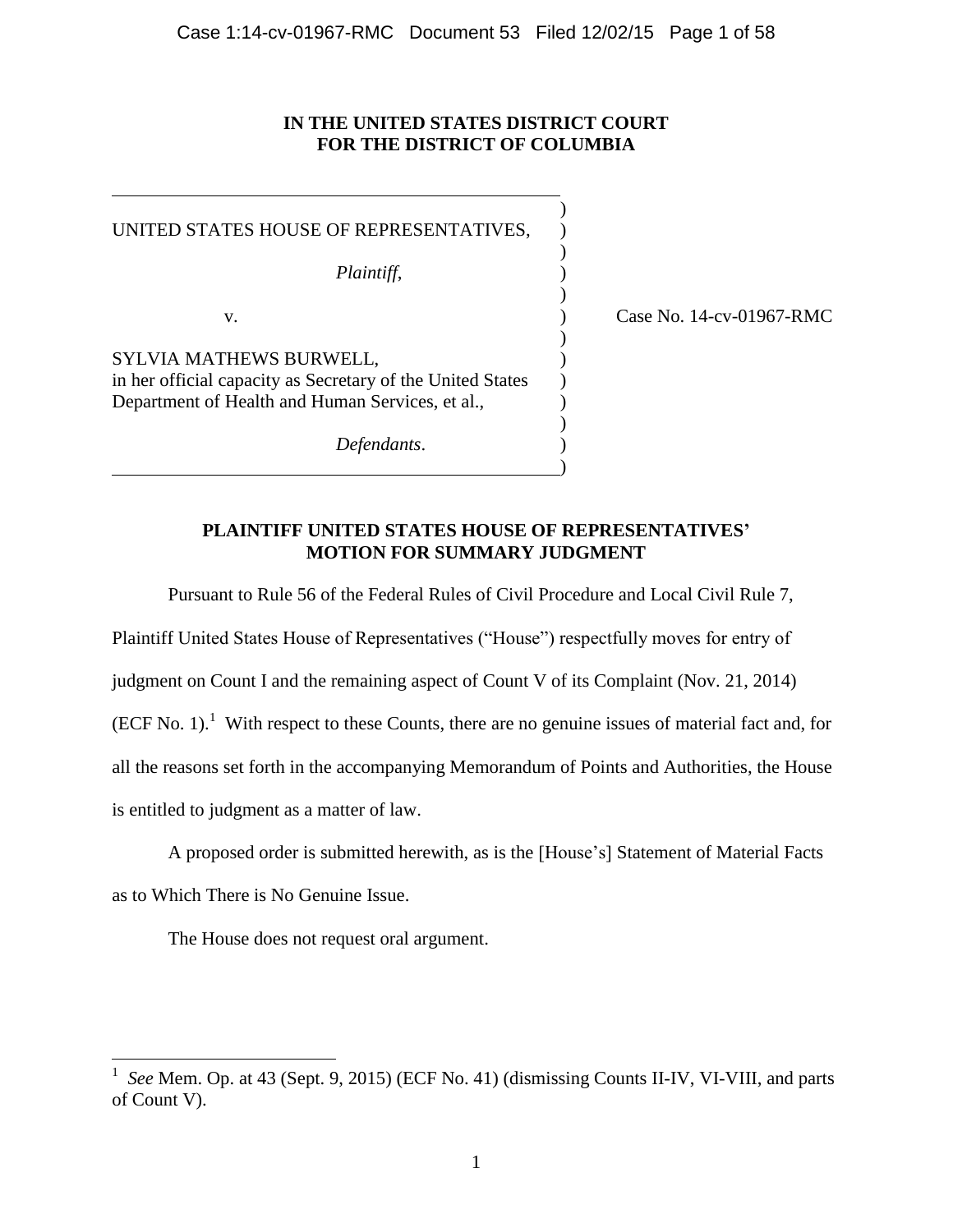Respectfully submitted,

*/s/ Jonathan Turley* JONATHAN TURLEY, D.C. Bar No. 417674 2000 H Street, N.W. Washington, D.C. 20052 (202) 285-8163 [jturley@law.gwu.edu](mailto:jturley@law.gwu.edu)

KERRY W. KIRCHER, General Counsel D.C. Bar No. 386816 WILLIAM PITTARD, Deputy General Counsel D.C. Bar No. 482949 TODD B. TATELMAN, Sr. Assistant Counsel ELENI M. ROUMEL, Assistant Counsel ISSAC B. ROSENBERG, Assistant Counsel D.C. Bar No. 998900 KIMBERLY HAMM, Assistant Counsel D.C. Bar No. 1020989

OFFICE OF GENERAL COUNSEL U.S. HOUSE OF REPRESENTATIVES 219 Cannon House Office Building Washington, D.C. 20515 (202) 225-9700 (telephone) (202) 226-1360 (facsimile)

*Counsel for Plaintiff United States House of Representatives*

December 2, 2015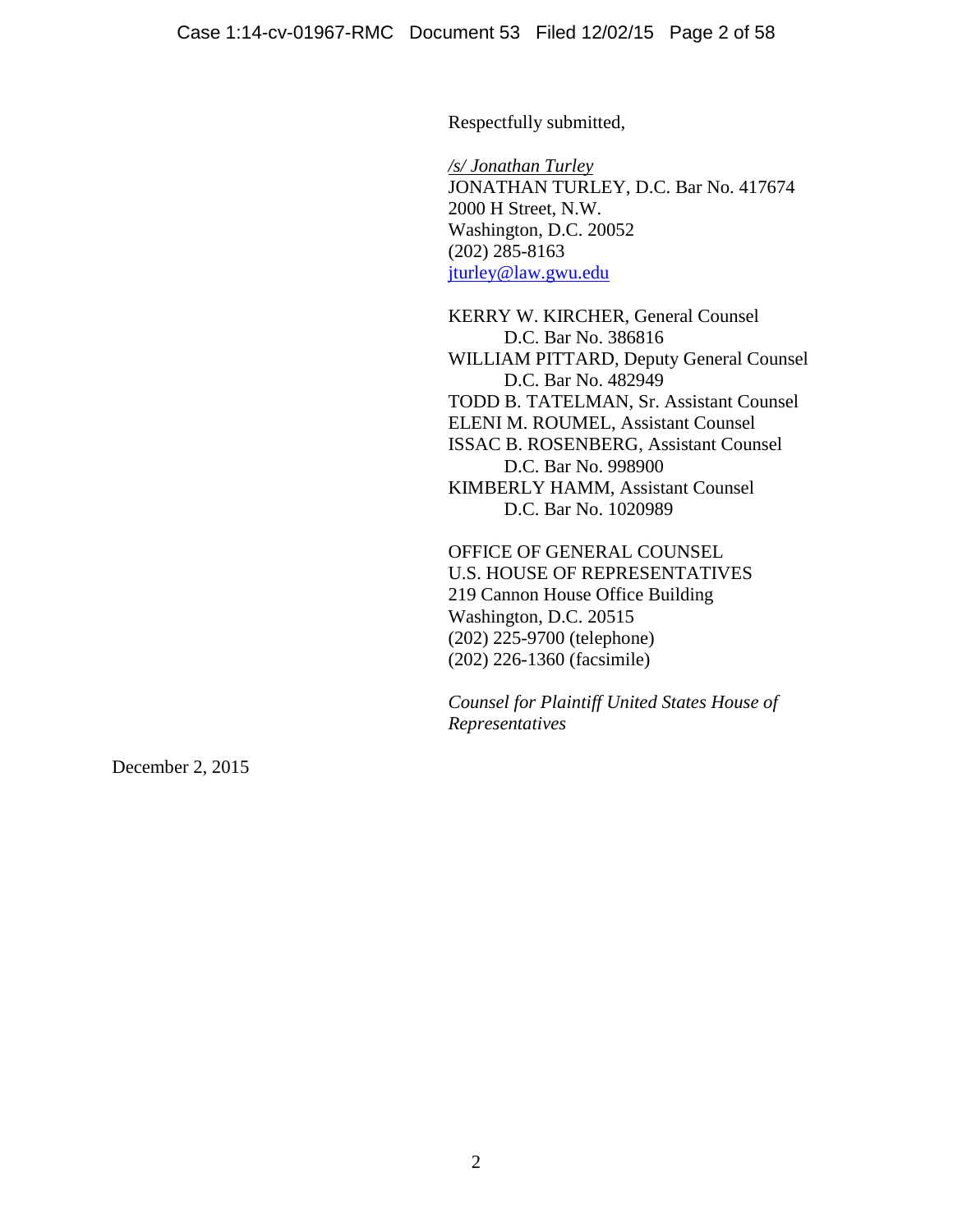# **CERTIFICATE OF SERVICE**

I certify that on December 2, 2015, I served one copy of the foregoing Plaintiff United States House of Representative's Motion for Summary Judgment by CM/ECF on all registered parties.

> */s/ Sarah Clouse* Sarah Clouse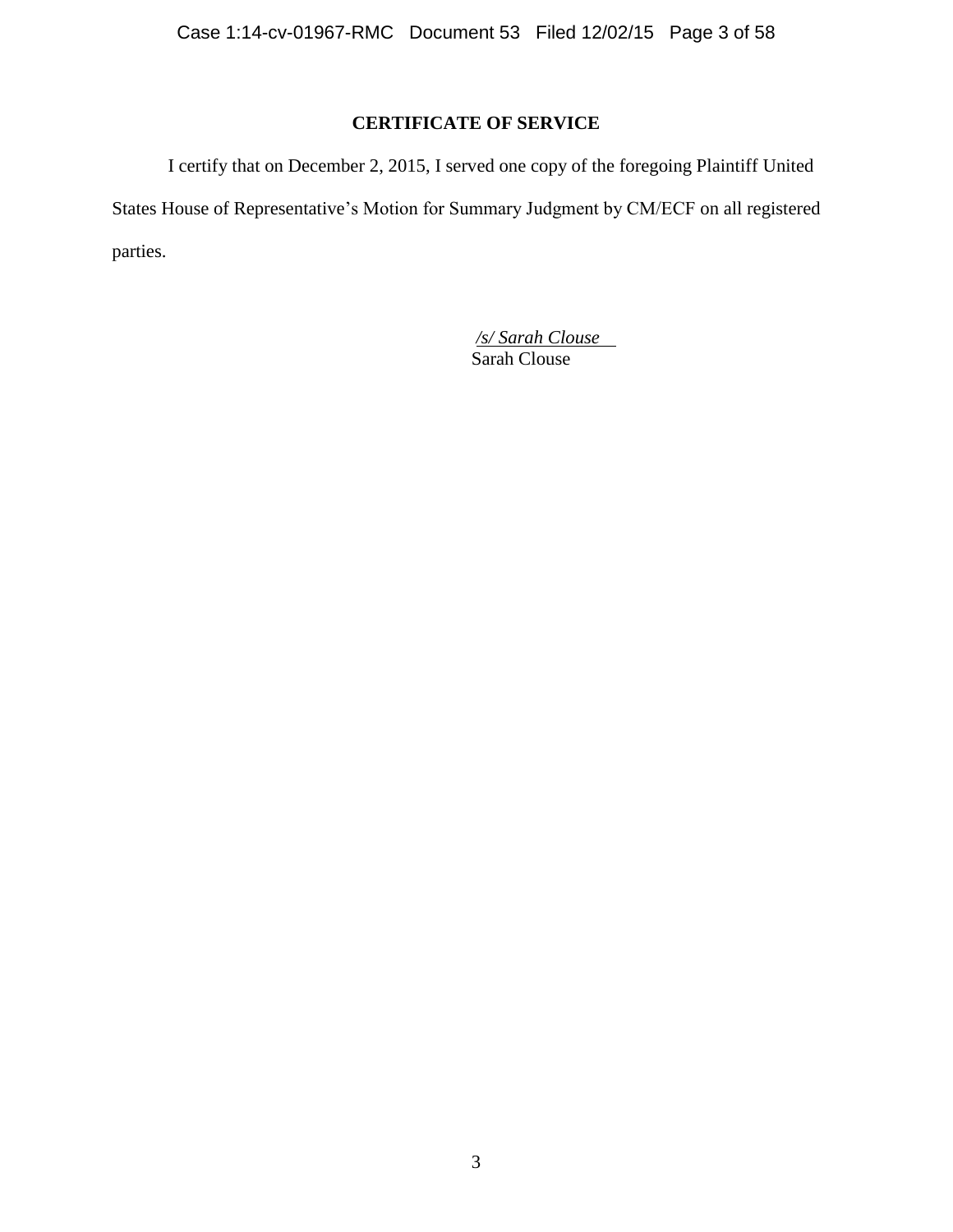## **IN THE UNITED STATES DISTRICT COURT FOR THE DISTRICT OF COLUMBIA**

| UNITED STATES HOUSE OF REPRESENTATIVES,<br>Plaintiff,                                                                                     |                          |
|-------------------------------------------------------------------------------------------------------------------------------------------|--------------------------|
| v.                                                                                                                                        | Case No. 14-cv-01967-RMC |
| SYLVIA MATHEWS BURWELL,<br>in her official capacity as Secretary of the United States<br>Department of Health and Human Services, et al., |                          |
| Defendants.                                                                                                                               |                          |

**PLAINTIFF UNITED STATES HOUSE OF REPRESENTATIVES' STATEMENT OF MATERIAL FACTS AS TO WHICH THERE IS NO GENUINE ISSUE**

Pursuant to Federal Rule of Civil Procedure 56(c) and Local Rule 7(h), Plaintiff United

States House of Representatives respectfully sets forth the following material facts as to which

there is no genuine issue.<sup>1</sup>

### **Congressional Enactments**

1. Congress enacted, and the President signed into law, the Patient Protection and

Affordable Care Act ("ACA"). *See* Pub. L. No. 111-148, 124 Stat. 119 (2010); Answer

¶¶ 22-24 (Nov. 2, 2015) (ECF No. 52).

- 2. Congress enacted, and the President signed into law, the Continuing Appropriations Act, 2014. *See* Pub. L. No. 113-46, 127 Stat. 558 (2013).
- 3. Congress enacted, and the President signed into law, H.J. Res. 106. *See* Pub. L. No. 113-

73, 128 Stat. 3 (2014).

<sup>&</sup>lt;sup>1</sup> Where appropriate, materials (or pertinent pages of materials) cited in this Statement are attached as exhibits to the Memorandum of Points and Authorities in Support of Plaintiff United States House of Representatives' Motion for Summary Judgment (Dec. 2, 2015).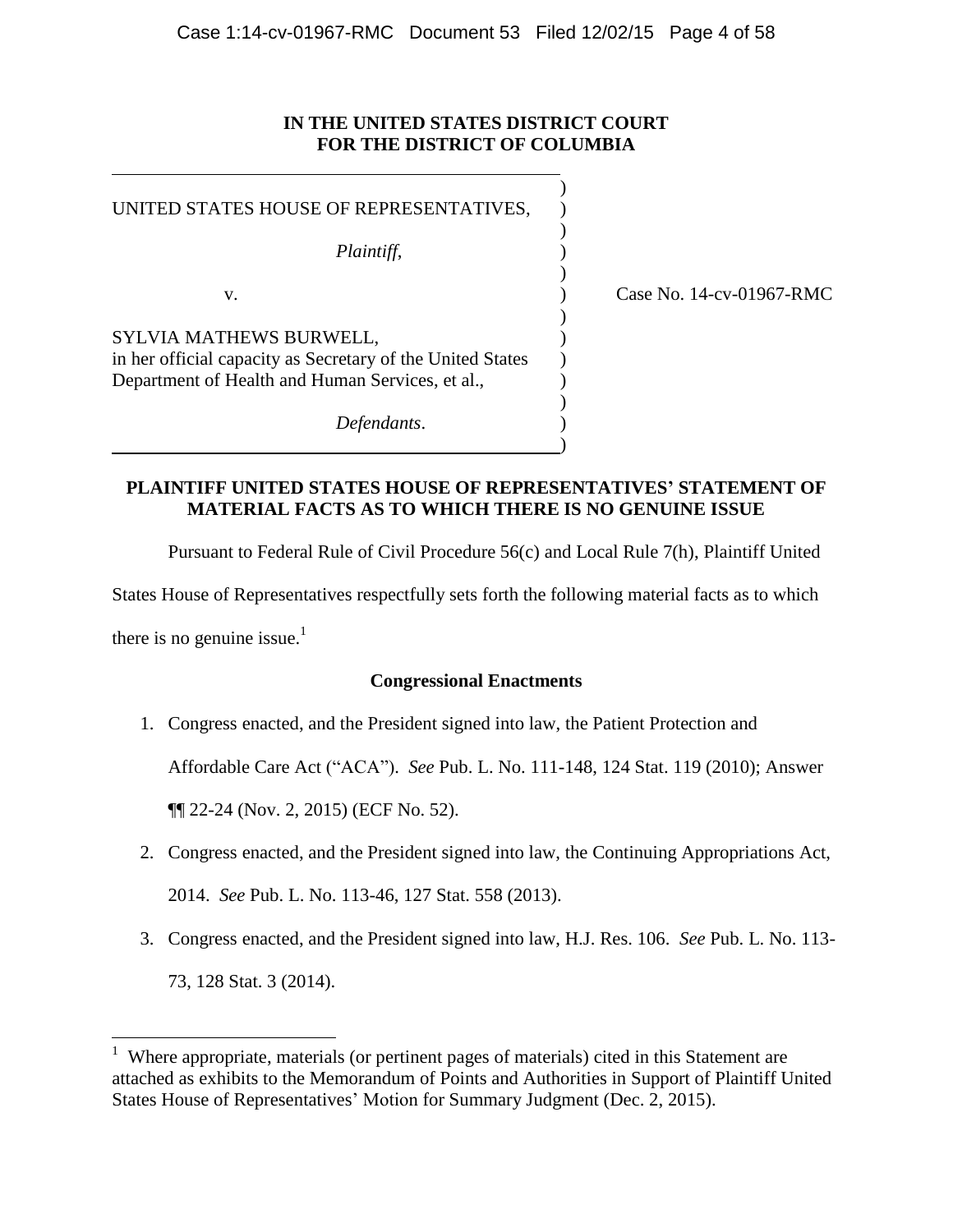- 4. Congress enacted, and the President signed into law, the Consolidated Appropriations Act, 2014. *See* Pub. L. No. 113-76, 128 Stat. 5 (2014).
- 5. Congress enacted, and the President signed into law, the Continuing Appropriations Resolution, 2015. *See* Pub. L. No. 113-164, 128 Stat. 1867 (2014).
- 6. Congress enacted, and the President signed into law, H.J. Res. 130. *See* Pub. L. No. 113- 202, 128 Stat. 2069 (2014).
- 7. Congress enacted, and the President signed into law, H.J. Res. 131. *See* Pub. L. No. 113- 203, 128 Stat. 2070 (2014).
- 8. Congress enacted, and the President signed into law, the Consolidated and Further Continuing Appropriations Act, 2015. *See* Pub. L. No. 113-235, 128 Stat. 2130 (2014).
- 9. Congress enacted, and the President signed into law, the Continuing Appropriations Act, 2016. *See* Pub. L. No. 114-53, 129 Stat. 502 (2015).

### **Executive Branch Actions**

- 10. The current Administration prepared and submitted to Congress a Fiscal Year 2014 budget. *See* Office of Management & Budget ("OMB"), Fiscal Year 2014 Budget of the U.S. Government (Apr. 10, 2013) ("FY 2014 Budget"), *available at* [https://www.whitehouse.gov/sites/default/files/omb/budget/fy2014/assets/budget.pdf;](https://www.whitehouse.gov/sites/default/files/omb/budget/fy2014/assets/budget.pdf) [https://www.whitehouse.gov/sites/default/files/omb/budget/fy2014/assets/appendix.pdf.](https://www.whitehouse.gov/sites/default/files/omb/budget/fy2014/assets/appendix.pdf)
- 11. The current Administration prepared and submitted to Congress a Fiscal Year 2015 budget. *See* OMB, Fiscal Year 2015 Budget of the U.S. Government (Mar. 4, 2014), *available at* [https://www.whitehouse.gov/sites/default/files/omb/budget/fy2015/](https://www.whitehouse.gov/sites/default/files/omb/budget/fy2015/%0bassets/budget.pdf) [assets/budget.pdf;](https://www.whitehouse.gov/sites/default/files/omb/budget/fy2015/%0bassets/budget.pdf) [https://www.whitehouse.gov/sites/default/files/omb/budget/](https://www.whitehouse.gov/sites/default/files/omb/budget/%0bfy2015/assets/appendix.pdf) [fy2015/assets/appendix.pdf.](https://www.whitehouse.gov/sites/default/files/omb/budget/%0bfy2015/assets/appendix.pdf)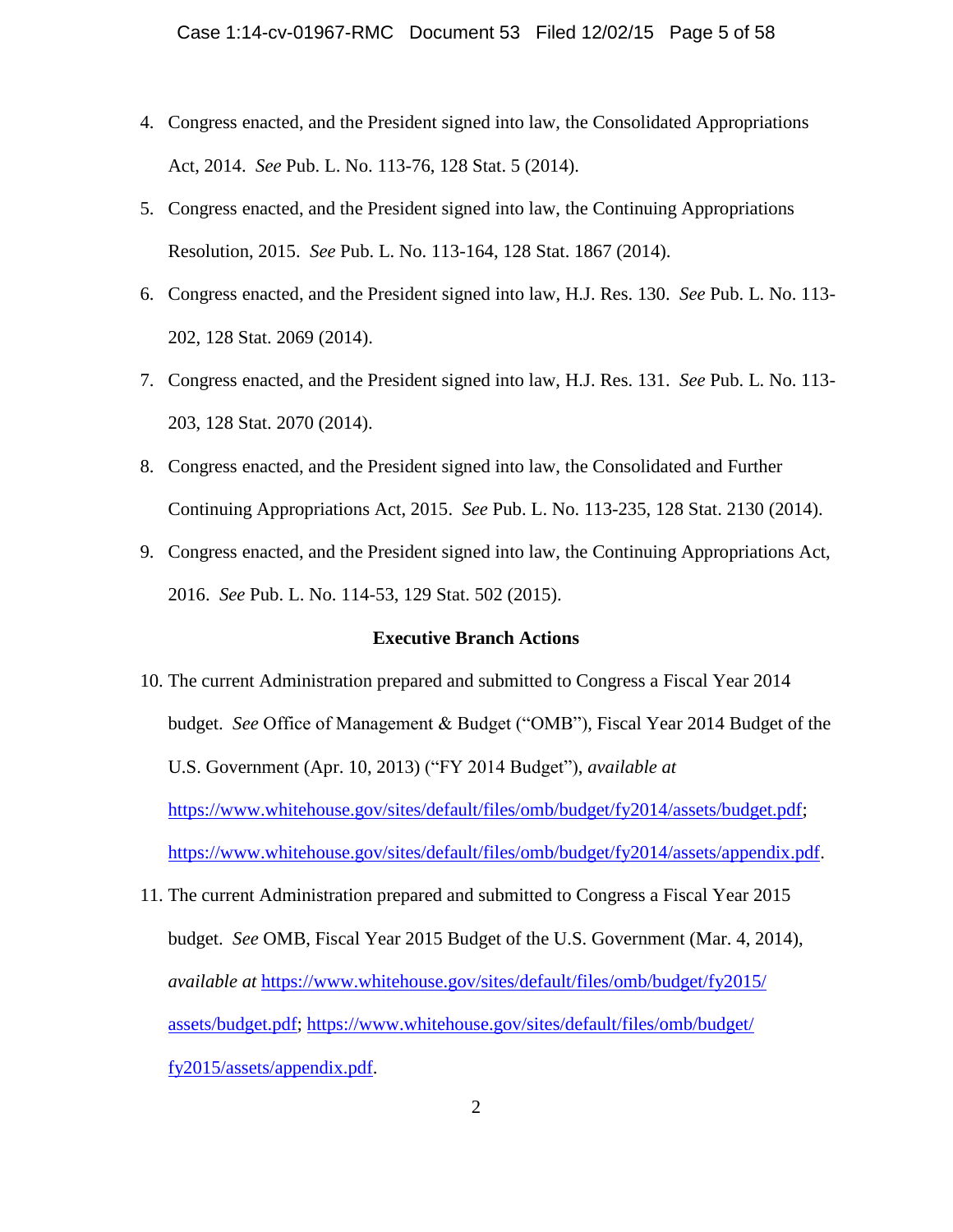- 12. The current Administration prepared and submitted to Congress a Fiscal Year 2016 budget. *See* OMB, Fiscal Year 2016 Budget of the U.S. Government (Feb. 2, 2015), *available at* [https://www.whitehouse.gov/sites/default/files/omb/budget/fy2016/](https://www.whitehouse.gov/sites/default/files/omb/budget/fy2016/%0bassets/budget.pdf) [assets/budget.pdf;](https://www.whitehouse.gov/sites/default/files/omb/budget/fy2016/%0bassets/budget.pdf) [https://www.whitehouse.gov/sites/default/files/omb/budget/fy2016/](https://www.whitehouse.gov/sites/default/files/omb/budget/fy2016/%0bassets/appendix.pdf) [assets/appendix.pdf.](https://www.whitehouse.gov/sites/default/files/omb/budget/fy2016/%0bassets/appendix.pdf)
- 13. Defendant Department of Health and Human Services ("HHS") prepared and submitted to Congress justifications for appropriations requested in the FY 2014 Budget for the Centers for Medicare and Medicaid Services ("CMS"). *See* HHS, Fiscal Year 2014, CMS, Justification of Estimates for Appropriation Committees (Apr. 10, 2013), *available at* [https://www.cms.gov/about-cms/agency-information/performancebudget/downloads/](https://www.cms.gov/about-cms/agency-information/performancebudget/downloads/fy2014-cj-final.pdf) [fy2014-cj-final.pdf.](https://www.cms.gov/about-cms/agency-information/performancebudget/downloads/fy2014-cj-final.pdf)
- 14. The current Administration never submitted a formal withdrawal document respecting its request for a non-permanent appropriation to carry out §§ 1402 and 1412 of the ACA in Fiscal Year 2014 and the first quarter of Fiscal Year 2015. *See* Joint Submission in Resp. to This Court's June 1, 2015 Minute Order at 3 n.1 (June 15, 2015) (ECF No. 30).
- 15. OMB prepared and submitted to Congress a Fiscal Year 2014 Sequestration Report. *See*  OMB Sequestration Preview Report to the President and Congress for Fiscal Year 2014 and OMB Report to the Congress on the Joint Committee Reductions for Fiscal Year 2014, Corrected Version (May 20, 2013), *available at* [https://www.whitehouse.gov/sites](https://www.whitehouse.gov/sites%0b/default/files/omb/assets/legislative_reports/fy14_preview_and_joint_committee_reductions_reports_05202013.pdf) [/default/files/omb/assets/legislative\\_reports/fy14\\_preview\\_and\\_joint\\_committee\\_reductio](https://www.whitehouse.gov/sites%0b/default/files/omb/assets/legislative_reports/fy14_preview_and_joint_committee_reductions_reports_05202013.pdf) [ns\\_reports\\_05202013.pdf.](https://www.whitehouse.gov/sites%0b/default/files/omb/assets/legislative_reports/fy14_preview_and_joint_committee_reductions_reports_05202013.pdf)
- 16. OMB prepared and submitted to Congress a Fiscal Year 2015 Sequestration Report. *See*  OMB Sequestration Preview Report to the President and Congress for Fiscal Year 2015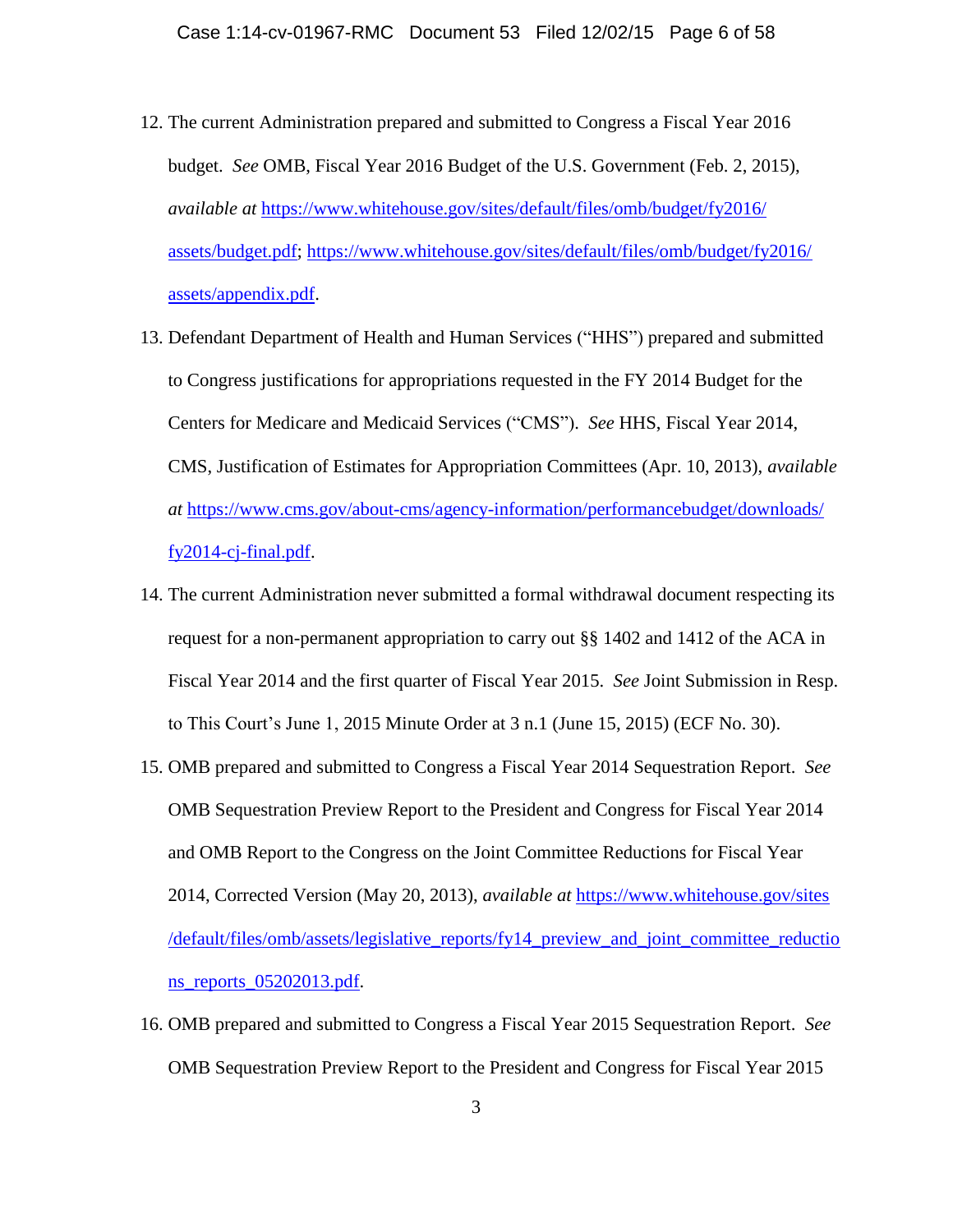Case 1:14-cv-01967-RMC Document 53 Filed 12/02/15 Page 7 of 58

(Mar. 10, 2014), *available at* [https://www.whitehouse.gov/sites/default/files/omb/assets/](https://www.whitehouse.gov/sites/default/files/omb/assets/%0blegislative_reports/sequestration_order_report_march2014.pdf) [legislative\\_reports/sequestration\\_order\\_report\\_march2014.pdf.](https://www.whitehouse.gov/sites/default/files/omb/assets/%0blegislative_reports/sequestration_order_report_march2014.pdf)

### **Other**

- 17. The Committee on Appropriations of the United States Senate approved and reported out S. 1284, a bill to make appropriations for the Departments of Labor, HHS, and Education, and related agencies for Fiscal Year 2014. *See* S. Rep. No. 113-71, at 123, 251 (2013), *available at* [https://www.congress.gov/113/crpt/srpt71/CRPT-113srpt71.pdf.](https://www.congress.gov/113/crpt/srpt71/CRPT-113srpt71.pdf)
- 18. None of the Fiscal Year 2014 appropriations enactments appropriated funds for the payment of cost-sharing reductions under § 1412 of the ACA. *See* Tr. of Oral Arg. at 27 (May 28, 2015).
- 19. Defendant Lew began making advance payments of cost-sharing reductions in January 2014, and has continued to make such payments since that date. *See* Answer ¶ 35; Joint HHS OIG/TIGTA Report: *Review of the Accounting Structure Used for the Administration of Premium Tax Credits* at 18-19 (Mar. 31, 2015), *available at* [http://oig.hhs.gov/oei/reports/oei-06-14-00590.pdf;](oig.hhs.gov/oei/reports/oei-06-14-00590.pdf) CMS March Marketplace Payment Processing Cycle: Enrollment & Payment Data Reporting and Restatement at 9 (Feb. 12, 2014), *available at* https://www.regtap.info/uploads/library/FM\_MPP\_Slides\_021214 \_5CR\_021214.pdf.

Respectfully submitted,

*/s/ Jonathan Turley* JONATHAN TURLEY D.C. Bar No. 417674

2000 H Street, N.W. Washington, D.C. 20052 (202) 285-8163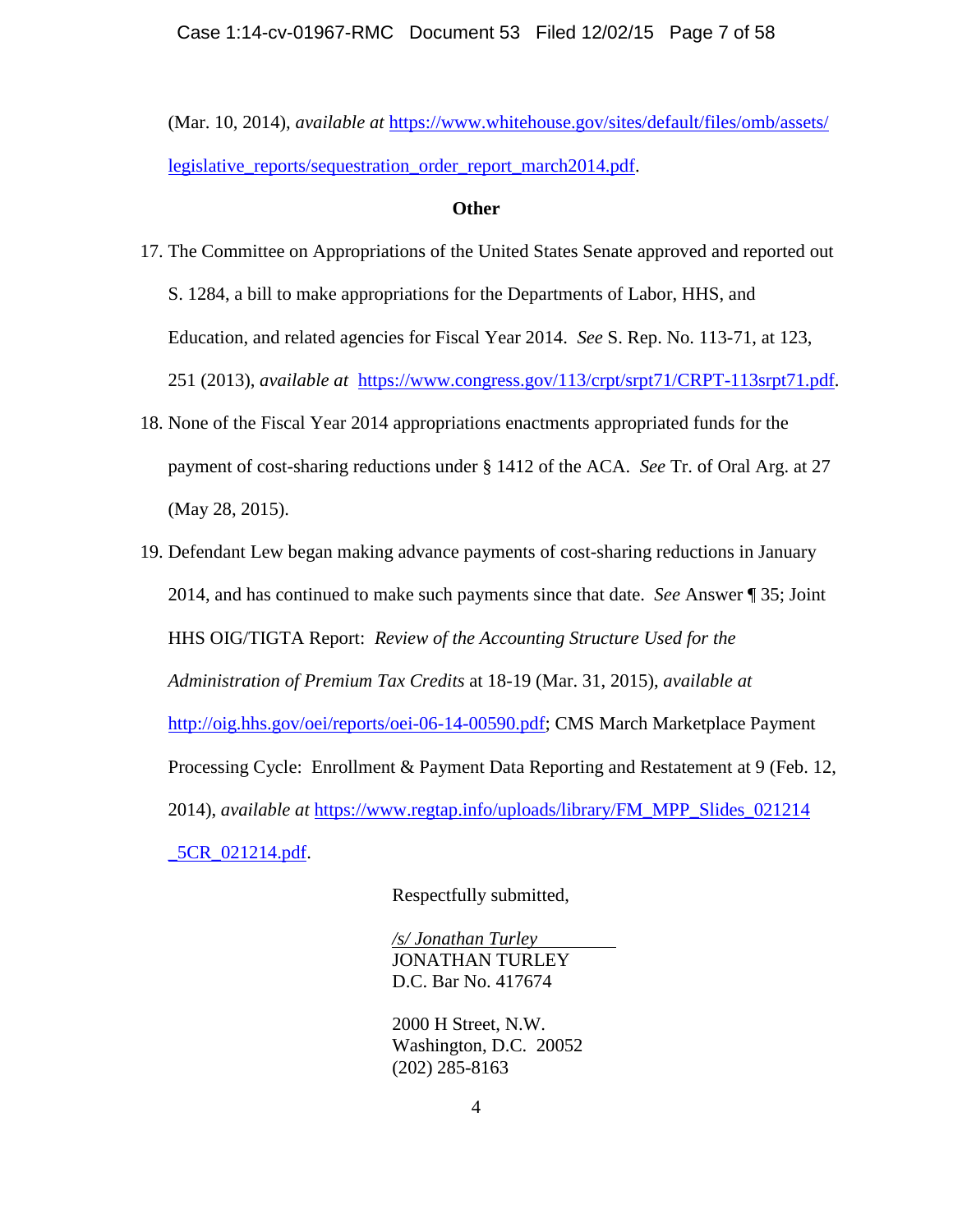[jturley@law.gwu.edu](mailto:jturley@law.gwu.edu)

KERRY W. KIRCHER, General Counsel D.C. Bar No. 386816 WILLIAM PITTARD, Deputy General Counsel D.C. Bar No. 482949 TODD B. TATELMAN, Senior Assistant Counsel ELENI M. ROUMEL, Assistant Counsel ISAAC B. ROSENBERG, Assistant Counsel D.C. Bar No. 998900 KIMBERLY HAMM, Assistant Counsel D.C. Bar No. 1020989

OFFICE OF GENERAL COUNSEL U.S. HOUSE OF REPRESENTATIVES 219 Cannon House Office Building Washington, D.C. 20515 (202) 225-9700 (telephone) (202) 226-1360 (facsimile)

*Counsel for Plaintiff United States House of Representatives*

December 2, 2015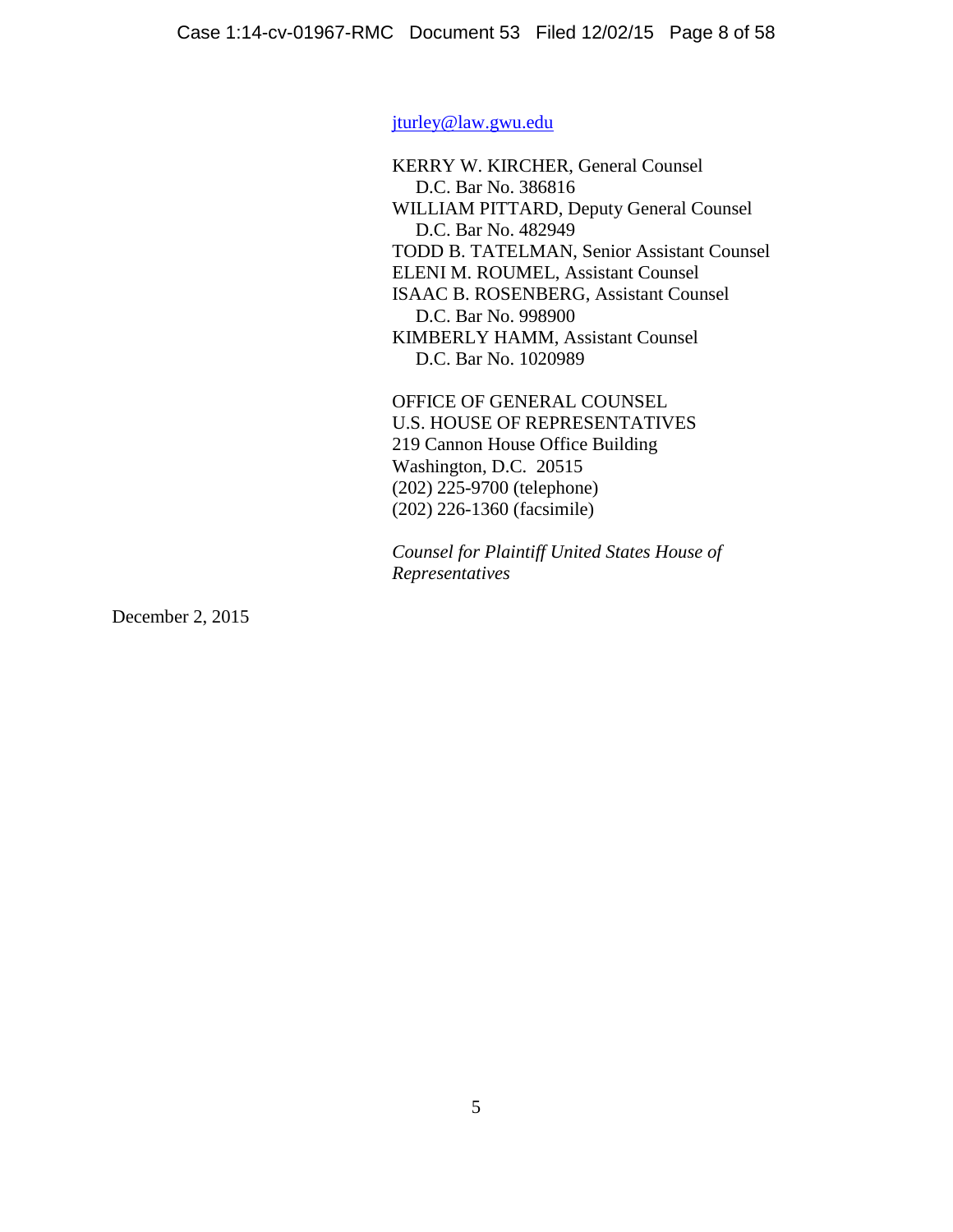# **CERTIFICATE OF SERVICE**

I certify that on December 2, 2015, I served one copy of the foregoing Plaintiff United States House of Representatives' Statement of Material Facts as to Which There Is No Genuine Issue by CM/ECF on all registered parties.

> */s/ Sarah Clouse* Sarah Clouse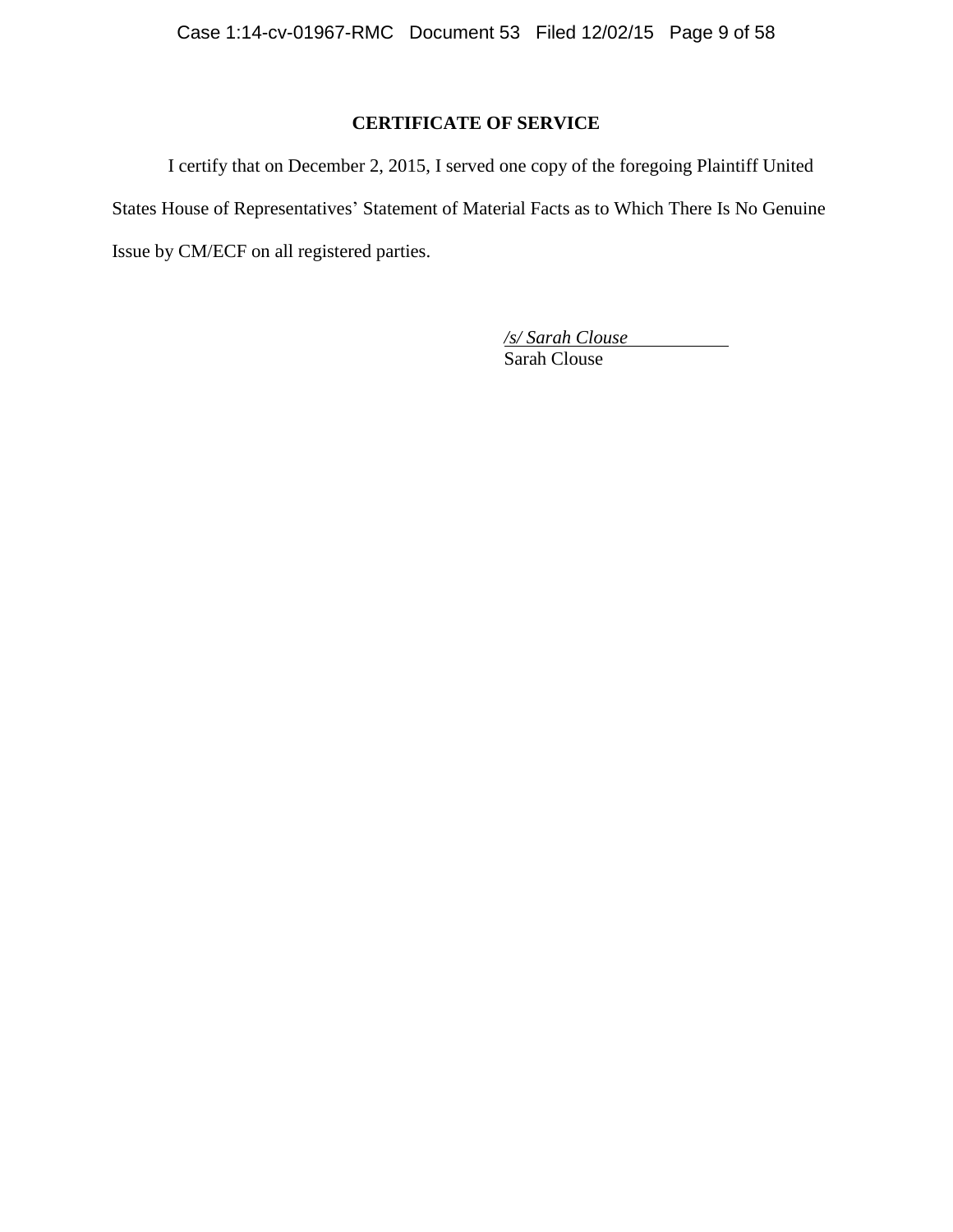### **IN THE UNITED STATES DISTRICT COURT FOR THE DISTRICT OF COLUMBIA**

| UNITED STATES HOUSE OF REPRESENTATIVES,<br>Plaintiff,                                                                                     |                          |
|-------------------------------------------------------------------------------------------------------------------------------------------|--------------------------|
| v.                                                                                                                                        | Case No. 14-cv-01967-RMC |
| SYLVIA MATHEWS BURWELL,<br>in her official capacity as Secretary of the United States<br>Department of Health and Human Services, et al., |                          |
| Defendants.                                                                                                                               |                          |

## **MEMORANDUM OF POINTS AND AUTHORITIES IN SUPPORT OF PLAINTIFF UNITED STATES HOUSE OF REPRESENTATIVES' MOTION FOR SUMMARY JUDGMENT**

Jonathan Turley 2000 H Street, N.W. Washington, D.C. 20052 (202) 285-8163

Kerry W. Kircher, General Counsel William Pittard, Deputy General Counsel Todd B. Tatelman, Senior Assistant Counsel Eleni M. Roumel, Assistant Counsel Isaac B. Rosenberg, Assistant Counsel Kimberly Hamm, Assistant Counsel

OFFICE OF GENERAL COUNSEL U.S. HOUSE OF REPRESENTATIVES 219 Cannon House Office Building Washington, D.C. 20515 (202) 225-9700

*Counsel for Plaintiff United States House of Representatives*

December 2, 2015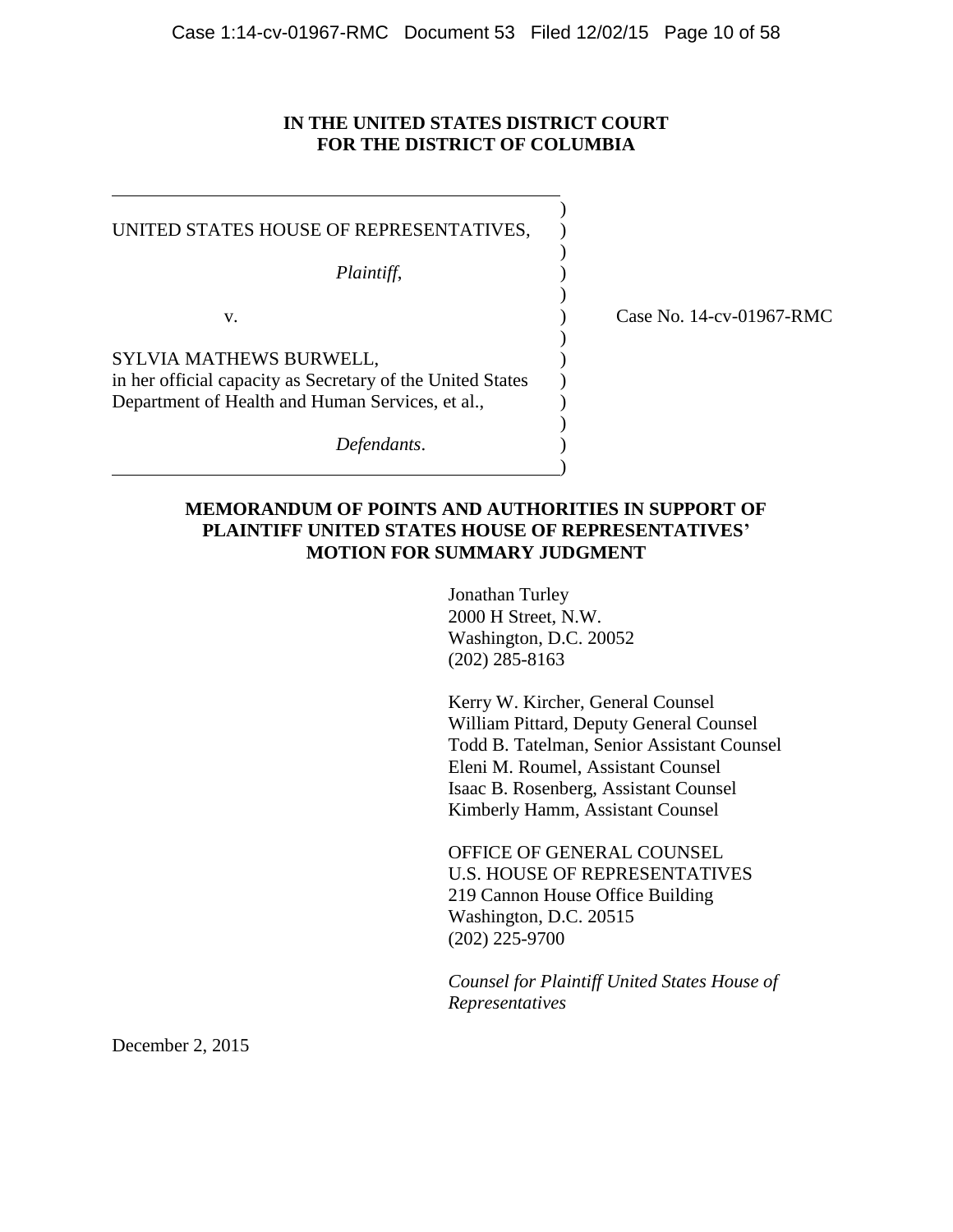# **TABLE OF CONTENTS**

|    |           | STATEMENT OF THE CASE AND SUMMARY OF ARGUMENT 1                                                                                                                                                                                   |
|----|-----------|-----------------------------------------------------------------------------------------------------------------------------------------------------------------------------------------------------------------------------------|
|    |           |                                                                                                                                                                                                                                   |
|    |           |                                                                                                                                                                                                                                   |
|    |           |                                                                                                                                                                                                                                   |
|    |           | The Administration Asks Congress for an Annual Appropriation to Fund the<br>Section 1402 Offset Program for Fiscal Year 2014 and the First Quarter of Fiscal                                                                      |
|    |           | OMB Declares that Section 1402 Offset Program Payments are                                                                                                                                                                        |
|    |           |                                                                                                                                                                                                                                   |
|    |           | Congress Enacts Appropriations Legislation for Fiscal Year 201510                                                                                                                                                                 |
|    |           |                                                                                                                                                                                                                                   |
|    |           | Defendants Make Section 1402 Offset Program Payments to Insurers11                                                                                                                                                                |
|    |           |                                                                                                                                                                                                                                   |
| I. |           |                                                                                                                                                                                                                                   |
|    | A.        | The Constitution Expressly Bars the Executive from Spending Public Funds                                                                                                                                                          |
|    | <b>B.</b> | Congress Exercises Its Appropriations Clause Authority by Enacting, or<br>Declining to Enact, Appropriations Legislation, as Well as by Selecting                                                                                 |
| Π. |           | Defendants Violated, and Are Continuing to Violate, the Appropriations Clause by<br>Making Section 1402 Offset Program Payments to Insurers Despite Congress Never<br>Having Enacted a Law Appropriating Funds for That Program18 |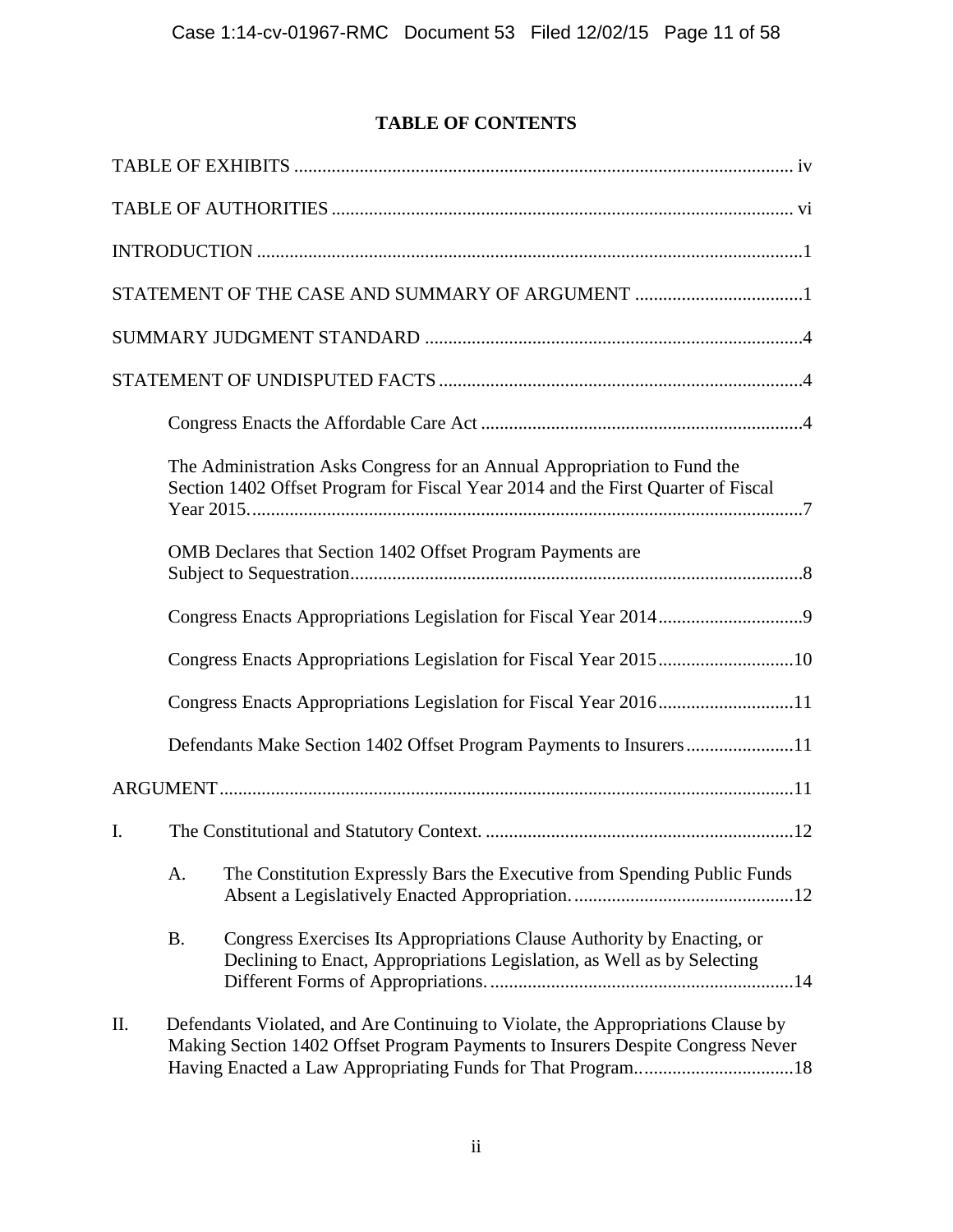|      | A.              | The ACA Did Not Appropriate Funds for the Section 1402 Offset Program18                                                                                                                                                        |
|------|-----------------|--------------------------------------------------------------------------------------------------------------------------------------------------------------------------------------------------------------------------------|
|      | <b>B.</b>       | Defendants Conceded in 2013 That the ACA Did Not Appropriate Funds                                                                                                                                                             |
|      | $\mathcal{C}$ . | Congress Rejected the Administration's Request for a Non-Permanent<br>Appropriation for the Section 1402 Offset Program for FY 2014, and Also<br>Did Not Appropriate Funds for That Program for FY 2015 or FY 2016. 25         |
|      | D.              | Defendants May Not Use the Permanent Appropriation Established by<br>31 U.S.C. § 1324 To Make Section 1402 Offset Program Payments25                                                                                           |
|      |                 | 1. Defendants Advance Various, Shifting Justifications for Their Use of the<br>Permanent Appropriation Established by 31 U.S.C. § 1324 To Make Section                                                                         |
|      |                 | 2. All of Defendants' Most Recent Justifications for Their Decision to Tap the<br>Permanent Appropriation Established by 31 U.S.C. § 1324 To Make Section<br>1402 Offset Program Payments Are Fatally Flawed, Both Legally and |
|      |                 | The Absence of an Appropriation Does Not Imply an<br>a.                                                                                                                                                                        |
|      |                 | b. The Alleged "Congressional Understanding" Lacks Any Record<br>Support and Confuses Authorizations and Appropriations. 31                                                                                                    |
|      |                 | Defendants Misconstrue § 1001 of the Continuing Appropriations<br>$\mathbf{c}$ .                                                                                                                                               |
| III. |                 | Defendants' Section 1402 Offset Program Payments to Insurers Violate                                                                                                                                                           |
|      |                 |                                                                                                                                                                                                                                |
|      |                 | <b>CERTIFICATE OF SERVICE</b>                                                                                                                                                                                                  |

EXHIBITS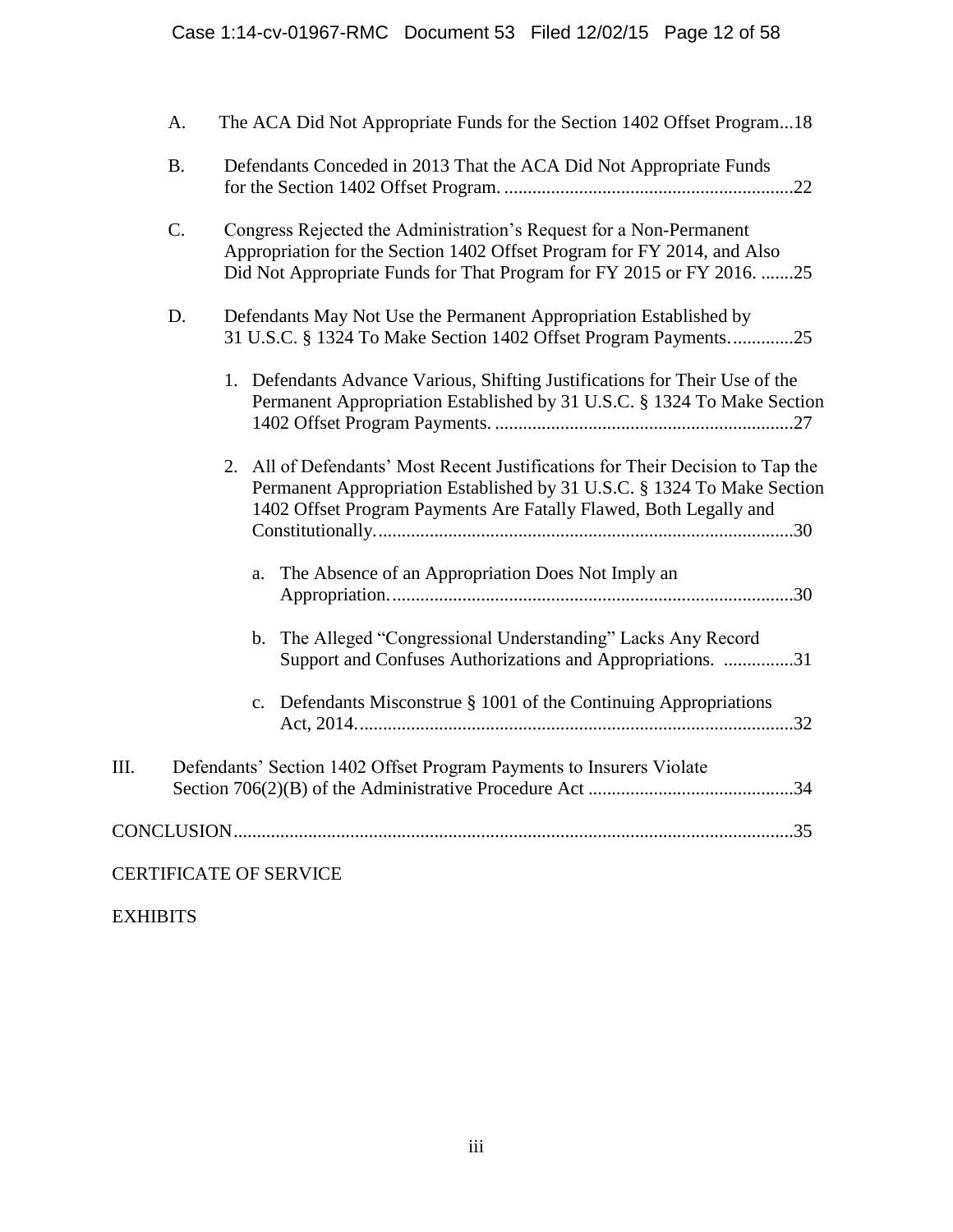# **TABLE OF EXHIBITS**

- EX. A Joint HHS OIG/TIGTA Report: *Review of the Accounting Structure Used for the Administration of Premium Tax Credits* (March 31, 2015) [http://oig.hhs.gov/oei/reports/oei-06-14-00590.pdf](oig.hhs.gov/oei/reports/oei-06-14-00590.pdf)
- EX. B CMS March Marketplace Payment Processing Cycle: Enrollment & Payment Data Reporting and Restatement (Feb. 12, 2014) [https://www.regtap.info/uploads/library/FM\\_MPP\\_Slides\\_021214\\_5CR\\_021214.](https://www.regtap.info/uploads/library/FM_MPP_Slides_021214_5CR_021214.pdf) [pdf](https://www.regtap.info/uploads/library/FM_MPP_Slides_021214_5CR_021214.pdf)
- EX. C C. Stephen Redhead, Cong. Research Serv., R42051, *Budget Control Act: Potential Impact of Sequestration on Health Reform Spending* (2013) <https://www.fas.org/sgp/crs/misc/R42051.pdf>
- EX. D Office of Management & Budget ("OMB"), Fiscal Year 2014 Budget of the U.S. Government (Apr. 10, 2013) [https://www.whitehouse.gov/sites/default/files/omb/budget/fy2014/assets/budget.](https://www.whitehouse.gov/sites/default/files/omb/budget/fy2014/assets/budget.pdf) [pdf](https://www.whitehouse.gov/sites/default/files/omb/budget/fy2014/assets/budget.pdf) [https://www.whitehouse.gov/sites/default/files/omb/budget/fy2014/assets/appendi](https://www.whitehouse.gov/sites/default/files/omb/budget/fy2014/assets/appendix.pdf) [x.pdf](https://www.whitehouse.gov/sites/default/files/omb/budget/fy2014/assets/appendix.pdf)
- EX. E HHS, Fiscal Year 2014, CMS, Justification of Estimates for Appropriations Committees (April 10, 2014) [https://www.cms.gov/About-CMS/Agency-](https://www.cms.gov/About-CMS/Agency-Information/PerformanceBudget/Downloads/FY2014-CJ-Final.pdf)[Information/PerformanceBudget/Downloads/FY2014-CJ-Final.pdf](https://www.cms.gov/About-CMS/Agency-Information/PerformanceBudget/Downloads/FY2014-CJ-Final.pdf)
- EX. F **OMB** Sequestration Preview Report to the President and Congress for Fiscal Year 2014 and OMB Report to the Congress on the Joint Committee Reductions for Fiscal Year 2014, Corrected Version (May 20, 2013) [https://www.whitehouse.gov/sites/default/files/omb/assets/legislative\\_reports/fy1](https://www.whitehouse.gov/sites/default/files/omb/assets/legislative_reports/fy14_preview_and_joint_committee_reductions_reports_05202013.pdf) 4 preview and joint committee reductions reports 05202013.pdf
- EX. G S. Rep. No. 113-71 (2013) [http://www.gpo.gov/fdsys/pkg/CRPT-113srpt71/pdf/CRPT-113srpt71.pdf](www.gpo.gov/fdsys/pkg/CRPT-113srpt71/pdf/CRPT-113srpt71.pdf)
- EX. H Mem. from Cong. Research Serv. to Sen. Tom Coburn (July 29, 2013) [http://murphy.house.gov/uploads/ACA.pdf](murphy.house.gov/uploads/ACA.pdf)
- EX. I U.S. Gov't Accountability Off., B-325630, Department of Health and Human Services – Risk Corridors Program (Sept. 30, 2014) [http://www.gao.gov/assets/670/666299.pdf](www.gao.gov/assets/670/666299.pdf)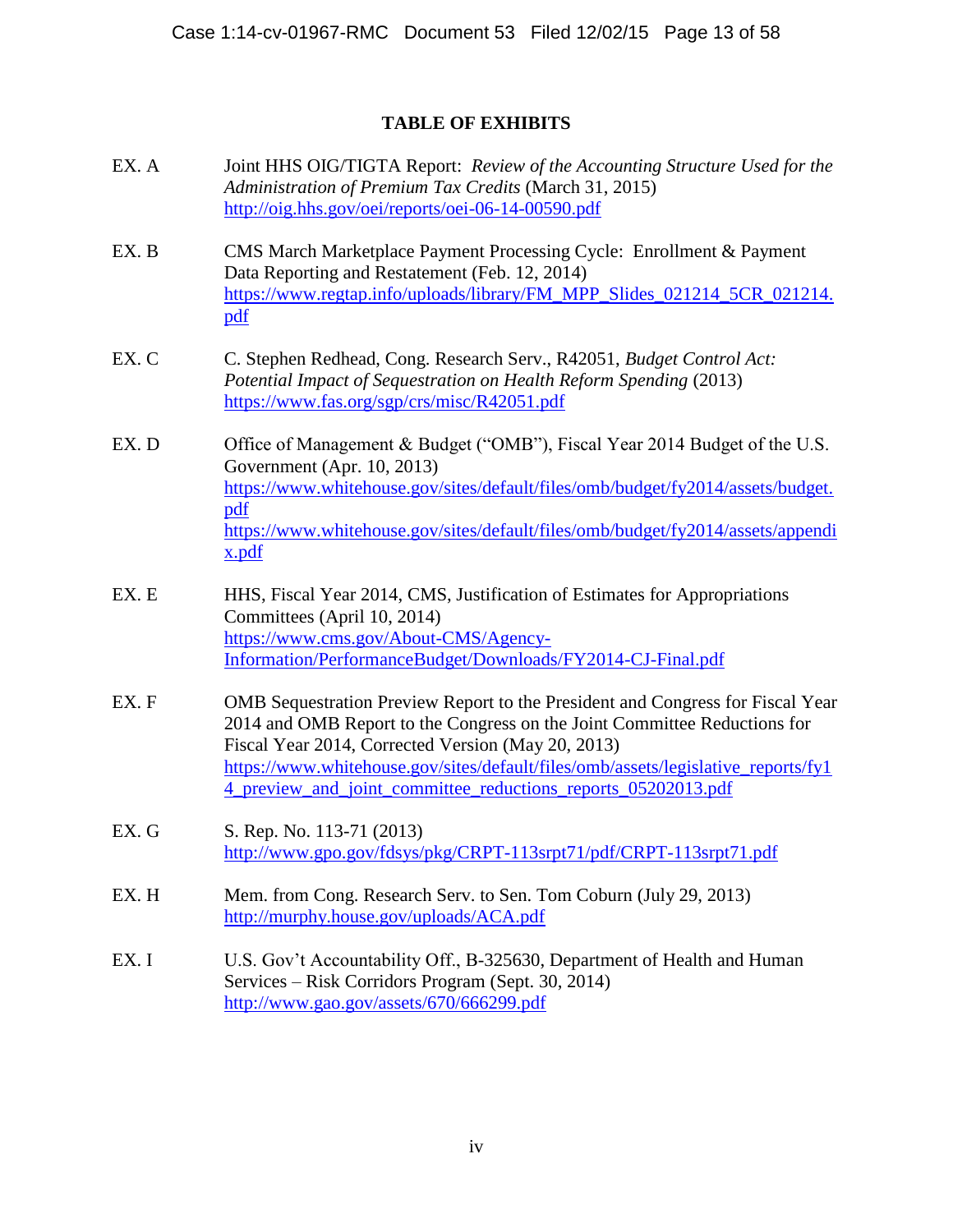- EX. J CMB SF 133 Reports on Budget Execution and Budgetary Resources (Dep't of the Treasury) (Dec. 1, 2014) [https://max.omb.gov/maxportal/document/SF133/Budget/attachments/703038966/](https://max.omb.gov/maxportal/document/SF133/Budget/attachments/703038966/705527982.pdf) [705527982.pdf](https://max.omb.gov/maxportal/document/SF133/Budget/attachments/703038966/705527982.pdf)
- EX. K OMB, Fiscal Year 2016 Budget of the U.S. Government (Feb. 2, 2015) [https://www.whitehouse.gov/sites/default/files/omb/budget/fy2016/assets/budget.](https://www.whitehouse.gov/sites/default/files/omb/budget/fy2016/assets/budget.pdf) [pdf](https://www.whitehouse.gov/sites/default/files/omb/budget/fy2016/assets/budget.pdf) [https://www.whitehouse.gov/sites/default/files/omb/budget/fy2016/assets/appendi](https://www.whitehouse.gov/sites/default/files/omb/budget/fy2016/assets/appendix.pdf) [x.pdf](https://www.whitehouse.gov/sites/default/files/omb/budget/fy2016/assets/appendix.pdf)
- EX. L OMB, Fiscal Year 2015 Budget of the U.S. Government (Mar. 4, 2014) [https://www.whitehouse.gov/sites/default/files/omb/budget/fy2015/assets/budget.](https://www.whitehouse.gov/sites/default/files/omb/budget/fy2015/assets/budget.pdf) [pdf](https://www.whitehouse.gov/sites/default/files/omb/budget/fy2015/assets/budget.pdf) [https://www.whitehouse.gov/sites/default/files/omb/budget/fy2015/assets/appendi](https://www.whitehouse.gov/sites/default/files/omb/budget/fy2015/assets/appendix.pdf) [x.pdf](https://www.whitehouse.gov/sites/default/files/omb/budget/fy2015/assets/appendix.pdf)
- EX. M Letter from Senators Ted Cruz and Michael S. Lee, to Sylvia M. Burwell, Dir. OMB (May 16, 2014)
- EX. N **OMB** Report to the Congress on the Joint Committee Reductions for Fiscal Year 2015 (Mar. 10, 2014) [https://www.whitehouse.gov/sites/default/files/omb/assets/legislative\\_reports/seq](https://www.whitehouse.gov/sites/default/files/omb/assets/legislative_reports/sequestration_order_report_march2014.pdf) [uestration\\_order\\_report\\_march2014.pdf](https://www.whitehouse.gov/sites/default/files/omb/assets/legislative_reports/sequestration_order_report_march2014.pdf)
- EX. O Letter from Sylvia M. Burwell, Dir., OMB to Senators Ted Cruz and Michael S. Lee (May 21, 2014)
- EX. P Chart of Tax Credit Forms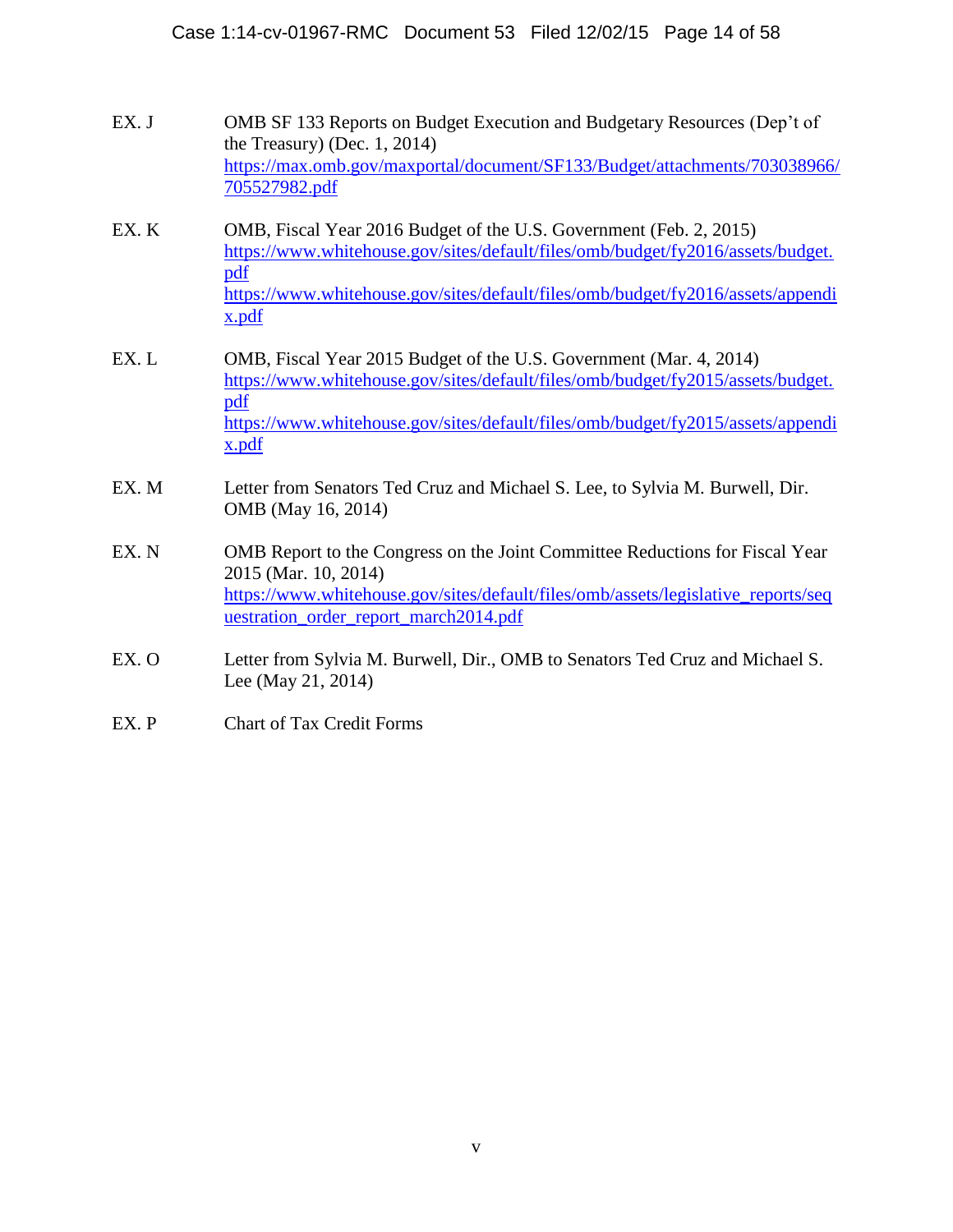# **TABLE OF AUTHORITIES**

# **Cases**

| Am. Fed'n of Gov't Emps. v. Fed. Labor Relns. Auth.,                                                                |
|---------------------------------------------------------------------------------------------------------------------|
| Anderson v. Liberty Lobby, Inc.,                                                                                    |
| Andrus v. Sierra Club,                                                                                              |
| Celotex Corp. v. Catrett,                                                                                           |
| Cincinnati Soap Co. v. United States,                                                                               |
| City of Los Angeles v. Adams,                                                                                       |
| Conn. Nat'l Bank v. Germain,                                                                                        |
| Delta Data Sys.Corp. v. Webster,                                                                                    |
| Dep't of the Air Force v. Fed. Labor Relns. Auth.,                                                                  |
| Dep't of the Navy v. Fed. Labor Relns. Auth.,                                                                       |
| Freytag v. Comm'r,                                                                                                  |
| Hart's Adm'r v. United States,<br>16 Ct. Cl. 459 (1880), aff'd sub nom. Hart v. United States, 118 U.S. 62 (1886)13 |
| Hartford Underwriters Ins. Co. v. Union Planters Bank, N.A.,                                                        |
| M. Steinthal & Co. v. Seamans,                                                                                      |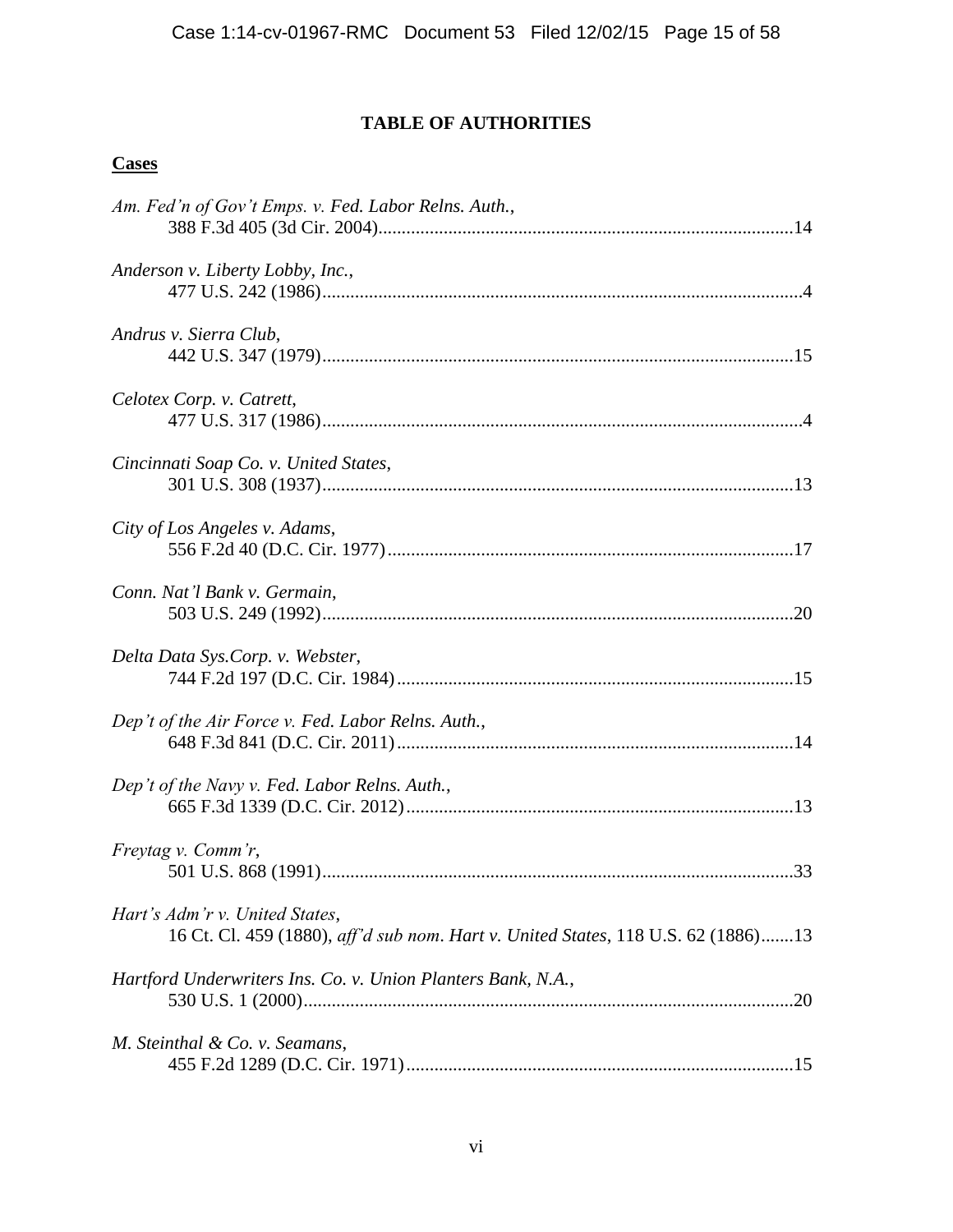|   | Mallard v. U.S. Dist. Court for the S. Dist. of Iowa, |
|---|-------------------------------------------------------|
|   | Matsushita Elec. Indus. Co. v. Zenith Radio Corp.,    |
| ∗ | Nevada v. Dep't of Energy,                            |
| ∗ | Office of Pers. Mgmt. v. Richmond,                    |
|   | Preminger v. Sec'y of Veterans Affairs,               |
|   | Reeside v. Walker,                                    |
|   | Robinson v. Shell Oil Co.,                            |
|   | Rochester Pure Waters Dist. v. EPA,                   |
|   | TVA v. Hill,                                          |
| ∗ | United States v. MacCollom,                           |
|   | Whitfield v. United States,                           |
|   | Youngstown Sheet & Tube Co. v. Sawyer,                |
|   | Zivotofsky ex rel. Zivotofsky v. Kerry,               |
|   | <b>Constitutional Provisions</b>                      |
|   |                                                       |
|   |                                                       |
|   |                                                       |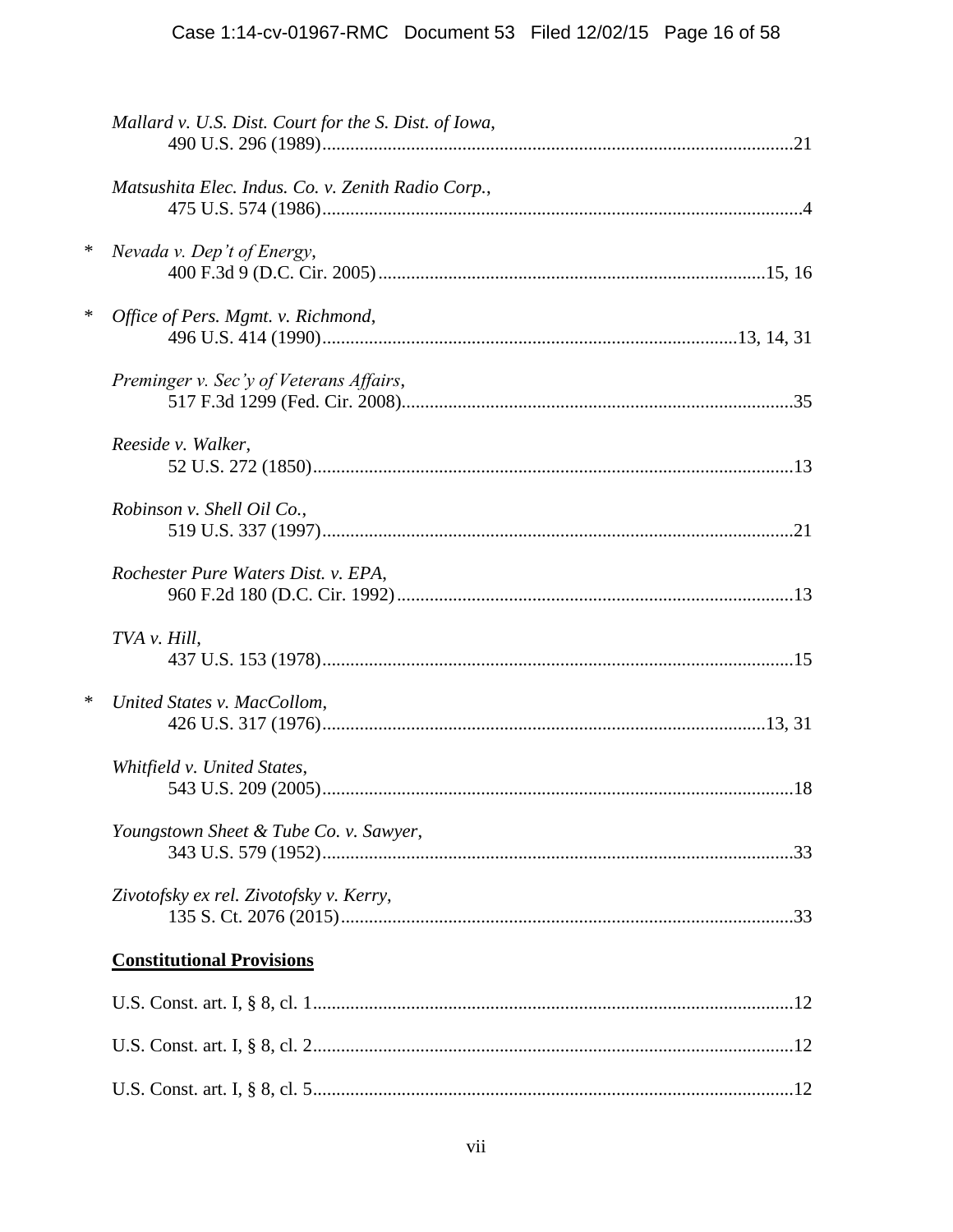| ∗      |                                                                                                                                                     |
|--------|-----------------------------------------------------------------------------------------------------------------------------------------------------|
|        |                                                                                                                                                     |
|        | <b>Statutes and Federal Rules</b>                                                                                                                   |
|        |                                                                                                                                                     |
|        |                                                                                                                                                     |
|        |                                                                                                                                                     |
|        |                                                                                                                                                     |
| $\ast$ |                                                                                                                                                     |
| ∗      |                                                                                                                                                     |
|        |                                                                                                                                                     |
|        |                                                                                                                                                     |
| ∗      |                                                                                                                                                     |
|        |                                                                                                                                                     |
|        |                                                                                                                                                     |
|        |                                                                                                                                                     |
|        | Second Supplemental Appropriations Act, 1978,                                                                                                       |
|        | Balanced Budget and Emergency Deficit Control Act of 1985,<br>Pub. L. No. 99-177, 99 Stat. 1037 (1985) (codified as amended at 2 U.S.C. § 905(d))23 |
|        | Patient Protection and Affordable Care Act,                                                                                                         |
|        |                                                                                                                                                     |
|        |                                                                                                                                                     |
|        |                                                                                                                                                     |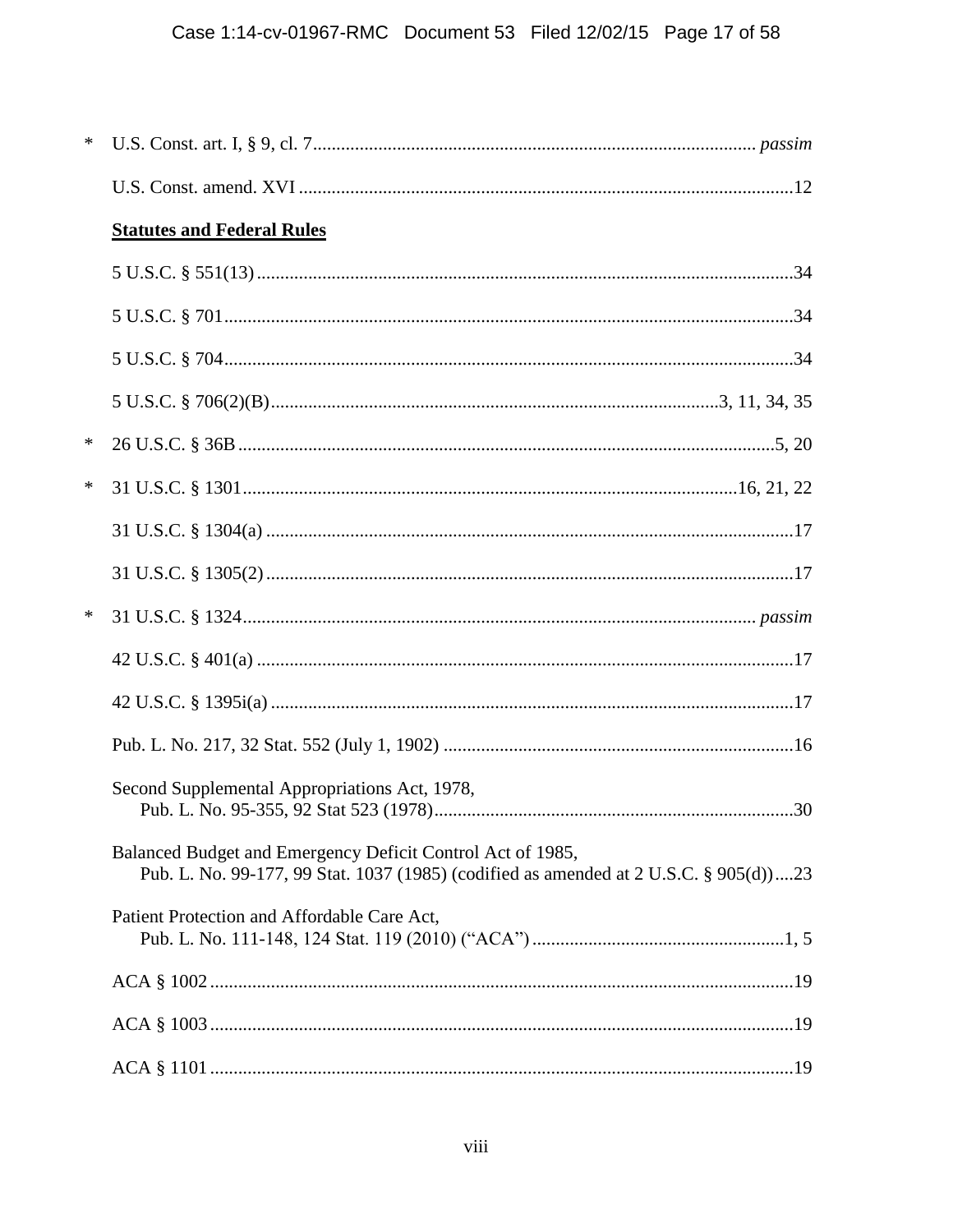| ∗ |                                                                       |  |
|---|-----------------------------------------------------------------------|--|
| * |                                                                       |  |
|   |                                                                       |  |
|   |                                                                       |  |
|   |                                                                       |  |
|   |                                                                       |  |
|   |                                                                       |  |
|   |                                                                       |  |
|   |                                                                       |  |
|   |                                                                       |  |
|   |                                                                       |  |
|   | Budget Control Act of 2011,                                           |  |
|   | Federal Aviation Administration Modernization and Reform Act of 2012, |  |
|   | Continuing Appropriations Act, 2014,                                  |  |
|   |                                                                       |  |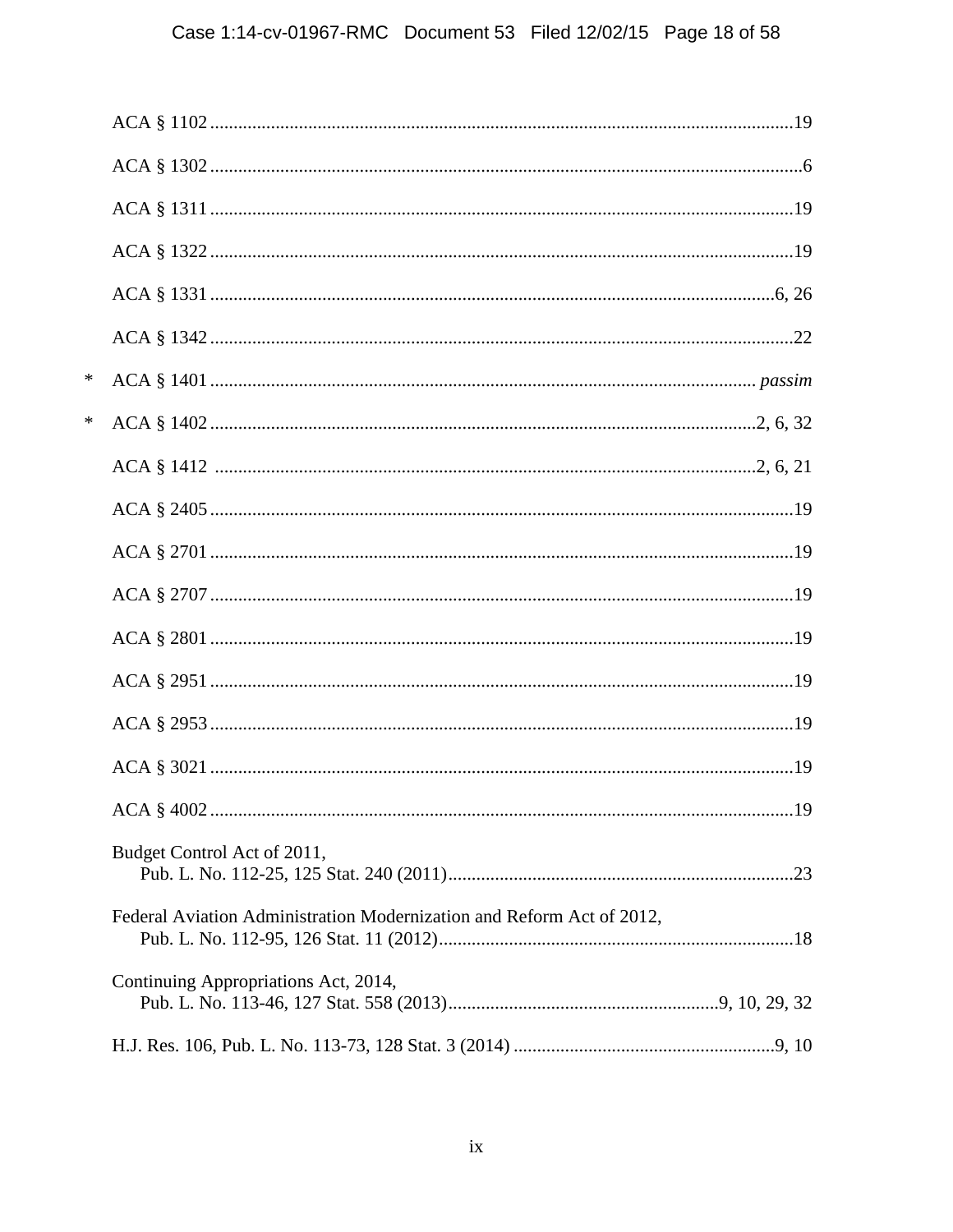| ∗      | Consolidated Appropriations Act, 2014,                                                                                                                          |
|--------|-----------------------------------------------------------------------------------------------------------------------------------------------------------------|
|        | Continuing Appropriations Resolution, 2015,                                                                                                                     |
|        |                                                                                                                                                                 |
|        |                                                                                                                                                                 |
| $\ast$ | Consolidated and Further Continuing Appropriations Act, 2015,                                                                                                   |
| ∗      | Continuing Appropriations Act, 2016,                                                                                                                            |
|        |                                                                                                                                                                 |
|        | <b>Legislative Authorities</b>                                                                                                                                  |
|        |                                                                                                                                                                 |
|        |                                                                                                                                                                 |
| ∗      |                                                                                                                                                                 |
|        | Dep'ts of Labor, Health & Human Servs., & Educ., & Related Agencies Appropriations for<br>Fiscal Year 2014, Hr'g Before the S. Comm. on Appropriations,         |
|        | Obamacare Implementation & the Dep't of Health & Human Services FY16 Budget Request,<br>Hr'g before the H. Comm. on Ways & Means, 114th Cong. (June 10, 2015)29 |
|        | <b>Other Authorities</b>                                                                                                                                        |
|        | 3 Joseph Story, Commentaries on the Constitution of the United States § 1342 (1833)13                                                                           |
|        |                                                                                                                                                                 |
|        | C. Stephen Redhead, Cong. Research Serv., R42051, Budget Control Act: Potential                                                                                 |
|        | Patient Protection and Affordable Care Act; HHS Notice of Benefit and Payment Parameters                                                                        |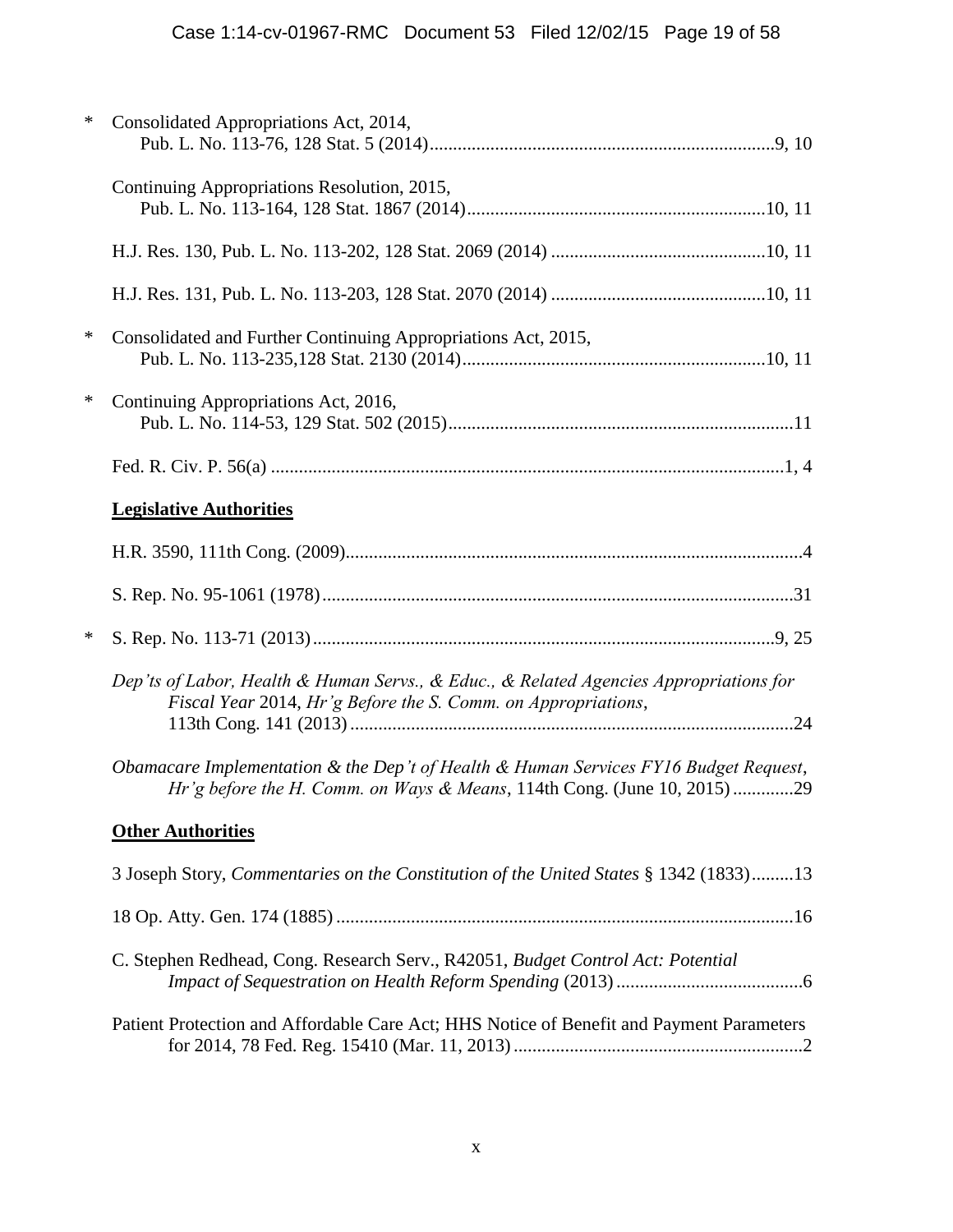|   | CMS March Marketplace Payment Processing Cycle: Enrollment & Payment Data                                                                                          |
|---|--------------------------------------------------------------------------------------------------------------------------------------------------------------------|
|   |                                                                                                                                                                    |
|   |                                                                                                                                                                    |
|   |                                                                                                                                                                    |
|   |                                                                                                                                                                    |
|   |                                                                                                                                                                    |
|   |                                                                                                                                                                    |
|   |                                                                                                                                                                    |
| ∗ | U.S. Gov't Accountability Office, Principles of Federal Appropriations Law                                                                                         |
|   |                                                                                                                                                                    |
|   | U.S. Gov't Accountability Office, GAO-05-734SP, A Glossary of Terms Used in the                                                                                    |
|   | U.S. Gov't Accountability Office, B-325630, Department of Health and Human Services                                                                                |
|   | Joint HHS OIG/TIGTA Report: Review of the Accounting Structure Used for the                                                                                        |
| ∗ | HHS, Fiscal Year 2014, CMS, Justification of Estimates for Appropriations Committees                                                                               |
| ∗ | Mem. from Cong. Research Serv. to Sen. Tom Coburn (July 29, 2013)20, 30                                                                                            |
| ∗ |                                                                                                                                                                    |
| ∗ | OMB Sequestration Preview Report to the President and Congress for Fiscal Year 2014<br>and OMB Report to the Congress on the Joint Committee Reductions for Fiscal |
|   |                                                                                                                                                                    |
| ∗ | OMB Report to the Congress on the Joint Committee Reductions for Fiscal Year 2015                                                                                  |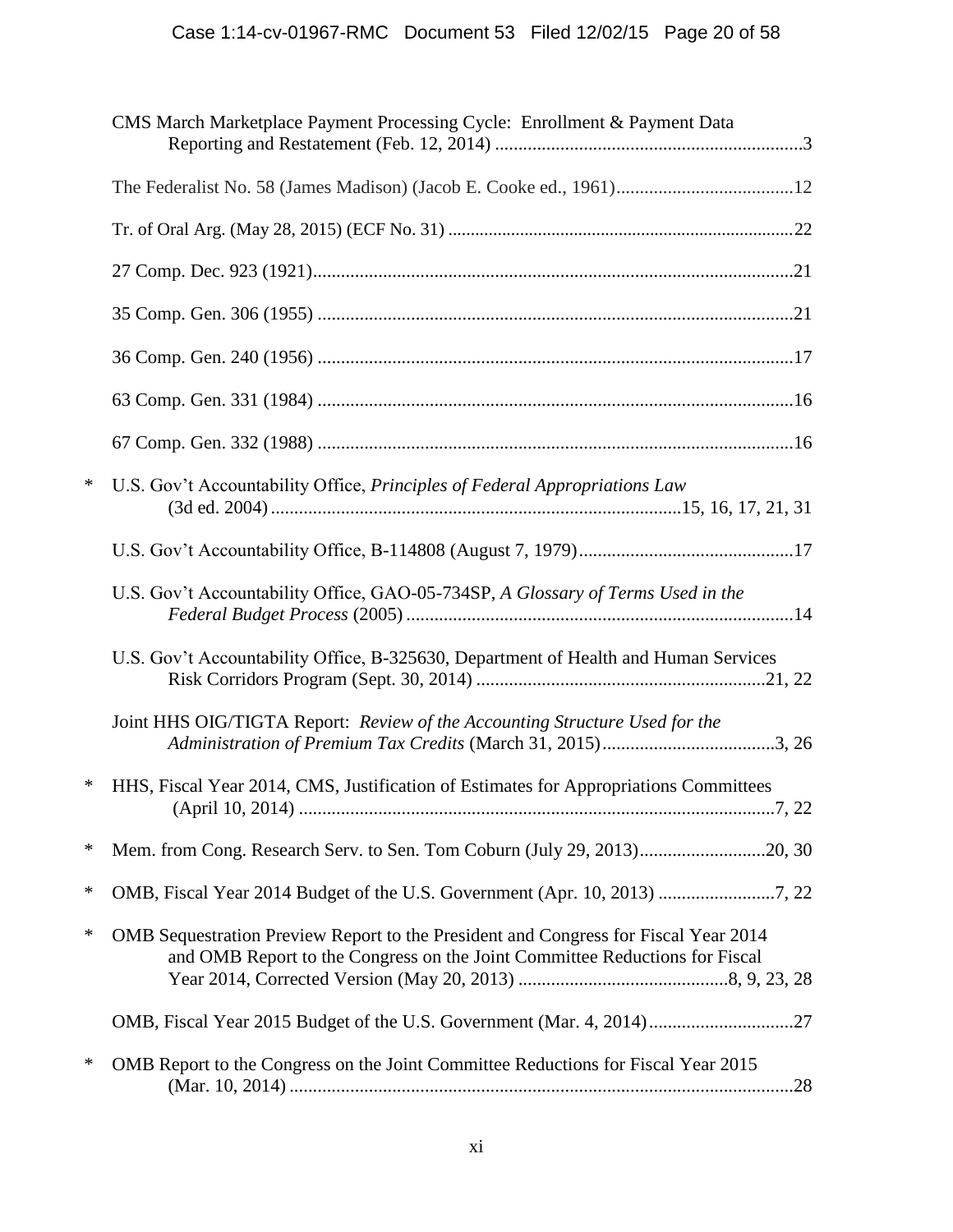| $\ast$ | OMB SF 133 Reports on Budget Execution and Budgetary Resources                   |  |
|--------|----------------------------------------------------------------------------------|--|
|        |                                                                                  |  |
|        | Letter from Senators Ted Cruz and Michael S. Lee, to Sylvia M. Burwell, Dir. OMB |  |
|        | Letter from Sylvia M. Burwell, Dir., OMB to Senators Ted Cruz and Michael S. Lee |  |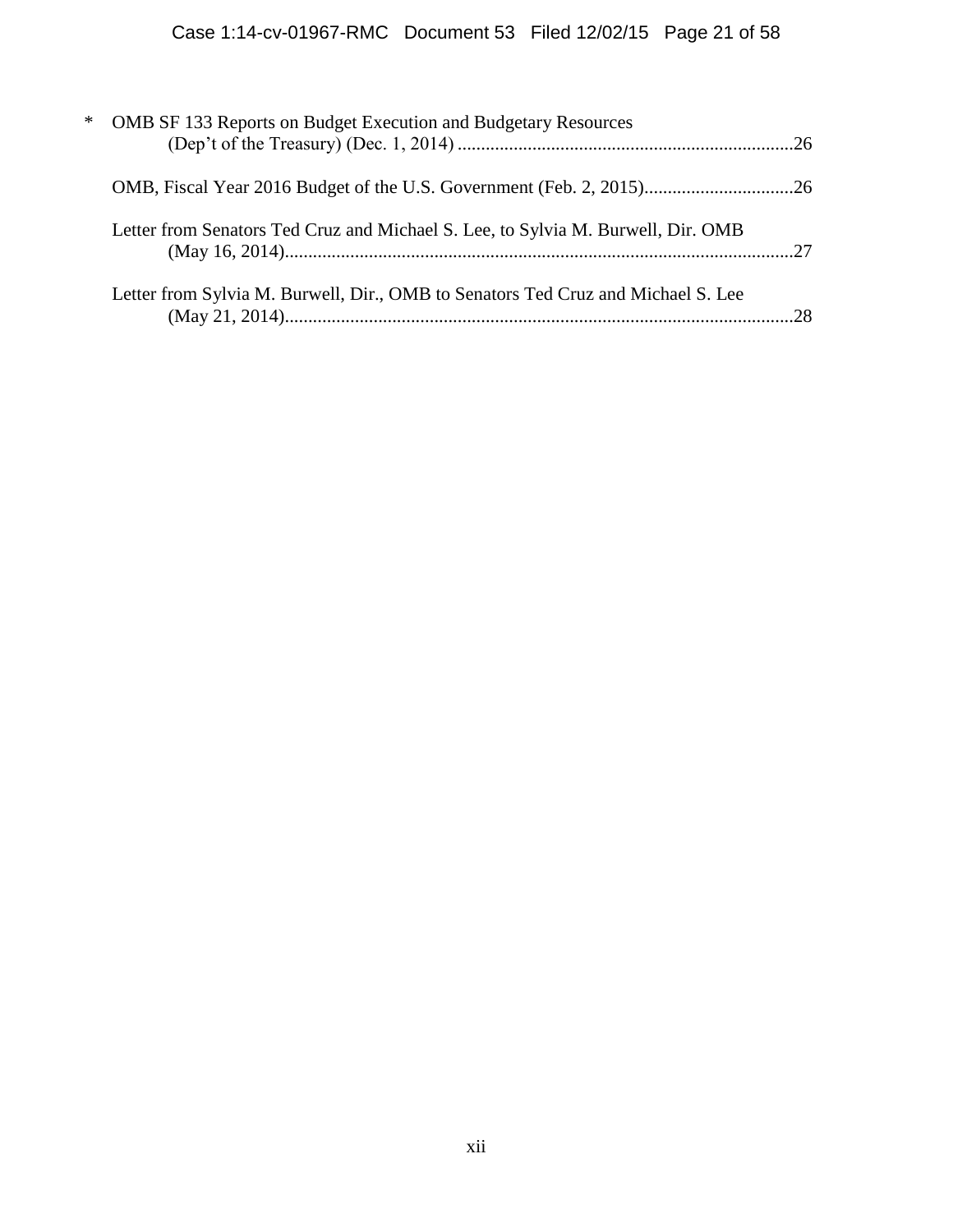#### **INTRODUCTION**

This case concerns Congress' exclusive power of the purse: "No Money shall be drawn from the Treasury, but in Consequence of Appropriations made by Law." U.S. Const. art. I, § 9, cl. 7. "[T]he facts [of the case] are not in dispute," Order at 3 (Oct. 19, 2015) (ECF No. 51), including the fact that, since January 2014, defendants have been paying to health insurance companies ("Insurers") billions of taxpayer dollars under a program (the "Section 1402 Offset Program") created by the Patient Protection and Affordable Care Act, Pub. L. No. 111-148, 124 Stat. 119 (2010) ("ACA"), and the fact that those payments began *after* defendants formally asked Congress for a non-permanent appropriation to fund the Section 1402 Offset Program, and *after* Congress rejected defendants' appropriations request. 1

The legal question now before the Court – the sole remaining question – is whether the billions defendants admit that they have "drawn from the Treasury" and paid to Insurers were "in Consequence of [any] Appropriation[] made by Law," as required by the Constitution. The answer to that question is an unqualified no, notwithstanding defendants' many and varied efforts over the past 18 months to fashion a justification for their Section 1402 Offset Program payments. Accordingly, plaintiff United States House of Representatives ("House") is entitled to judgment as a matter of law. *See* Fed. R. Civ. P. 56(a).

### **STATEMENT OF THE CASE AND SUMMARY OF ARGUMENT**

As the Court is aware, the ACA, in pertinent part, created two programs. Section 1401(a) created a program to reduce the health insurance premiums of qualified individuals by providing them with refundable tax credits (the "Section 1401 Refundable Tax Credit Program"). *In the* 

<sup>&</sup>lt;sup>1</sup> The defendants are Sylvia Mathews Burwell, Secretary of the Department of Health and Human Services ("HHS"); Jacob J. Lew, Secretary of the Department of the Treasury; and the respective departments they head.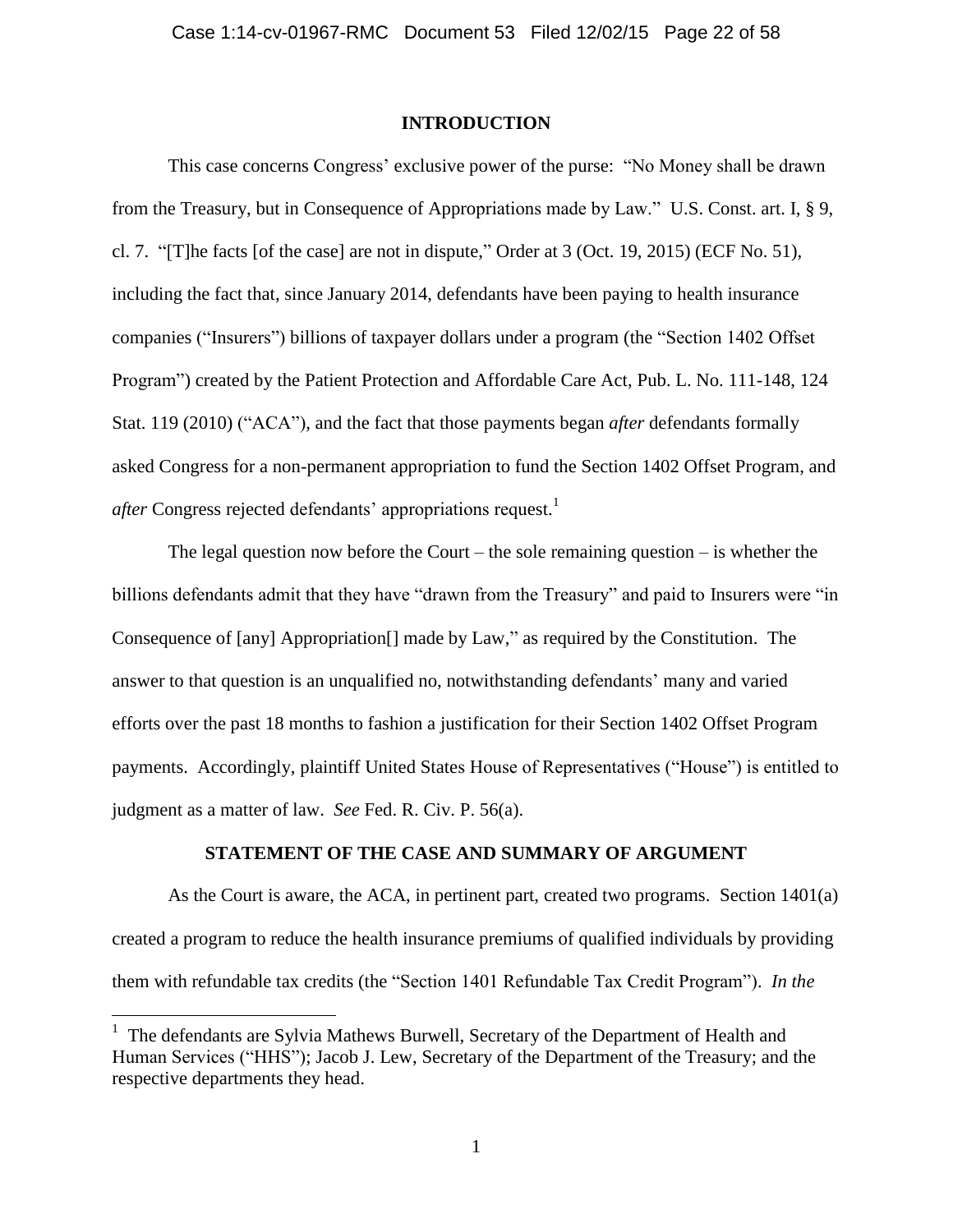#### Case 1:14-cv-01967-RMC Document 53 Filed 12/02/15 Page 23 of 58

*ACA itself*, Congress appropriated funds for this program by (1) amending the Internal Revenue Code ("IRC") to add a new refundable tax credit provision (§ 36B, entitled "Refundable Credit for Coverage Under a Qualified Health Plan"), *see* ACA § 1401(a); and (2) amending 31 U.S.C. § 1324 – a permanent appropriation "for refunding internal revenue collections as provided by law," *id.* § 1324(a) – to include the new IRC § 36B credit in the list of refundable tax credits permitted to be paid from that appropriation, *see* ACA § 1401(d)(1).

*Separately*, the ACA created the Section 1402 Offset Program by (1) requiring Insurers offering policies through ACA Exchanges to reduce deductibles, coinsurance, copayments, and similar charges for certain policyholders (reductions referred to in the ACA as "Cost-Sharing Reductions"), *see* ACA § 1402; and (2) *authorizing* the federal government to make payments directly to Insurers to offset costs they incur in providing Cost-Sharing Reductions to policyholders, *see id.* §  $1412(c)(3)$ .<sup>2</sup>

In stark contrast to the Section 1401 Refundable Tax Credit Program, Congress nowhere in the ACA appropriated any funds for the Section 1402 Offset Program. With respect to that program, the ACA did *not* amend the IRC, did *not* amend 31 U.S.C. § 1324, and did *not* otherwise appropriate funds. Congress thereby made clear that the Section 1402 Offset Program would be funded, if at all, only through the process by which Congress funds the vast majority of government programs, functions, and activities, namely, the annual appropriations process.

The Administration initially – and correctly – acknowledged the need for a nonpermanent appropriation to fund the Section 1402 Offset Program. It did so by, among other things, formally requesting, in March 2013, a non-permanent appropriation to fund the program

<sup>2</sup> Both programs became effective in January 2014. *See* Patient Protection and Affordable Care Act; HHS Notice of Benefit and Payment Parameters for 2014, 78 Fed. Reg. 15410, 15414 (Mar. 11, 2013).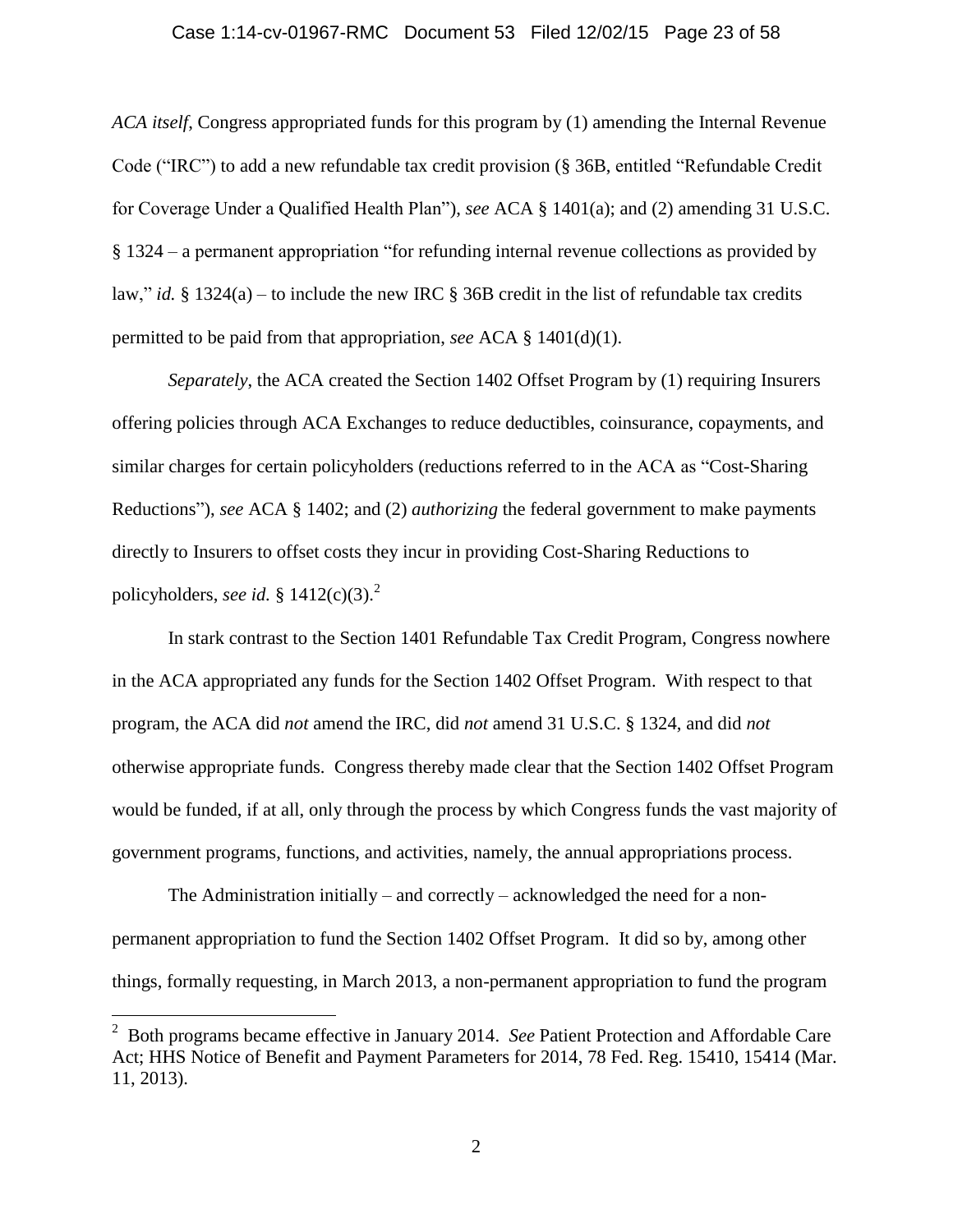#### Case 1:14-cv-01967-RMC Document 53 Filed 12/02/15 Page 24 of 58

for Fiscal Year ("FY") 2014 (Oct. 1, 2013 through Sept. 30, 2014), and the first quarter of FY 2015. Congress said no, and did not appropriate any funds for the program for FY 2014 (or for FY 2015, or, to date, for FY 2016). Notwithstanding the lack of *any* constitutionally-mandated congressional appropriation, defendants nonetheless began making Section 1402 Offset Program payments to Insurers in January 2014. By January 2015, those payments totaled \$3.27 billion.<sup>3</sup>

Defendants' *only* merits defense to the House's claim that these payments violate the Appropriations Clause and the Administrative Procedure Act ("APA"), 5 U.S.C. § 706(2)(B) ("The reviewing court shall . . . hold unlawful and set aside agency action, findings, and conclusions found to be . . . contrary to constitutional right, power, privilege, or immunity."), has been that the 31 U.S.C. § 1324 permanent appropriation is available to make Section 1402 Offset Program payments. While defendants have offered various shifting justifications for their position, none withstand scrutiny, nor could they in light of the plain language of § 1324:

> Disbursements may be made from the appropriation made by this section *only* for  $-$  (1) refunds to the limit of liability of an individual tax account; and (2) refunds due from [specified] credit provisions of the [IRC]. . . .

31 U.S.C. § 1324(b) (emphasis added). Section 1402 Offset Program payments plainly are neither "refunds" due on an "individual tax account," nor "refunds" due from any IRC credit provision enumerated in  $\S 1324(b)(2)$  – and defendants have not argued otherwise.

In short, there simply is no "Appropriation<sup>[]</sup> made by Law," U.S. Const. art. I, § 9, cl. 7, from which defendants legally could make Section 1402 Offset Program payments to Insurers.

<sup>3</sup>  *See* Joint HHS OIG/TIGTA Report: *Review of the Accounting Structure Used for the Administration of Premium Tax Credits* at 18-19 (Mar. 31, 2015) ("Joint OIG/TIGTA Report"), pertinent pages attached as Ex. A; *see also* CMS March Marketplace Payment Processing Cycle: Enrollment & Payment Data Reporting and Restatement at 9 (Feb. 12, 2014), pertinent pages attached as Ex. B. We do not have more current figures because defendants have taken steps to make that information publicly unavailable. *See infra* at 26 & n.14.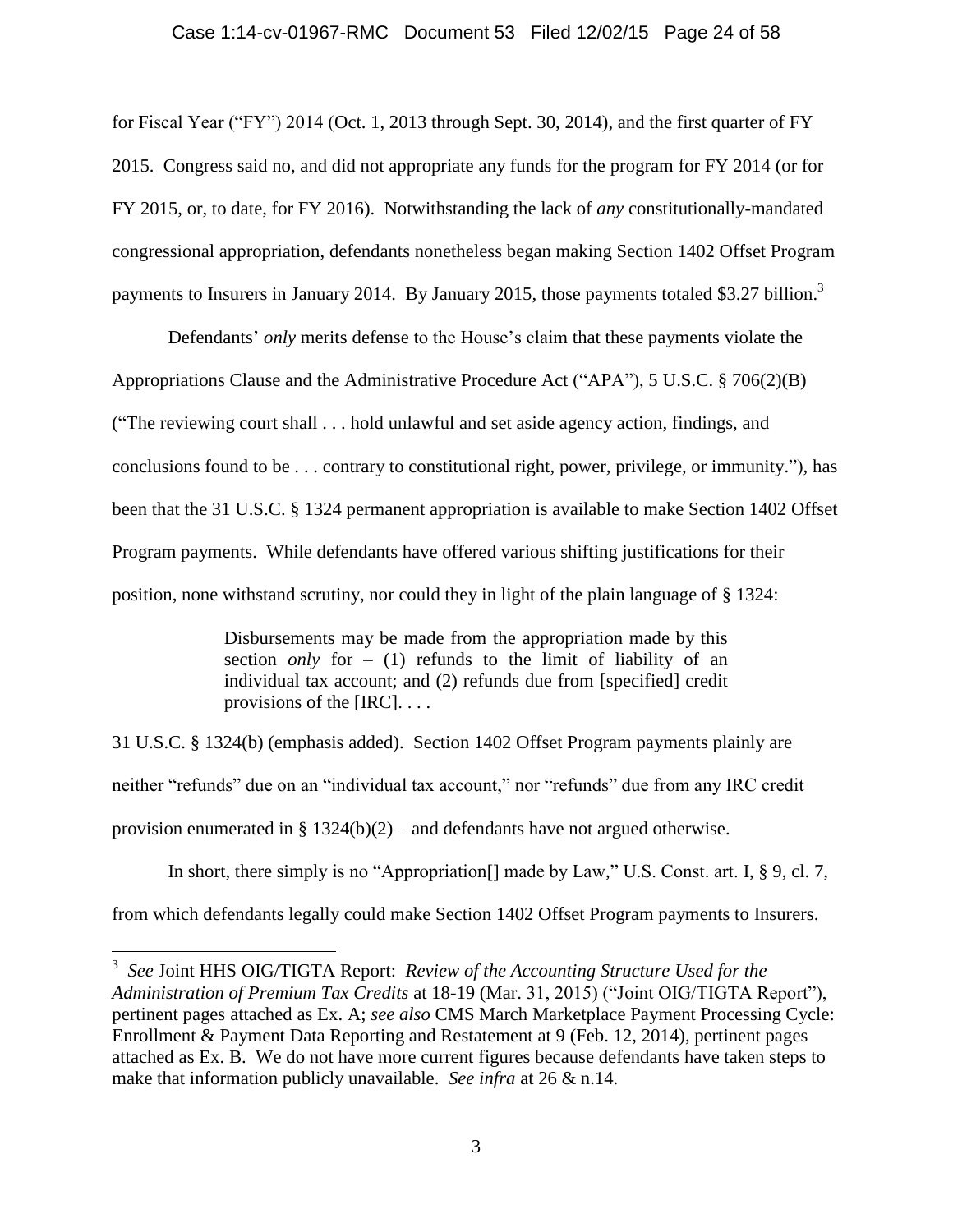Accordingly, defendants' Section 1402 Offset Program payments, both past and ongoing, violate both the Appropriations Clause and § 706(2)(B) of the APA.

#### **SUMMARY JUDGMENT STANDARD**

A court "shall grant summary judgment" where "the movant shows that there is no genuine dispute as to any material fact and the movant is entitled to judgment as a matter of law." Fed. R. Civ. P. 56(a); *see generally Celotex Corp. v. Catrett*, 477 U.S. 317, 322 (1986); *Anderson v. Liberty Lobby, Inc.*, 477 U.S. 242, 247-48 (1986); *Matsushita Elec. Indus. Co. v. Zenith Radio Corp.*, 475 U.S. 574, 587 (1986).

Here, as the Court already has recognized, there is no genuine dispute as to any material fact. *See* Order at 3 (Oct. 19, 2015) ("[T]he facts are not in dispute."). Accordingly, the only issue now before the Court is whether the House is entitled to judgment as a matter of law. It is.

#### **STATEMENT OF UNDISPUTED FACTS**

Plaintiff United States House of Representatives' Statement of Material Facts as to Which There Is No Genuine Issue, filed simultaneously herewith, recites individual factual statements that underpin this case, including references to parts of the record relied on to support each statement. Here, we describe the pertinent material undisputed facts in a more narrative fashion, with references where appropriate to relevant record citations.

### **CONGRESS ENACTS THE AFFORDABLE CARE ACT**

On December 24, 2009, H.R. 3590, 111th Cong. (2009), as amended and retitled "Patient Protection and Affordable Care Act," passed the Senate by a vote of 60-39. *See* Answer ¶ 22 (Nov. 2, 2015) (ECF No. 52). On March 21, 2010, the House agreed to the Senate amendments by a vote of 219-212. *See id.* ¶ 23. On March 23, 2010, H.R. 3590, as agreed to by both the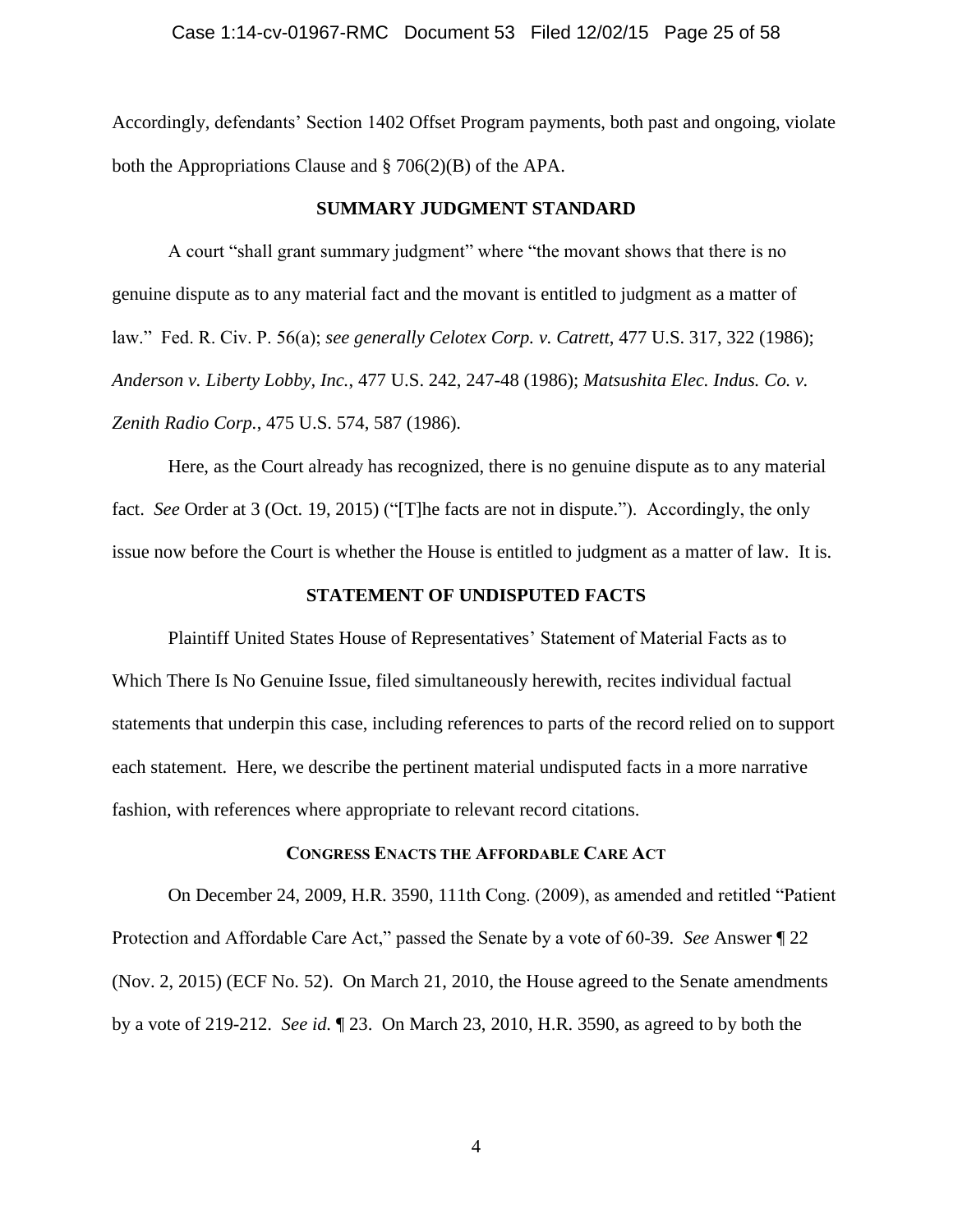#### Case 1:14-cv-01967-RMC Document 53 Filed 12/02/15 Page 26 of 58

Senate and the House, was signed into law by the President. *See* ACA, Pub. L. No. 111-148, 124 Stat. 119 (2010); Answer ¶ 24.

The ACA authorized the creation of two programs pertinent here:

1. The Section 1401 Refundable Tax Credit Program. The ACA creates a program to reduce the health insurance premiums of qualified individuals by providing them with refundable tax credits. *See* ACA § 1401 (titled "REFUNDABLE TAX CREDIT PROVIDING PREMIUM ASSISTANCE FOR COVERAGE UNDER A QUALIFIED HEALTH PLAN"). The program operates through the IRC. In particular:

● Section 1401 amends the IRC to add a new § 36B to the Code. *See* ACA § 1401(a) ("Subpart C of part IV of subchapter A of chapter 1 of the Internal Revenue Code of 1986 (relating to refundable credits) is amended by inserting after section 36A the following new section: [§ 36B]."). New § 36B, in turn, provides in pertinent part that "there shall be allowed as a credit against the tax imposed by this subtitle for any taxable year an amount equal to the premium assistance credit amount of the taxpayer for the taxable year." 26 U.S.C. § 36B.

• Section 1401 also amends 31 U.S.C. § 1324, which is a permanent appropriation providing "[n]ecessary amounts . . . for refunding internal revenue collections as provided by law. . . ." 31 U.S.C. § 1324(a). Section 1401 amends § 1324 as follows: "Paragraph (2) of section 1324(b) of title 31, United States Code, is amended by inserting '36B,' after '36A,'."  $ACA \$   $1401(d)(1)$ .

The net effect of these two amendments is to make the permanent appropriation established by 31 U.S.C. § 1324 available to fund the Section 1401 Refundable Tax Credit Program.

5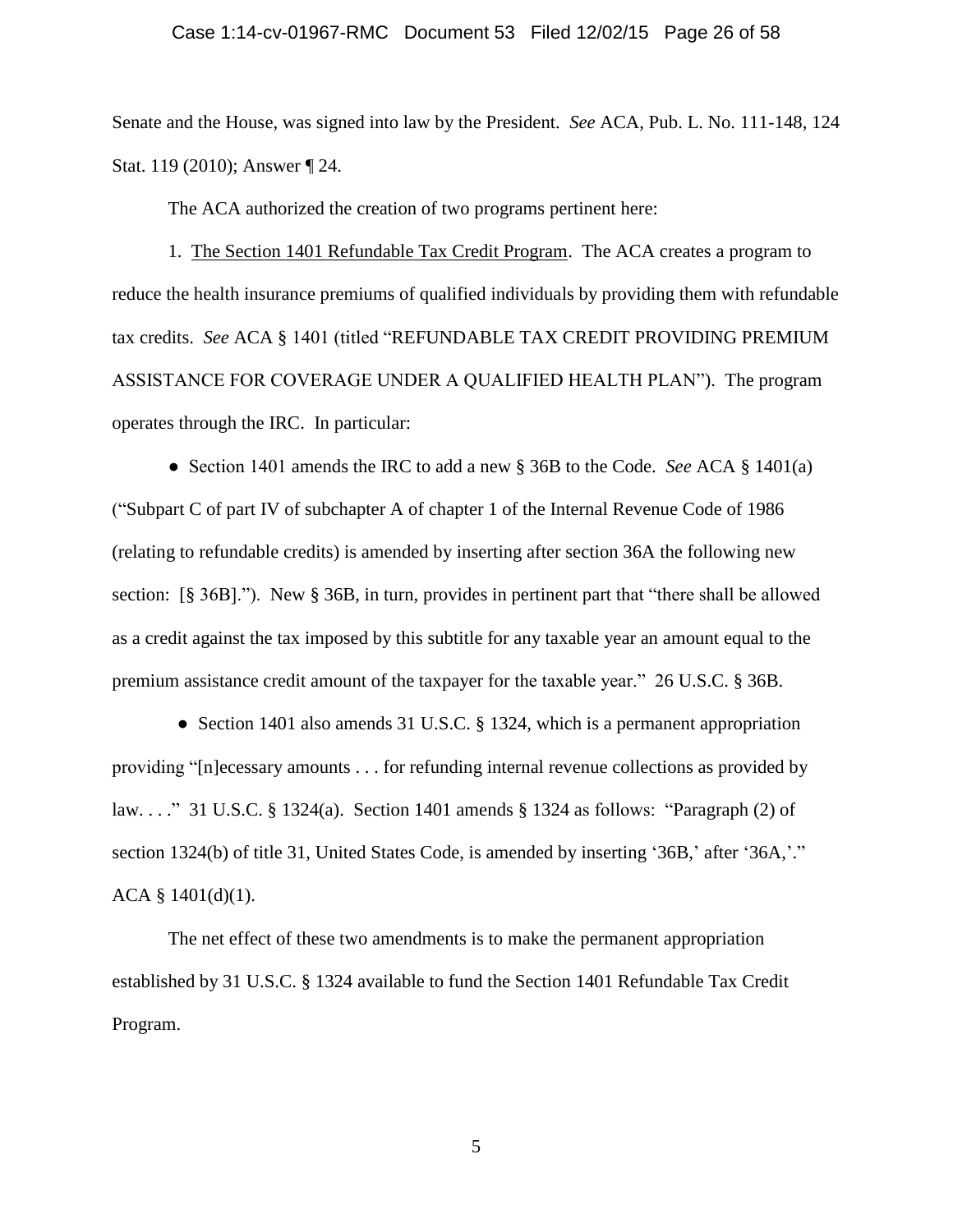2. The Section 1402 Offset Program. The second program is rooted in section 1402 of

# the ACA (titled "REDUCED COST-SHARING FOR INDIVIDUALS ENROLLING IN

QUALIFIED HEALTH PLANS"). Section 1402 provides that "[i]n the case of an eligible

insured enrolled in a qualified health plan  $- (1)$  the Secretary shall notify the issuer of the plan of

such eligibility; and (2) the issuer shall reduce the cost-sharing under the plan at the level and in

the manner specified in subsection (c)." ACA  $\S$  1402(a). The ACA defines "cost-sharing" to

"include $[-(i)]$  deductibles, coinsurance, copayments, or similar charges." ACA

 $§$  1302(c)(3)(A)(i). Section 1402 thus effectively requires Insurers offering qualified health

plans through the ACA to reduce deductibles, coinsurance, copayments, and similar charges for

qualified policyholders enrolled in their plans. These reductions are referred to in the ACA as

"Cost-Sharing Reductions." *See, e.g.*, ACA §§ 1331(d)(3)(A)(i), 1402(c)(3)(B), 1412(c)(3).

The ACA also *authorizes* the federal government to make payments directly to Insurers

to offset costs incurred in providing Section 1402 Cost-Sharing Reductions:

 $\overline{a}$ 

COST-SHARING REDUCTIONS. – The Secretary [of HHS] shall . . . notify the Secretary of the Treasury . . . if an advance payment of the cost-sharing reductions under section 1402 is to be made to the issuer of any qualified health plan with respect to any individual enrolled in the plan. The Secretary of the Treasury shall make such advance payment at such time and in such amount as the Secretary specifies in the notice.

ACA §  $1412(c)(3)$ .<sup>4</sup> *However*, unlike § 1401, neither § 1402 nor § 1412(c)(3) amend the IRC in any manner; nor do they amend 31 U.S.C. § 1324 in any manner, or make any reference to that

<sup>&</sup>lt;sup>4</sup> Notably, the required Cost-Sharing Reductions are not contingent upon the receipt by Insurers of any offsetting payments. *See* ACA § 1402; *see also* C. Stephen Redhead, Cong. Research Serv., R42051, *Budget Control Act: Potential Impact of Sequestration on Health Reform Spending* at 15 & n.42 (2013) ("ACA entitles certain low-income exchange enrollees to coverage with reduced cost-sharing and requires the participating insurers to provide that coverage."), pertinent pages attached as Ex. C.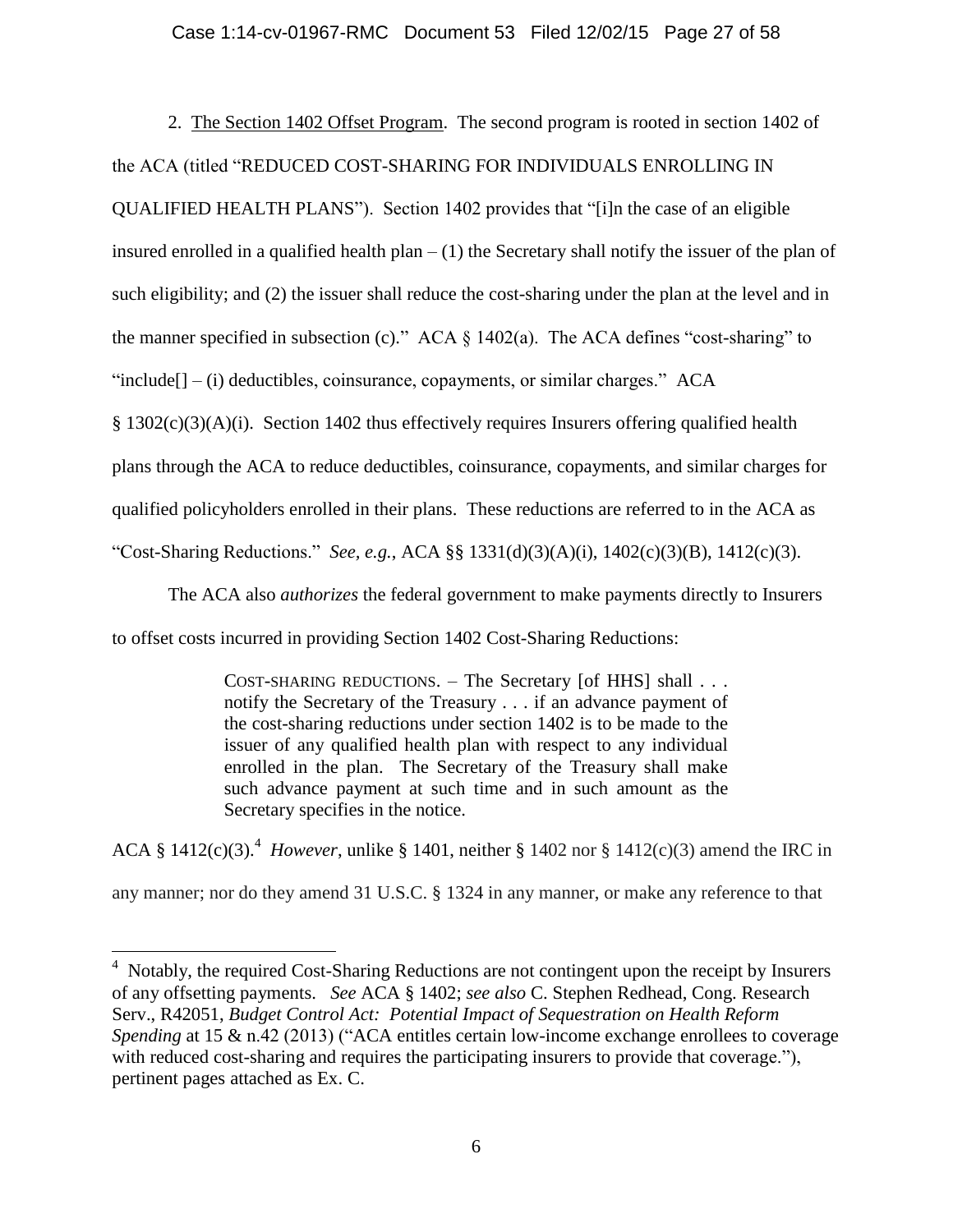statute; nor do they (or any other provision in the ACA) otherwise appropriate any funds for the Section 1402 Offset Program.

## **THE ADMINISTRATION ASKS CONGRESS FOR AN ANNUAL APPROPRIATION TO FUND THE SECTION 1402 OFFSET PROGRAM FOR FISCAL YEAR 2014 AND THE FIRST QUARTER OF FISCAL YEAR 2015**

The Section 1401 Refundable Tax Credit Program and the Section 1402 Offset Program were not effective before January 2014. *See supra* at n.2. The former was appropriated, as noted above, by way of 31 U.S.C. § 1324. However, the latter was not; accordingly, FY 2014 was the first fiscal year in which the Administration needed to consider funding for the Section 1402 Offset Program.

On or about April 10, 2013, the Administration submitted its FY 2014 budget to

Congress. *See* Office of Management & Budget ("OMB"), Fiscal Year 2014 Budget of the U.S.

Government (Apr. 10, 2013) ("FY 2014 Budget"), pertinent pages attached as Ex. D. The

section of the budget dealing with requested appropriations for the Centers for Medicare and

Medicaid Services ("CMS"), an agency within defendant HHS, requested:

For carrying out . . . sections 1402 and 1412 of the [ACA], such sums as necessary. For carrying out . . . such sections in the first quarter of fiscal year 2015[,] . . . \$1,420,000.000.

*Id.* App. at 448. The Administration never withdrew its FY 2014 Budget request for an

appropriation to fund the Section 1402 Offset Program.<sup>5</sup>

 $\overline{a}$ 

Also on or about April 10, 2013, HHS submitted to Congress its justification for the appropriations requested by CMS for FY 2014. *See* HHS, Fiscal Year 2014, CMS, Justification

<sup>&</sup>lt;sup>5</sup> See Joint Submission in Resp. to This Court's June 1, 2015 Minute Order at 3 n.1 (June 15, 2015) (ECF No. 30) ("Joint Submission") (acknowledging there was no "separate formal withdrawal document"). We earlier explained the process by which budget requests are withdrawn. *See* [House's] Suppl. Mem. Concerning Defs.' Mot. to Dismiss at 6-7 n.6 (July 1, 2015) (ECF No. 33).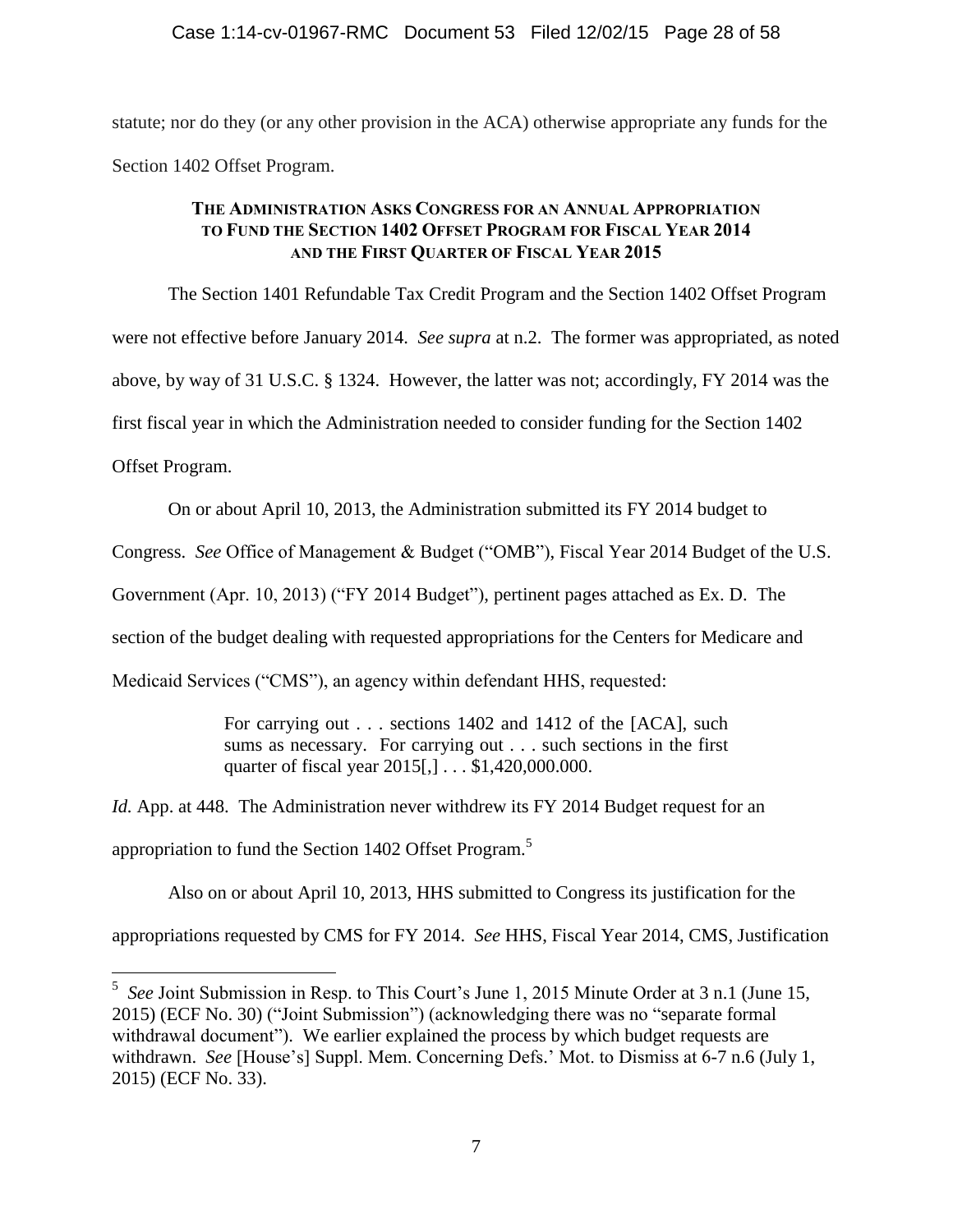### Case 1:14-cv-01967-RMC Document 53 Filed 12/02/15 Page 29 of 58

of Estimates for Appropriations Committees (Apr. 10, 2014) ("FY 2014 CMS Justification"), pertinent pages attached as Ex. E. The FY 2014 CMS Justification stated:

- "CMS requests an appropriation in order to ensure adequate funding to make payments to issuers to cover reduced cost-sharing in FY 2014." *Id.* at 184; *see also id.* at 183 (providing rationale for funding requests).
- CMS requires an FY 2014 appropriation for its "five annually-appropriated accounts," including a "new appropriation" for the Section 1402 Offset Program beginning in FY 2014, the "Reduced Cost Sharing for Individuals Enrolled in Qualified Health Plans (Cost Sharing Reductions)" account. *Id.* at 2, 7; *see also id.* at 183-84.
- CMS needs an "annual" appropriation for Section 1402 Offset Program payments in the amount of "\$4.0 billion in the first year of [ACA Exchange] operations . . . [and] a \$1.4 billion advance appropriation for the first quarter of FY 2015 . . . to permit CMS to reimburse [certain Insurers]." *Id.* at 7; *see also id.* at 184 (same).

### **OMB DECLARES THAT SECTION 1402 OFFSET PROGRAM PAYMENTS ARE SUBJECT TO SEQUESTRATION**

On or about May 20, 2013, OMB, then headed by defendant Burwell, issued an annual Sequestration Report.<sup>6</sup> The report stated that Section 1402 Offset Program payments to Insurers in FY 2014 – which OMB estimated would total \$3.978 billion – were subject to sequestration in the amount of \$286 million. *See* OMB FY 2014 Sequestration Report App. at 23 (Ex. F).

<sup>6</sup>  *See* OMB Sequestration Preview Report to the President and Congress for Fiscal Year 2014 and OMB Report to the Congress on the Joint Committee Reductions for Fiscal Year 2014, Corrected Version (May 20, 2013) ("OMB FY 2014 Sequestration Report"), pertinent pages attached as Ex. F.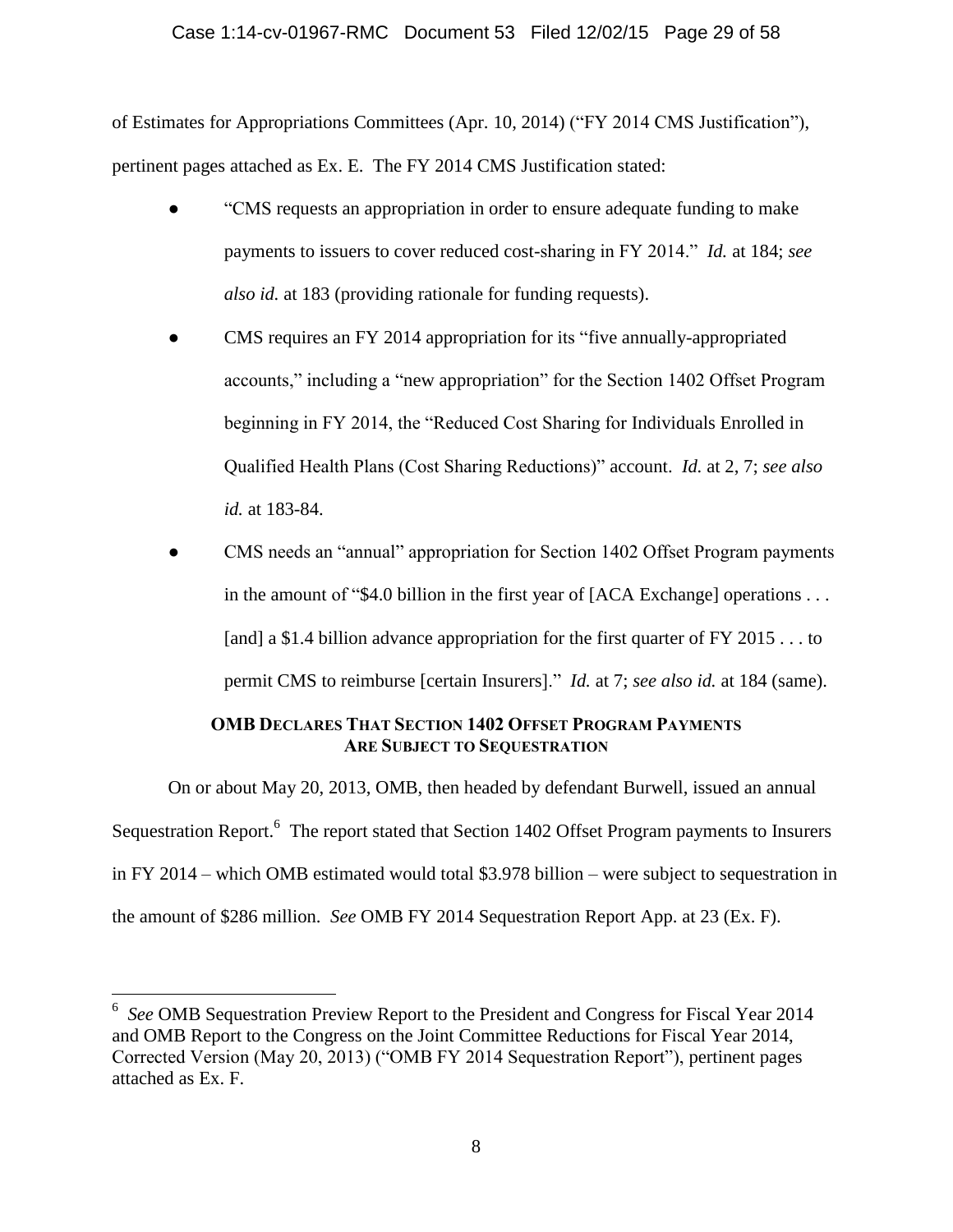#### Case 1:14-cv-01967-RMC Document 53 Filed 12/02/15 Page 30 of 58

The OMB FY 2014 Sequestration Report also referenced Treasury account no. 009-38- 0126, under "Centers for Medicare and Medicaid Services," as the account established to make Section 1402 Offset Program payments to Insurers, *see id.*, but the report did not reference the Section 1401 Refundable Tax Credit Program or the separate Treasury account (no. 015-45- 0949) established to make payments under that program.

We explain below why these statements in the OMB FY 2014 Sequestration Report are legally significant. *See infra* at 22-24.

#### **CONGRESS ENACTS APPROPRIATIONS LEGISLATION FOR FISCAL YEAR 2014**

On or about July 11, 2013, the Senate Committee on Appropriations approved and reported out S. 1284, a bill to make appropriations for the Departments of Labor, HHS, and Education, and related agencies for FY 2014. *See* S. Rep. No. 113-71 (2013), pertinent pages attached as Ex. G. The Senate Report stated that "[t]he Committee recommendation does not include a mandatory appropriation, requested by the administration, for reduced cost sharing assistance . . . as provided for in sections 1402 and 1412 of the ACA." *Id.* at 123; *see also id.* at 251.

On October 17, 2013, the President signed into law the Continuing Appropriations Act, 2014, Pub. L. No. 113-46, 127 Stat. 558 (2013), which continued appropriations at FY 2013 levels through January 15, 2014.

On January 15, 2014, the President signed into law H.J. Res. 106, Pub. L. No. 113-73, 128 Stat. 3 (2014), which continued appropriations at FY 2013 levels through January 18, 2014.

On January 17, 2014, the President signed into law the Consolidated Appropriations Act, 2014, Pub. L. No. 113-76, 128 Stat. 5 (2014), which provided appropriations for FY 2014 through the end of the fiscal year.

9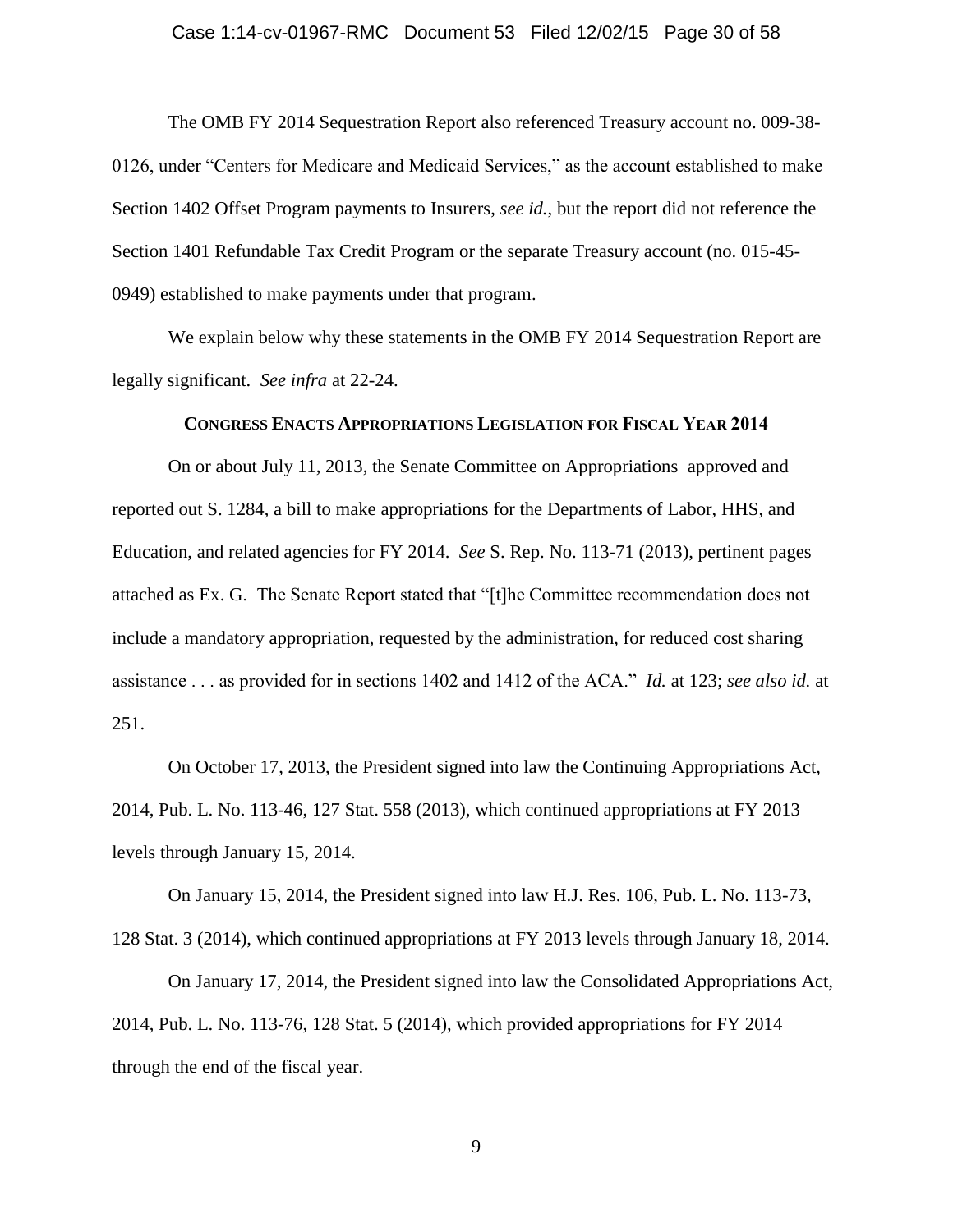#### Case 1:14-cv-01967-RMC Document 53 Filed 12/02/15 Page 31 of 58

None of these three enactments contained any appropriation to fund the Section 1402 Offset Program for FY 2014 (or the first quarter of FY 2015). *See* Pub. L. No. 113-46; Pub. L. No. 113-73; Pub. L. No. 113-76. Indeed, defendants have acknowledged that Congress did not appropriate any funds for the Section 1402 Offset Program in any of the FY 2014 appropriations enactments: "[I]f [the Court's] question is was there an additional 2014 statute passed providing for those funds, the answer is no. We're not relying on a 2014 statute. . . . *There was no 2014 statute appropriating new money [for the Section 1402 Offset Program]*." Tr. of Oral Arg. at 27 (May 28, 2015) (ECF No. 31) (emphasis added).

#### **CONGRESS ENACTS APPROPRIATIONS LEGISLATION FOR FISCAL YEAR 2015**

On September 19, 2014, the President signed into law the Continuing Appropriations Resolution, 2015, Pub. L. No. 113-164, 128 Stat. 1867 (2014), which continued appropriations for FY 2015 at FY 2014 levels through December 11, 2014.

On December 12, 2014, the President signed into law H.J. Res. 130, Pub. L. No. 113-202, 128 Stat. 2069 (2014), which continued appropriations for FY 2015 at FY 2014 levels through December 13, 2014.

On December 13, 2014, the President signed into law H.J. Res. 131, Pub. L. No. 113-203, 128 Stat. 2070 (2014), which continued appropriations for FY 2015 at FY 2014 levels through December 17, 2014.

And, on December 16, 2014, the President signed into law the Consolidated and Further Continuing Appropriations Act, 2015, Pub. L. No. 113-235, 128 Stat. 2130 (2014), which provided appropriations for FY 2015 through the end of the fiscal year.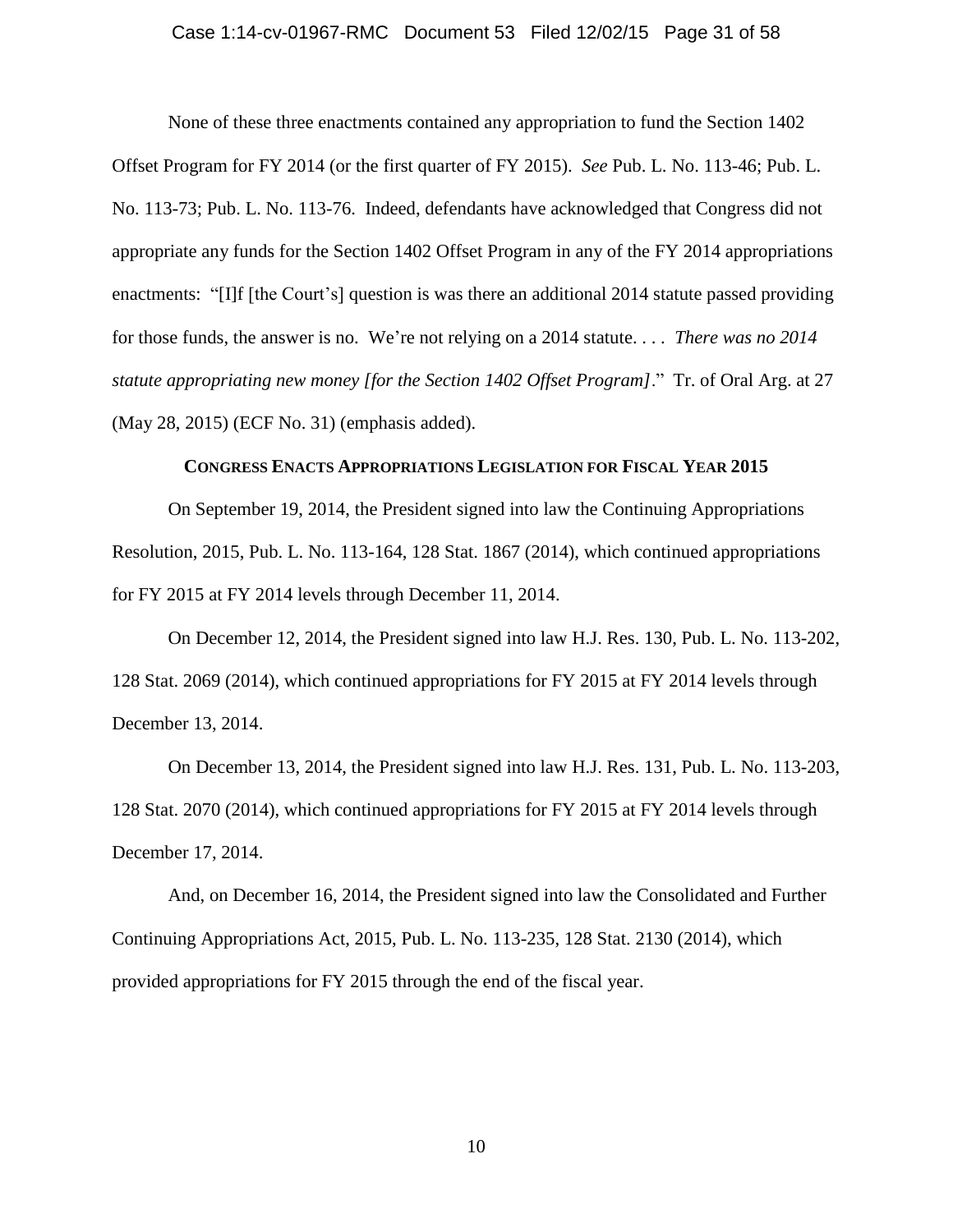None of these four enactments contained any appropriation to fund the Section 1402 Offset Program for FY 2015. *See* Pub. L. No. 113-164; Pub. L. No. 113-202; Pub. L. No. 113- 203; Pub. L. No. 113-235.

#### **CONGRESS ENACTS APPROPRIATIONS LEGISLATION FOR FISCAL YEAR 2016**

On September 30, 2015, the President signed into law the Continuing Appropriations Act, 2016, Pub. L. No. 114-53, 129 Stat. 502 (2015), which continues appropriations for FY 2016 at FY 2015 levels through December 11, 2015. The Continuing Appropriations Act, 2016 does not contain any appropriation to fund the Section 1402 Offset Program for FY 2016. *See* Pub. L. No. 114-53.

#### **DEFENDANTS MAKE SECTION 1402 OFFSET PROGRAM PAYMENTS TO INSURERS**

In January 2014, defendants began making Section 1402 Offset Program payments to Insurers, and they have continued to do so since then. *See* Answer ¶ 35; *supra* at n.3.

#### **ARGUMENT**

The House is entitled to judgment as a matter of law. In Part I of the Argument, we provide a brief overview of the relevant constitutional and statutory landscape. In Part II, we explain that the House is entitled to judgment on Count I, which alleges that defendants' Section 1402 Offset Program payments to Insurers violate the Appropriations Clause, *see* Compl. ¶¶ 51- 56, because no law appropriating funds for that program ever has been enacted. Finally, in Part III, we explain that, for the same reason, the House is entitled to judgment on Count V, which alleges that, because no law appropriating funds for the Section 1402 Offset Program ever has been enacted, defendants' payments to Insurers under that program violate APA § 706(2)(B). *See id.* ¶¶ 82, 83, 85, 87-90.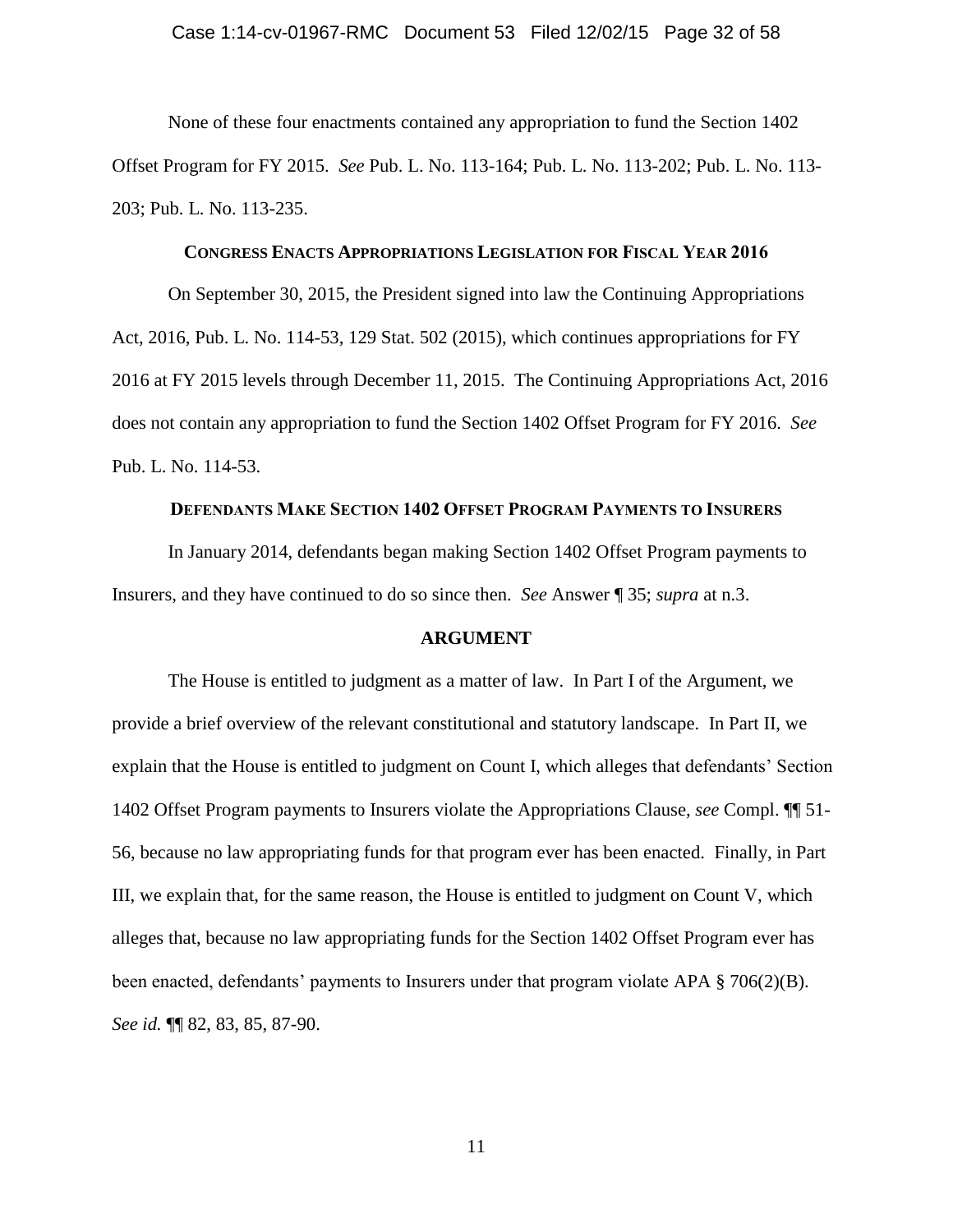## **I. The Constitutional and Statutory Context.**

## **A. THE CONSTITUTION EXPRESSLY BARS THE EXECUTIVE FROM SPENDING PUBLIC FUNDS ABSENT A LEGISLATIVELY ENACTED APPROPRIATION.**

Foremost among Congress' core constitutional powers is the power of the purse. *See,* 

*e.g.*, The Federalist No. 58, at 394 (James Madison) (Jacob E. Cooke ed., 1961) ("The House of Representatives can not only refuse, but they alone can propose the supplies requisite for the support of government."). The principal constitutional basis for Congress' power of the purse is the Appropriations Clause, U.S. Const. art. I, § 9, cl. 7, which not only vests Congress with a particularized and exclusive legislative authority, but also affirmatively limits the power of the Executive (and the Judiciary) by expressly barring the expenditure of *any* public funds absent enactment of a law appropriating such funds. *See* Mem. Op. at 3 (Sept. 9, 2015) (ECF No. 41) ("Authorization and *appropriation by Congress are nonnegotiable prerequisites to government* 

*spending....*" (emphasis added)).<sup>7</sup>

The Supreme Court and the lower courts repeatedly have emphasized the importance of

this exclusive congressional power:

 $\overline{a}$ 

No officer, however high, not even the President, much less a Secretary of the Treasury or Treasurer, is empowered to pay debts of the United States generally, when presented to them. . . . The difficulty in the way is the want of any appropriation by Congress to pay this claim. It is a well-known constitutional provision, that no money can be taken or drawn from the Treasury except under an appropriation by Congress. See Constitution, art. 1, § 9 (1 Stat. at Large, 15). However much money may be in the Treasury at any one time, not a dollar of it can be used in the payment of any

<sup>&</sup>lt;sup>7</sup> Congress' power of the purse also is reflected in other Article I provisions, including art. I,  $\S$  8, cl. 1 ("Congress shall have Power To lay and collect Taxes, Duties, Imposts and Excises, [and] to pay the Debts . . . of the United States"); art. I, § 8, cl. 2 ("Congress shall have power . . . To borrow Money on the credit of the United States"); and art. I, § 8, cl. 5 ("Congress shall have power . . . To coin Money [and] regulate the Value thereof"), as well as Amend. XVI ("Congress shall have power to lay and collect taxes on incomes, from whatever source derived").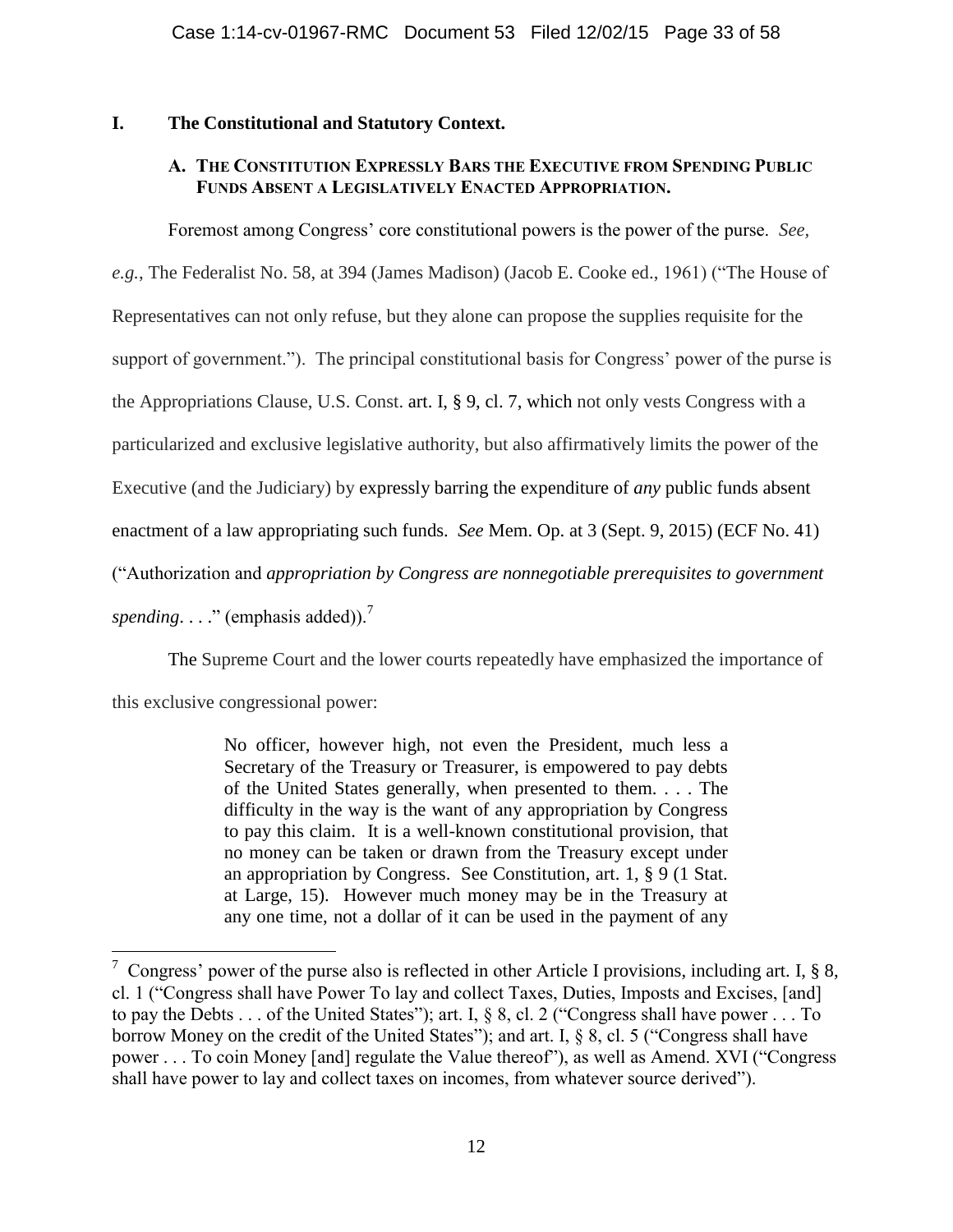thing not thus previously sanctioned. Any other course would give to the fiscal officers a most dangerous discretion.

*Reeside v. Walker*, 52 U.S. 272, 291 (1850); *see also Office of Pers. Mgmt. v. Richmond*, 496 U.S. 414, 424 (1990) ("Our cases underscore the straightforward and explicit command of the Appropriations Clause. 'It means simply that no money can be paid out of the Treasury unless it has been appropriated by an act of Congress.'" (quoting *Cincinnati Soap Co. v. United States*, 301 U.S. 308, 321 (1937))); *United States v. MacCollom*, 426 U.S. 317, 321 (1976) ("[T]he expenditure of public funds is proper only when authorized by Congress . . . ."); *Dep't of the Navy v. Fed. Labor Relns. Auth.*, 665 F.3d 1339, 1348 (D.C. Cir. 2012) ("Congress's control over federal expenditures is 'absolute.'" (quoting *Rochester Pure Waters Dist. v. EPA*, 960 F.2d 180, 185 (D.C. Cir. 1992))); *Rochester*, 960 F.2d at 185 (Congress has "exclusive power over the federal purse"); *Hart's Adm'r v. United States*, 16 Ct. Cl. 459, 484 (1880) ("[A]bsolute control of the moneys of the United States is in Congress, and Congress is responsible for its exercise of this great power only to the people."), *aff'd sub nom. Hart v. United States*, 118 U.S. 62 (1886).

Courts particularly have emphasized the importance of the Appropriations Clause as a check on the Executive. "Any exercise of a power granted by the Constitution to one of the other branches of Government is limited by a valid reservation of congressional control over funds in the Treasury." *Richmond*, 496 U.S. at 425; *see also Cincinnati Soap*, 301 U.S. at 321 ("The [Appropriations Clause] was intended as a restriction upon the disbursing authority of the Executive department . . . ."); *Dep't of the Navy*, 665 F.3d at 1347 ("The Appropriations Clause is thus a bulwark of the Constitution's separation of powers . . . [because it operates] as a restraint on Executive Branch officers . . . [who may seek] 'unbounded power over the public purse . . . .'" (quoting 3 Joseph Story, *Commentaries on the Constitution of the United States*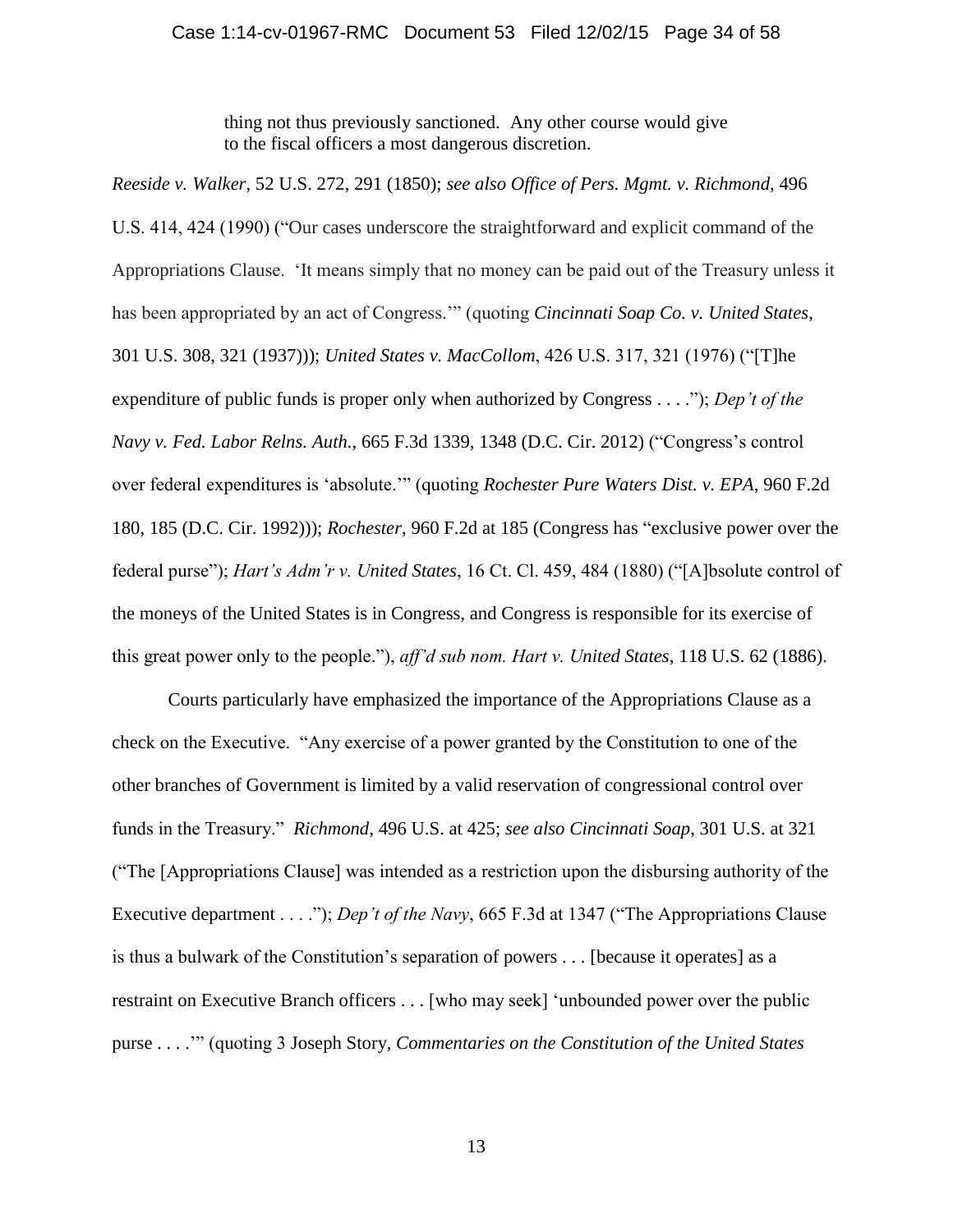§ 1342, at 213-214 (1833))); *Dep't of the Air Force v. Fed. Labor Relns. Auth.*, 648 F.3d 841,

845 (D.C. Cir. 2011) (same).

As a result, permitting the Executive, "on its own, [to] carve out an area of

nonappropriated funding would create an Executive prerogative that offends the Appropriations

Clause and affects the constitutional balance of powers," *Am. Fed'n of Gov't Emps. v. Fed.* 

*Labor Relns. Auth.*, 388 F.3d 405, 414 (3d Cir. 2004), as this Court already has recognized:

Article I could not be more clear: "No Money shall be drawn from the Treasury, but in Consequence of Appropriations made by Law . . . ." U.S. Const. art. I, § 9, cl. 7. Neither the President nor his officers can authorize appropriations; the assent of the House of Representatives is required before *any* public monies are spent. Congress's power of the purse is the ultimate check on the otherwise unbounded power of the Executive. . . . The genius of our Framers was to limit the Executive's power "by a valid reservation of congressional control over funds in the Treasury."

Mem. Op. at 35 (emphasis in original; quoting *Richmond*, 496 U.S. at 425).

### **B. CONGRESS EXERCISES ITS APPROPRIATIONS CLAUSE AUTHORITY BY ENACTING, OR DECLINING TO ENACT, APPROPRIATIONS LEGISLATION, AS WELL AS BY SELECTING DIFFERENT FORMS OF APPROPRIATION.**

Given the fundamental importance of the Appropriations Clause to the structure and durability of our form of government – as well as, ultimately, to the liberty of our people – it is no surprise that the legal rules regarding what is and is not a constitutionally valid appropriation are precise and well-developed. Those rules begin with an important distinction between authorizing legislation and appropriations legislation. *See* Mem. Op. at 3 ("The distinction between authorizing legislation and appropriating legislation is relevant here . . . .").

"Authorizing legislation establishes or continues the operation of a federal program or agency, either indefinitely or for a specific period." *Id.* (citing U.S. Gov't Accountability Office ("GAO"), GAO-05-734SP, *A Glossary of Terms Used in the Federal Budget Process* at 15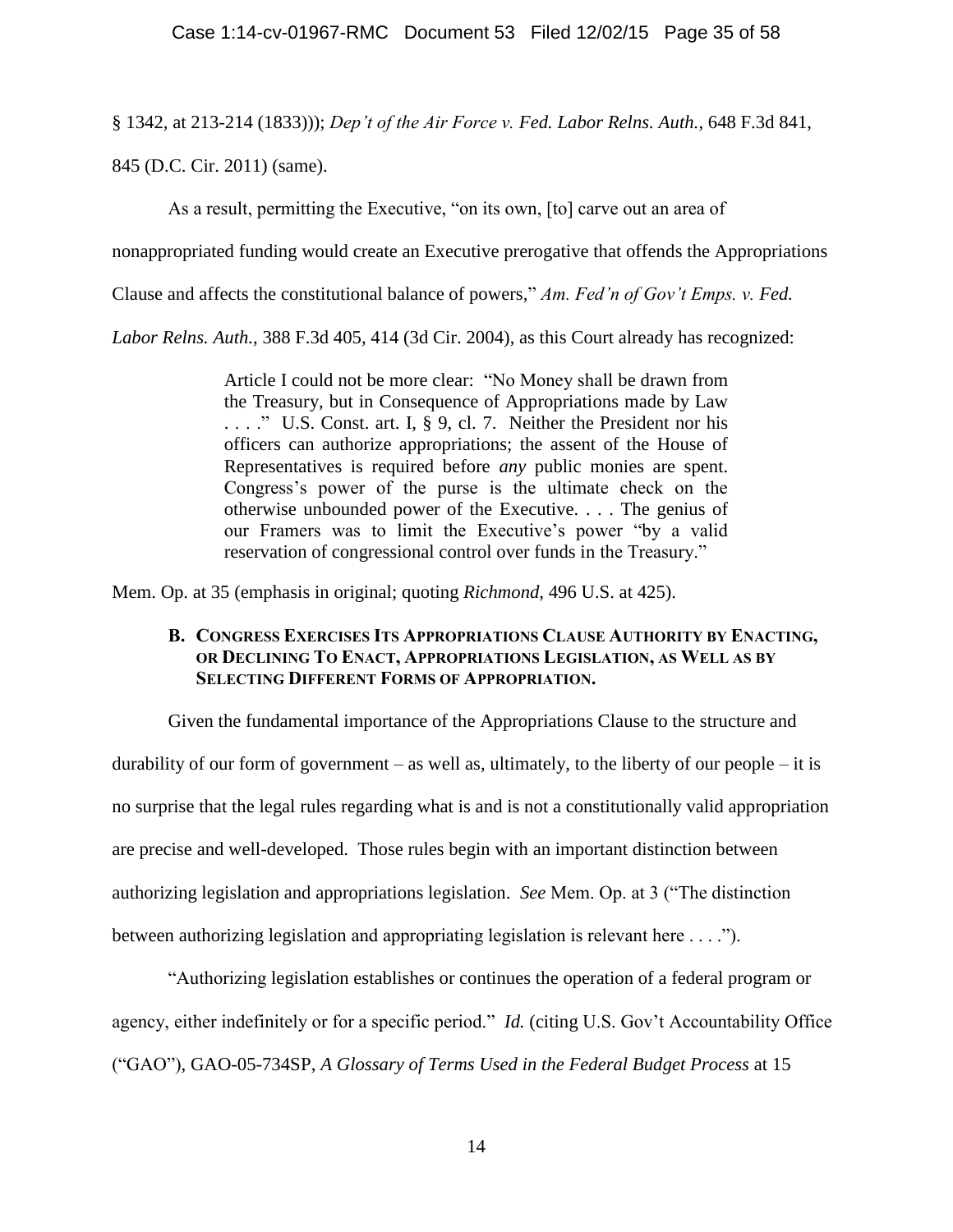$(2005)$  ("GAO Glossary")). Authorizing legislation alone, however, does not provide the legal authority required by the Appropriations Clause to expend public funds to effectuate a program, agency, or function. Only an "appropriations" enactment can do that. *See* GAO, *Principles of Federal Appropriations Law* at 2-41 (3d ed. 2004) ("GAO Red Book") ("An authorization act is basically a directive to Congress itself, which Congress is free to follow or alter (up or down) in the subsequent appropriation act.").

"Appropriations" legislation, which *does* implement the authority vested in Congress by the Appropriations Clause, is legislation that designates *an amount and source* of public funds to pay for a program, agency, or function that Congress has authorized, and permits expenditure of such funds in support of such program, agency, or function. *See Nevada*, 400 F.3d at 13-14 (appropriation requires specific direction to pay and designation of funds to be used). As this Court already has held:

> Appropriation legislation "provides legal authority for federal agencies to incur obligations and to make payments out of the Treasury for specified purposes." [GAO Glossary] at 13. Appropriations legislation has "the limited and specific purpose of providing funds for authorized programs." *Andrus v. Sierra Club*, 442 U.S. 347, 361 (1979) (quoting *TVA v. Hill*, 437 U.S. 153, 190 (1978)).

Mem. Op. at 4.

 $\overline{a}$ 

It is well understood that "a direction to pay without a designation of the source of funds is not an appropriation." [GAO Red Book at 2-17]. The inverse is also true: the designation of a source, without

 $8\,$  As this Court has noted, while "GAO decisions are not binding, [courts] give special weight to [GAO's] opinions due to its accumulated experience and expertise in the field of government appropriations." Mem. Op. at 3 n.1 (citations and quotation marks omitted). *See also Nevada v. Dep't of Energy*, 400 F.3d 9, 16 (D.C. Cir. 2005); *Delta Data Sys.Corp. v. Webster*, 744 F.2d 197, 201 (D.C. Cir. 1984) (Court "regard[s] the assessment of the GAO as an expert opinion, which [the courts] should prudently consider"); *M. Steinthal & Co. v. Seamans*, 455 F.2d 1289, 1305 (D.C. Cir. 1971) (recognizing GAO's "accumulated experience and expertise").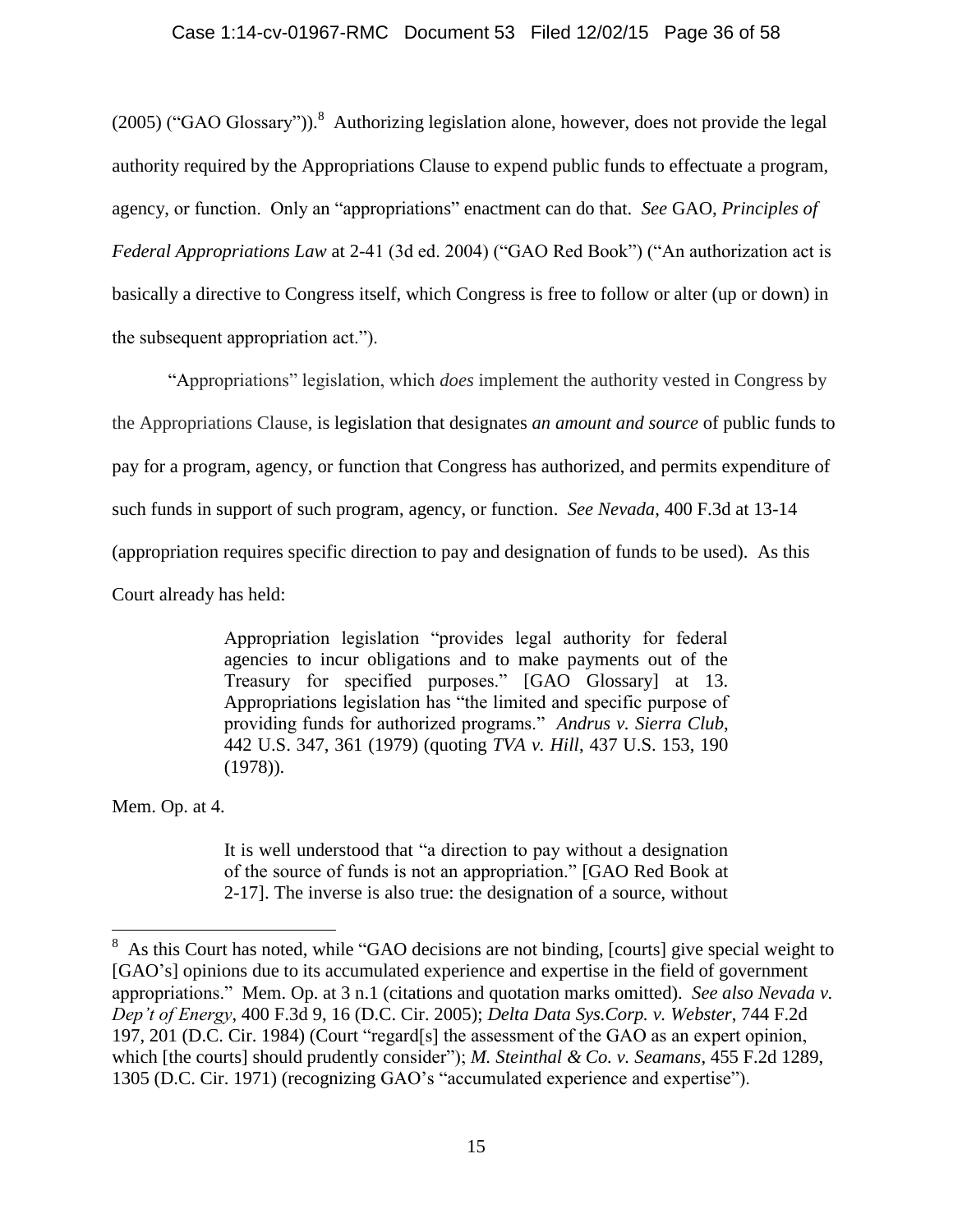#### Case 1:14-cv-01967-RMC Document 53 Filed 12/02/15 Page 37 of 58

a specific direction to pay, is not an appropriation. *Id.* Both are required.

*Id.*; *see also Nevada*, 400 F.3d at 14 ("a statute may 'be construed as making an appropriation if it contains a specific direction to pay . . . and a designation of the [f]unds to be used'" (quoting 63 Comp. Gen. 331, 335 (1984))); GAO Red Book at 2-17 (private relief act that contained authorization and direction to pay, but no designation of funds, not an appropriation); 67 Comp. Gen. 332, 333 (1988) (designation of source of funds without specific direction to pay, not an appropriation).

Importantly for purposes of this case, "[a]n appropriation must be expressly stated; it cannot be inferred or implied." Mem. Op. at 4; *see also* 31 U.S.C. § 1301(a) ("Appropriations shall be applied only to the objects for which the appropriations were made except as otherwise provided by law."); *id.* § 1301(d) ("A law may be construed to make an appropriation . . . only if the law specifically states that an appropriation is made . . . ."); GAO Red Book at 2-16 ("[T]he rule is that the making of an appropriation must be expressly stated.").

In 1885, the Attorney General acknowledged that this salutary "no inferred or implied appropriations" principle is derived directly from the Appropriations Clause: "[I]n view of the constitutional provision [art. I,  $\S 9$ , cl. 7] ... a statute should not be construed as making an appropriation . . . unless the language is sufficiently explicit to clearly justify it [and] authority for the use of the public money cannot rise by inference without very clear terms requiring it." 18 Op. Att'y Gen. 174, 176 (1885). Subsequently, Congress codified this rule into federal statutory law. *See* Pub. L. No. 217, 32 Stat. 552, 560 (July 1, 1902) (codified as amended at 31 U.S.C. § 1301(d)).

The most common form of appropriation is a non-permanent (usually annual) appropriation for a particular agency, program, or function. The least common is a permanent

16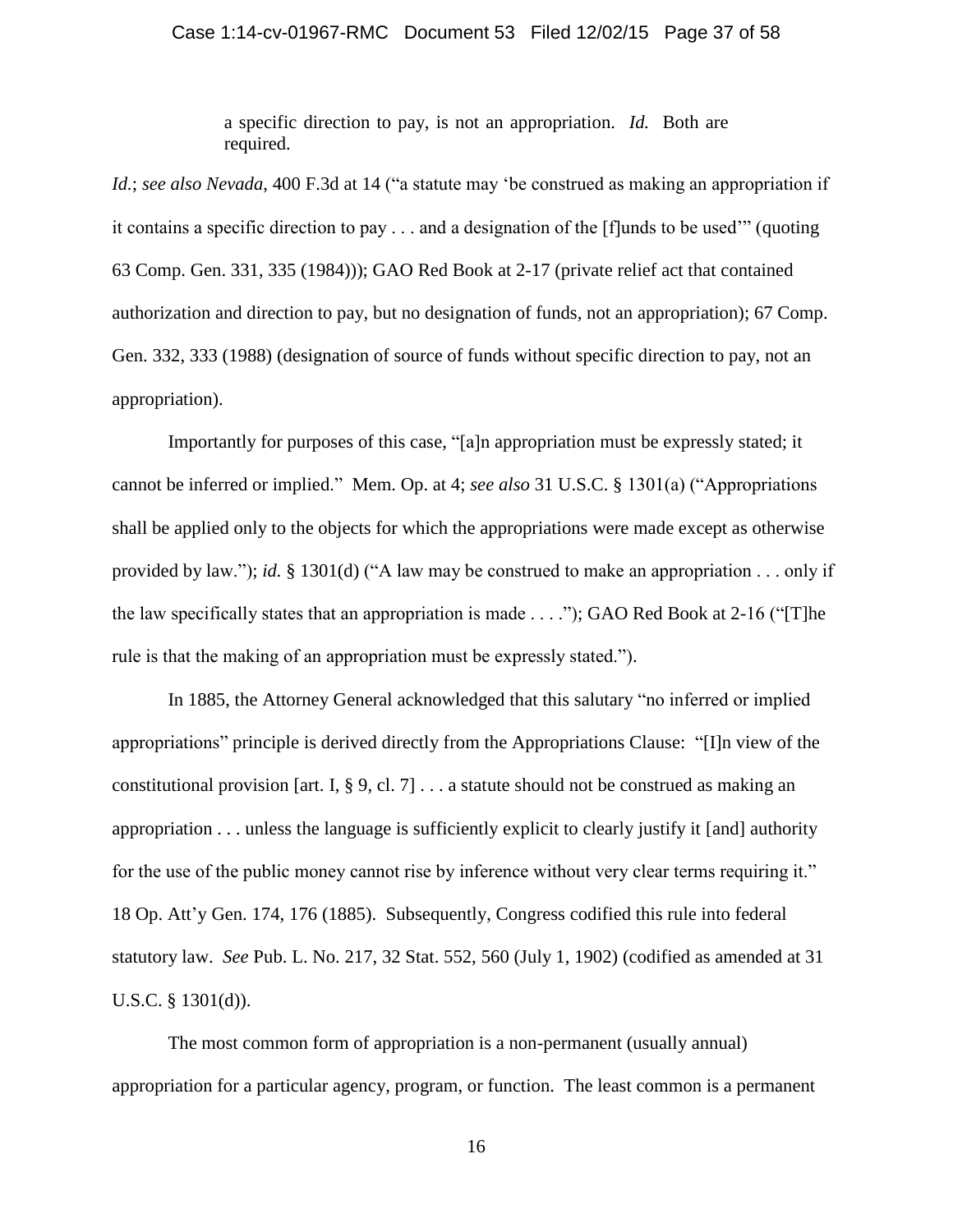#### Case 1:14-cv-01967-RMC Document 53 Filed 12/02/15 Page 38 of 58

appropriation which (i) remains in effect until Congress repeals or modifies it, and (ii) permits a federal agency to expend public funds without the need for passage of a non-permanent appropriations bill in the current Congress. For an appropriation to be considered permanent, the law must clearly and expressly so provide. *See* GAO Red Book at 2-14. The distinction between permanent and non-permanent appropriations is well established, and the Executive well understands it. $9$ 

As it did on some occasions in the ACA, Congress may combine authorizations and appropriations in a single enactment; however, it most often enacts them separately. Moreover, Congress may choose to appropriate amounts different from the amount (if any) provided for in an authorization, *see, e.g.*, 36 Comp. Gen. 240, 242 (1956) ("It is fundamental . . . that the Congress has full power to make an appropriation in excess of a cost limitation contained in the original authorization act."); or it may limit the purposes for which appropriated funds may be used, *see, e.g.*, *City of Los Angeles v. Adams*, 556 F.2d 40, 48-51 (D.C. Cir. 1977) (giving full effect to appropriations provisions containing limitations resulting in less funding than previously enacted authorizations).

Finally, and importantly here, Congress may elect not to appropriate funds for a program it has authorized. For example, in 1978, Congress permanently authorized Treasury to make prepayments to certain U.S. territories for amounts they were expected to collect from taxes, duties, and fees. However, because neither that statute nor any other contained an appropriation, the prepayments could not be made. *See* GAO Red Book at 2-17 (citing GAO, B-114808 (Aug.

<sup>&</sup>lt;sup>9</sup> The small number of permanent appropriations laws include, in addition to 31 U.S.C. § 1324, 31 U.S.C. § 1304(a) (providing funding for payment of certain judgments); 31 U.S.C. § 1305(2) (providing funding for payment of interest on national debt); 42 U.S.C. § 401(a) (providing funding for payments to Social Security recipients); and 42 U.S.C. § 1395i(a) (providing funding for payments of Medicare benefits).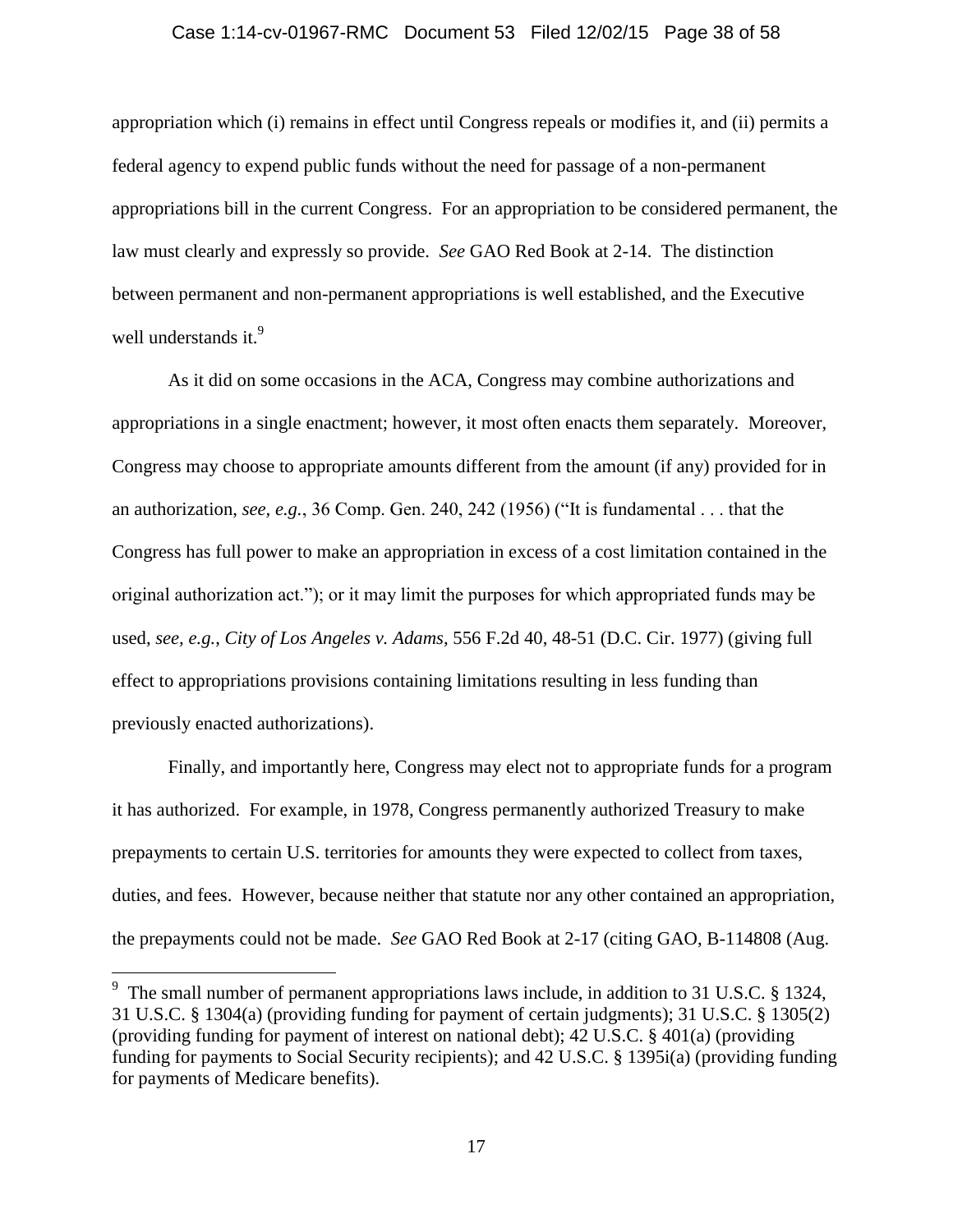7, 1979) (permanent authorization insufficient to constitute appropriation)). Another example: Congress never appropriated funds for the Department of Transportation's toll-free air travel consumer complaint hotline which was authorized by the Federal Aviation Administration Modernization and Reform Act of 2012, Pub. L. No. 112-95, § 415, 126 Stat. 11, 95 (2012).

### **II. Defendants Violated, and Are Continuing to Violate, the Appropriations Clause by Making Section 1402 Offset Program Payments to Insurers Despite Congress Never Having Enacted a Law Appropriating Funds for That Program.**

## **A. THE ACA DID NOT APPROPRIATE FUNDS FOR THE SECTION 1402 OFFSET PROGRAM.**

It is clear beyond any possible doubt that there is *no language* in the ACA that appropriates funds for the Section 1402 Offset Program. Three legal principles buttress this conclusion.

1. *First*, an "[a]n appropriation must be expressly stated; it cannot be inferred or implied." Mem. Op. at 4; *see also supra* at Part I.B. There is no language in the ACA that *expressly* appropriates funds for the Section 1402 Offset Program, and we do not understand defendants to contend otherwise.

2. *Second*, Courts presume that Congress knows how to enact specific types of legislation. *See, e.g.*, *Whitfield v. United States*, 543 U.S. 209, 216 (2005) (Congress' inclusion of specific type of legislative language "demonstrate[s] that [Congress] knows how to impose such a requirement when it wishes to do so"). This principle applies to appropriations legislation which is a particularized type of legislation with which Congress is intimately familiar. The ACA itself is proof of this. The ACA is littered with examples of specific appropriations, leaving no doubt that Congress knew, when it enacted the ACA, how to appropriate money when it so intended.

18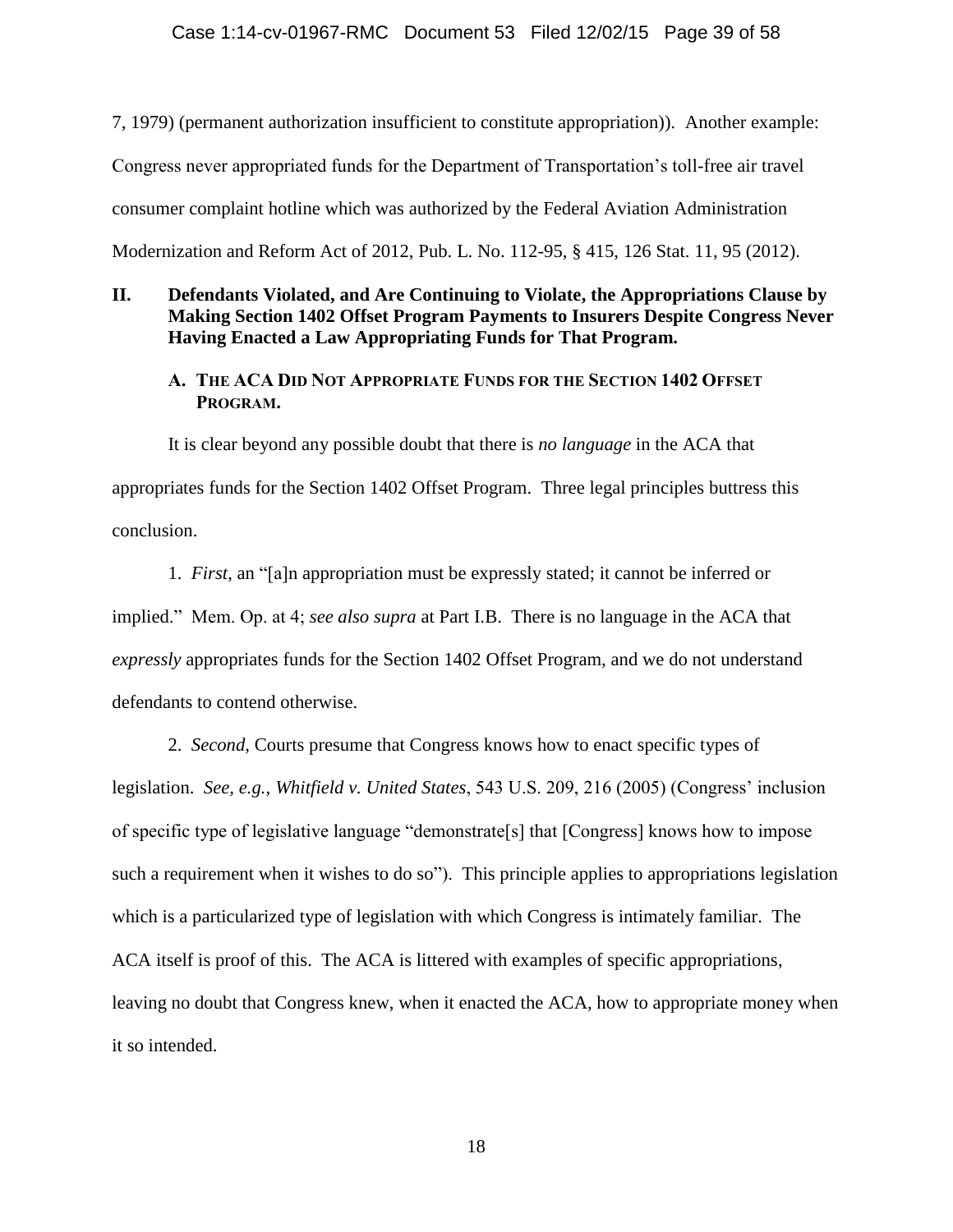### Case 1:14-cv-01967-RMC Document 53 Filed 12/02/15 Page 40 of 58

*Examples of Non-Permanent Appropriations in the ACA*. Congress in the ACA appropriated \$30,000,000 "for the first fiscal year for which this section applies" for a grant program to enable States to establish offices of health insurance consumer assistance, or health insurance ombudsman programs. ACA § 1002 (amending Public Health Service Act). Congress appropriated \$250,000,000 for FY 2010-14 for another grant program to enable States to study unreasonable increases in premiums for health insurance. *See id.* § 1003 (amending Public Health Service Act). And Congress appropriated \$5,000,000,000 to "pay claims against (and the administrative costs of) [a] high risk pool" created by the ACA. *Id.* § 1101(g)(1). This nonpermanent appropriation covered "the period beginning on the date on which such program is established and ending on January 1, 2014." *Id.* § 1101(a).<sup>10</sup>

*Example of Permanent Appropriation in the ACA*. Congress also demonstrated in the ACA itself that it knew exactly how to fund a program with a permanent appropriation when it so intended. As discussed above, ACA § 1401 did exactly that by (i) amending the IRC to add a new tax credit provision, and (ii) amending 31 U.S.C. § 1324, an existing permanent

 10  *See also* ACA § 1102(e) (appropriating \$5,000,000,000 for reinsurance for early retirees); *id.* § 1311(a)(1) (appropriating "to the Secretary, out of any moneys in the Treasury not otherwise appropriated, an amount necessary to enable the Secretary to make awards" for assistance to states to establish American health benefit exchanges); *id.* § 1322(g) (appropriating \$6,000,000,000 for federal program to assist establishment and operation of non-profit, memberrun health insurance issuers); *id.* § 2405 (appropriating "\$10,000,000 for each of fiscal years 2010 through 2014" for expansion of state aging and disability resource centers); *id.* § 2701(e) (appropriating "for each of fiscal years 2010 through 2014, \$60,000,000" for development of health care quality measures for adults eligible for Medicaid benefits); *id.* § 2707(e)(1)(A) (appropriating "\$75,000,000 for fiscal year 2011" for Medicaid emergency psychiatric demonstration project); *id.* § 2801(a)(5)(C) (appropriating "for fiscal year 2010, \$9,000,000" for Medicaid and CHIP Payment and Access Commission); *id.* § 2951(j)(1) (appropriating various amounts for FY 2010-14 for maternal, infant, and early childhood home visitation programs ); *id.* § 2953(f) (appropriating "\$75,000,000 for each of fiscal years 2010 through 2014" for personal responsibility education); *id.* § 3021(f)(1)(B) (appropriating \$10,000,000,000 for FY 2011-19 for establishment of center for Medicare and Medicaid innovation within CMS); *id.* § 4002(b) (appropriating various amounts for FY 2010-15 for prevention and public health fund).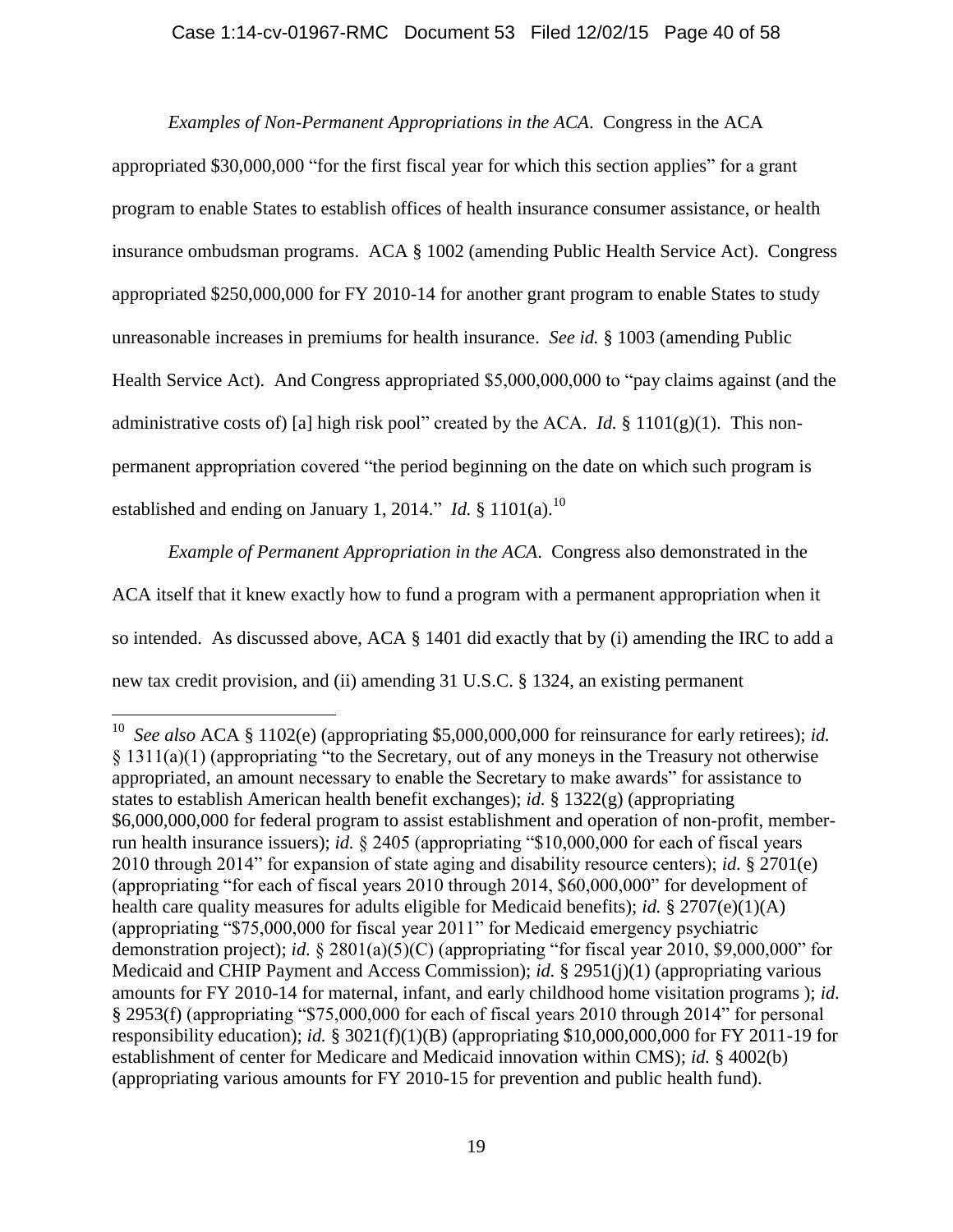### Case 1:14-cv-01967-RMC Document 53 Filed 12/02/15 Page 41 of 58

appropriation for "refunds due from credit provisions of the [IRC]." 31 U.S.C. § 1324(b). Specifically, § 1401(d) amended 31 U.S.C. § 1324(b) to include the new IRC § 36B in the exclusive list of tax credits permitted to be paid from that permanent appropriation. *See* 31 U.S.C. § 1324(b)(2) ("Disbursements may be made from the appropriation made by this section . . . for . . . refunds due from credit provisions of the [IRC] . . . [including] section . . . 36B . . . of such Code.").

Accordingly, it is particularly telling that Congress explicitly and deliberately provided a permanent appropriation to fund the Section 1401 Refundable Tax Credit Program but, with respect to the Section 1402 Offset Program – created by immediately adjacent provisions in the same Part (Part I) of the same Subtitle (Subtitle E) of the same Title (Title I) of the  $ACA-$ Congress was conspicuously silent on the question of funding. The only possible conclusion to be drawn is that Congress did not intend to appropriate, in the ACA itself, funds for the Section 1402 Offset Program. *See* Mem. from Cong. Research Serv. to Sen. Tom Coburn at 9-10 (July 29, 2013) (Section 1402 Offset Program not funded through 31 U.S.C. § 1324; annual appropriation necessary) ("CRS Coburn Memorandum"), pertinent pages attached as Ex. H.

3. *Third*, in determining the meaning of federal legislation, the most basic canon of construction the Court should follow is the plain meaning rule, which presumes that Congress means what it says.

> [I]n interpreting a statute a court should always turn first to one, cardinal canon before all others. We have stated time and again that courts must presume that a legislature says in a statute what it means and means in a statute what it says there. When the words of a statute are unambiguous, then, this first canon is also the last: judicial inquiry is complete.

*Conn. Nat'l Bank v. Germain*, 503 U.S. 249, 253-54 (1992) (citations and quotation marks omitted); s*ee also, e.g.*, *Hartford Underwriters Ins. Co. v. Union Planters Bank, N.A.*, 530 U.S.

20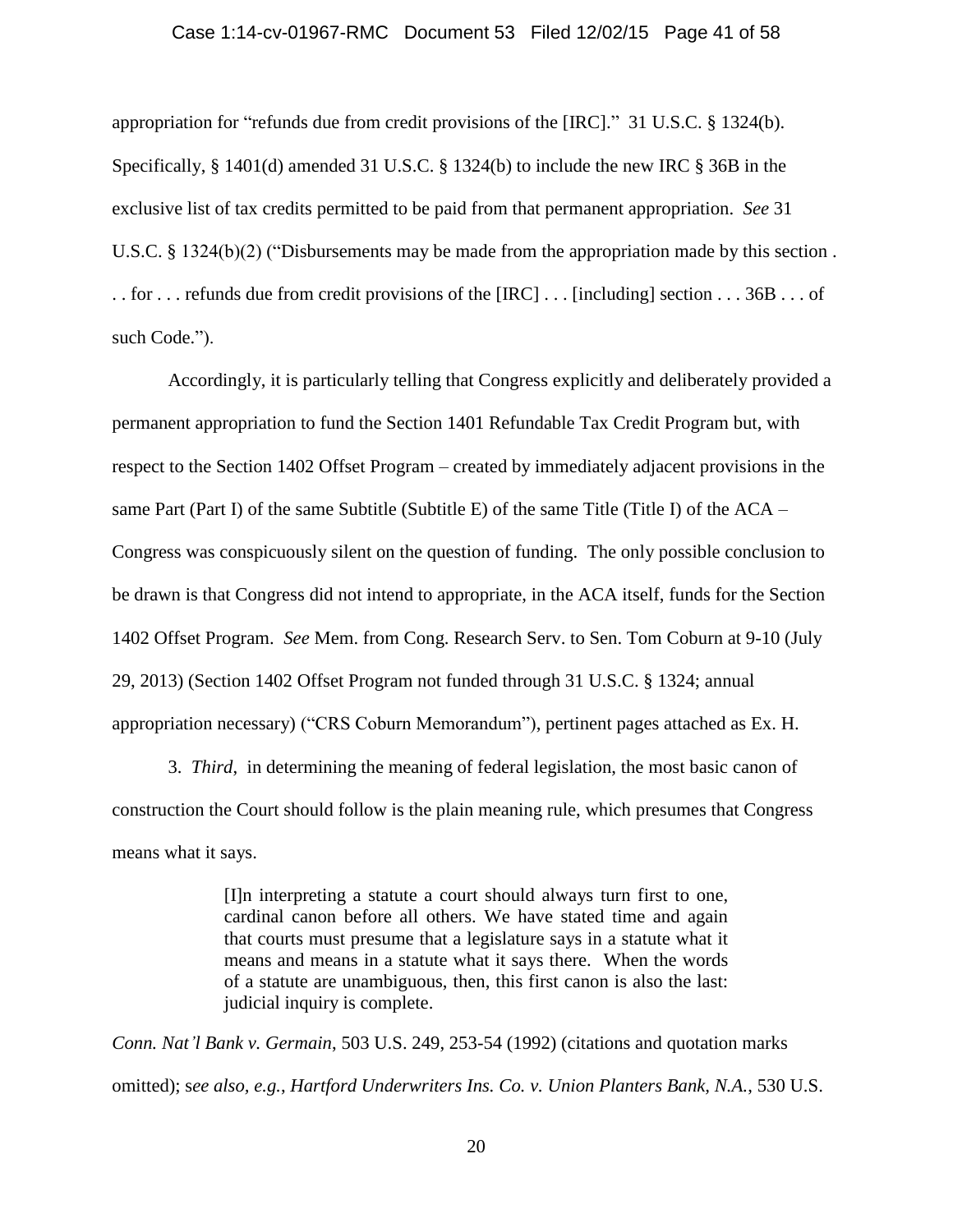1, 6 (2000); *Robinson v. Shell Oil Co.*, 519 U.S. 337, 340-41 (1997); *Mallard v. U.S. Dist. Court for the S. Dist. of Iowa*, 490 U.S. 296, 300 (1989).

The plain language of both § 1402 and § 1412 of ACA, either separately or taken together, provides no basis for the Court to conclude that Congress intended to appropriate funds for the Section 1402 Offset Program. As discussed above, *see supra* at Part I.B, three elements must be present for there to be a valid appropriation: (i) a direction to pay; (ii) a source of funds; and (iii) language that "specifically states that an appropriation is made," 31 U.S.C. § 1301(d). The plain text of §§ 1402 and 1412 satisfies, at most, the first element (direction to pay). It most assuredly does not satisfy the second or third elements.

Even if § 1402 and §1412 *authorize* payments to be made to Insurers under the Section 1402 Offset Program, *an authorization is not an appropriation*, as this Court already has held. *See* Mem. Op. at 3-4; *see also supra* at Part I.B. Authorization language creates programs, prescribes functions, and/or provides legal authority for an agency to conduct a program or activity. *See* Mem. Op. at 3. Authorization language – even language that says "shall make such advance payment," as does ACA § 1412(c)(3) – *does not* provide any funds to be spent on programs, functions, or activities; *only* appropriations language can do that. *See supra* at Part I.B; *see also, e.g.*, GAO Red Book at 2-40 ("authorization of appropriations does not constitute an appropriation of public funds, but contemplates subsequent legislation by Congress actually appropriating the funds" (citing 35 Comp. Gen. 306 (1955) & 27 Comp. Dec. 923 (1921))).

GAO recently applied this principle to another ACA program known as the "Risk Corridors Program." *See* GAO, B-325630, HHS – Risk Corridors Program (Sept. 30, 2014) ("GAO Opinion Letter"), pertinent pages attached as Ex. I. Like the Section 1402 Offset Program, the statutory language creating the Risk Corridors Program directs that the "Secretary

21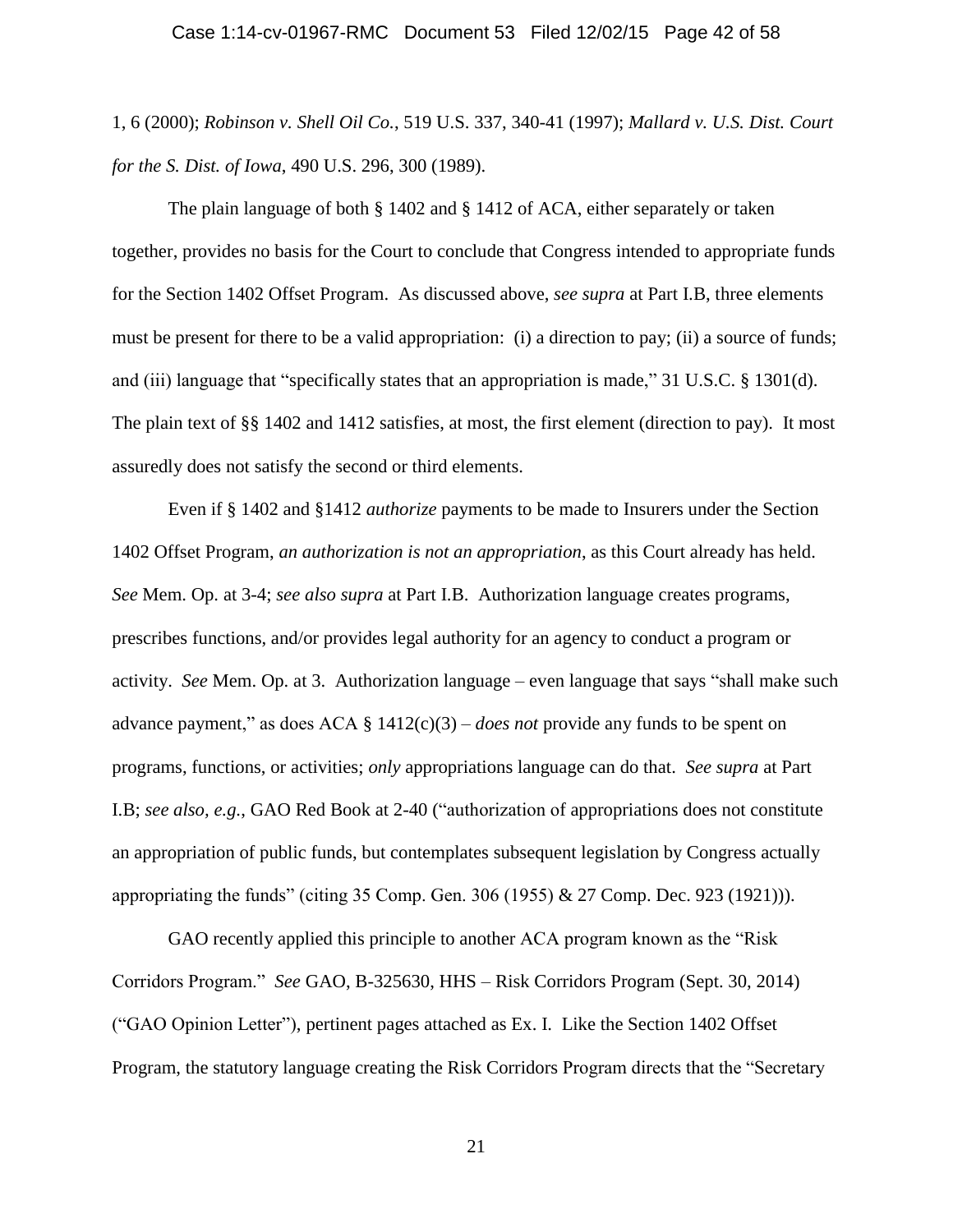#### Case 1:14-cv-01967-RMC Document 53 Filed 12/02/15 Page 43 of 58

shall pay" to qualified health plans an amount necessary to compensate for certain losses incurred as a result of costs exceeding permitted premiums. ACA § 1342(b)(1). Applying both the Appropriations Clause and 31 U.S.C. § 1301(d), GAO concluded that, because "*[i]t is not enough for a statute to simply require an agency to make a payment* . . . [ACA] Section 1342, by its terms, did not enact an appropriation to make the payments specified in section 1342(b)(1)." GAO Op. Ltr. at 3 (emphasis added).

Accordingly, it is clear that there is *no language* in the ACA that appropriates funds for the Section 1402 Offset Program. Rather, Congress intended that the program would be funded, if at all, only through the annual appropriations process. Indeed, as we now explain, the Administration's conduct with respect to the FY 2014 budget cycle – the budget cycle that was current when the Section 1402 Offset Program became effective, *see supra* at n.2 – confirms that it recognized this reality.

## **B. DEFENDANTS CONCEDED IN 2013 THAT THE ACA DID NOT APPROPRIATE FUNDS FOR THE SECTION 1402 OFFSET PROGRAM.**

In April 2013, the Administration acknowledged the need for a non-permanent appropriation to fund the Section 1402 Offset Program by requesting such an appropriation to fund the program for FY 2014 and the first quarter of FY 2015. *See* FY 2014 Budget App. at 448 (Ex. D); FY 2014 CMS Justification at 2, 4, 7, 183-84 (Ex. E); *supra* at 7-8. 11

Then, in May 2013, the Administration again effectively acknowledged the need for a non-permanent appropriation to fund the Section 1402 Offset Program, this time through OMB. As discussed above, the OMB FY 2014 Sequestration Report:

<sup>&</sup>lt;sup>11</sup> After first advising the Court at the May 28, 2015 hearing that the Administration had withdrawn this request, *see* Tr. of Oral Arg. at 23, defendants subsequently acknowledged that the request never was withdrawn, *see* Joint Submission at 3 n.1.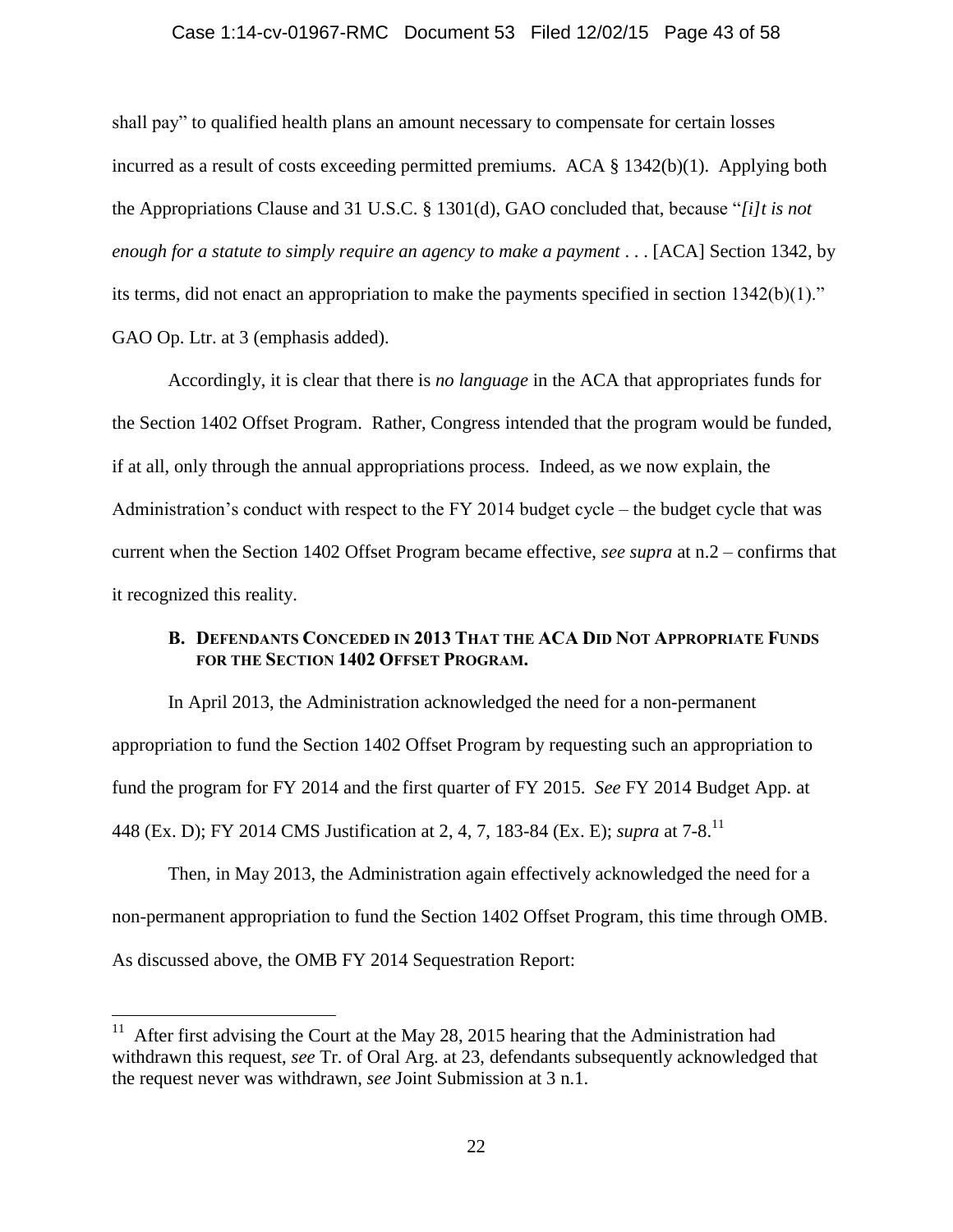- Stated that Section 1402 Offset Program payments to Insurers in FY 2014 which it estimated would total \$3.978 billion – were subject to sequestration in the amount of \$286 million;
- Referenced Treasury account no. 009-38-0126, under "Centers for Medicare and Medicaid Services," as the account established to make Section 1402 Offset Program payments to Insurers; and
- Did not reference the Section 1401 Refundable Tax Credit Program, or account no. 015-45-0949, the account established to make Section 1401 Refundable Tax Credit payments.

*See* OMB FY 2014 Sequestration Report App. at 23 (Ex. F). This is legally significant for two reasons.

*First*, because payments properly made under 31 U.S.C. § 1324(b) are exempt from

sequestration, OMB's statement that Section 1402 Offset Program payments to Insurers *were* 

*subject to sequestration* necessarily was an acknowledgement that § 1324 could not be the

funding source for such payments.<sup>12</sup>

<sup>&</sup>lt;sup>12</sup> The explanation is as follows. In 1985, Congress enacted the Balanced Budget and Emergency Deficit Control Act of 1985, Pub. L. No. 99-177, 99 Stat. 1037 (1985) (codified as amended at 2 U.S.C. § 905(d)) ("Gramm-Rudman-Hollings"). Section 255 of Gramm-Rudman-Hollings as amended provides that "[p]ayments to individuals made pursuant to provisions of the Internal Revenue Code of 1986 establishing refundable tax credits shall be exempt from reduction under any order issued under this part." 2 U.S.C. § 905(d).

In 2011, Congress enacted the Budget Control Act of 2011, Pub. L. No. 112-25, 125 Stat. 240 (2011) ("Budget Control Act"). Section 302 of the Budget Control Act amends Gramm-Rudman-Hollings by adding a new § 251A, which creates a process of automatic, largely acrossthe-board spending reductions ("sequestration rules"). Certain payments are exempt from the sequestration rules. In particular, new  $\S 251A(8)$  of Gramm-Rudman-Hollings provides that, "[w]hen implementing the sequestration of direct spending pursuant to this paragraph, OMB shall follow . . . the exemptions specified in section 255 . . . ." The "exemptions specified in section 255" include "payments to individuals made pursuant to provisions of the Internal (*Continued…*)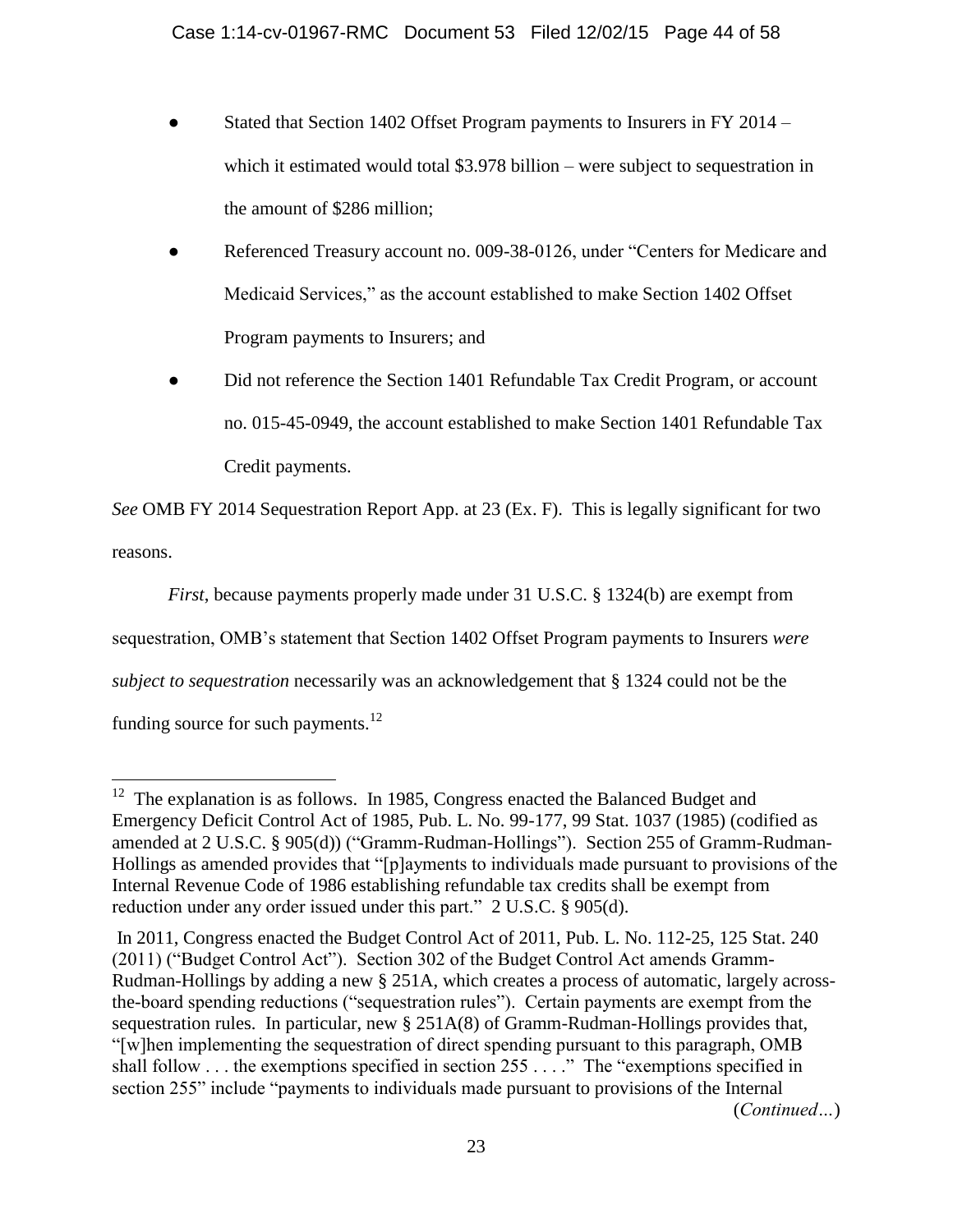#### Case 1:14-cv-01967-RMC Document 53 Filed 12/02/15 Page 45 of 58

*Second*, by referencing only the Treasury account established to make Section 1402 Offset Program payments to Insurers (no. 009-38-0126), and by avoiding any reference to the Section 1401 Refundable Tax Credit Program and the separate Treasury Account established to make those payments (no. 015-45-0949), OMB effectively acknowledged that the two programs were separate and subject to separate funding requirements. As we discuss below, defendants are in fact doing exactly the opposite of what OMB indicated was proper: they are making payments for both programs from one Treasury account – i.e., the account established to make Section 1401 Refundable Tax Credit Program payments – and using one funding source, i.e., the permanent appropriation established by 31 U.S.C. § 1324. *See infra* at Part II.D.

\* \* \*

Because there is no appropriation for the Section 1402 Offset Program in the ACA itself – as the Administration effectively conceded in seeking a non-permanent appropriation for FY 2014 (and the first quarter of FY 2015), and in the OMB FY 2014 Sequestration Report – the Appropriations Clause of the Constitution precluded defendants from making any Section 1402 Offset Program payments unless Congress subsequently, through legislative enactment, appropriated funds for the program. Congress never did that, as we explain in the next section.

Revenue Code of 1986 establishing refundable tax credits," the permanent appropriation for which is provided by 31 U.S.C. § 1324(b).

*See also Dep'ts of Labor, Health & Human Servs., & Educ., & Related Agencies Appropriations for Fiscal Year* 2014, *Hr'g Before the S. Comm. on Appropriations*, 113th Cong. 141 (2013) (statement of Sen. Patty Murray, Chairwoman, S. Comm. on Budget) ("Unlike [§ 1401] premium assistance subsidies, [§ 1402] cost-sharing subsidies are not provided to individual taxpayers, but paid directly to insurers. As such, they appear to be subject to sequestration.").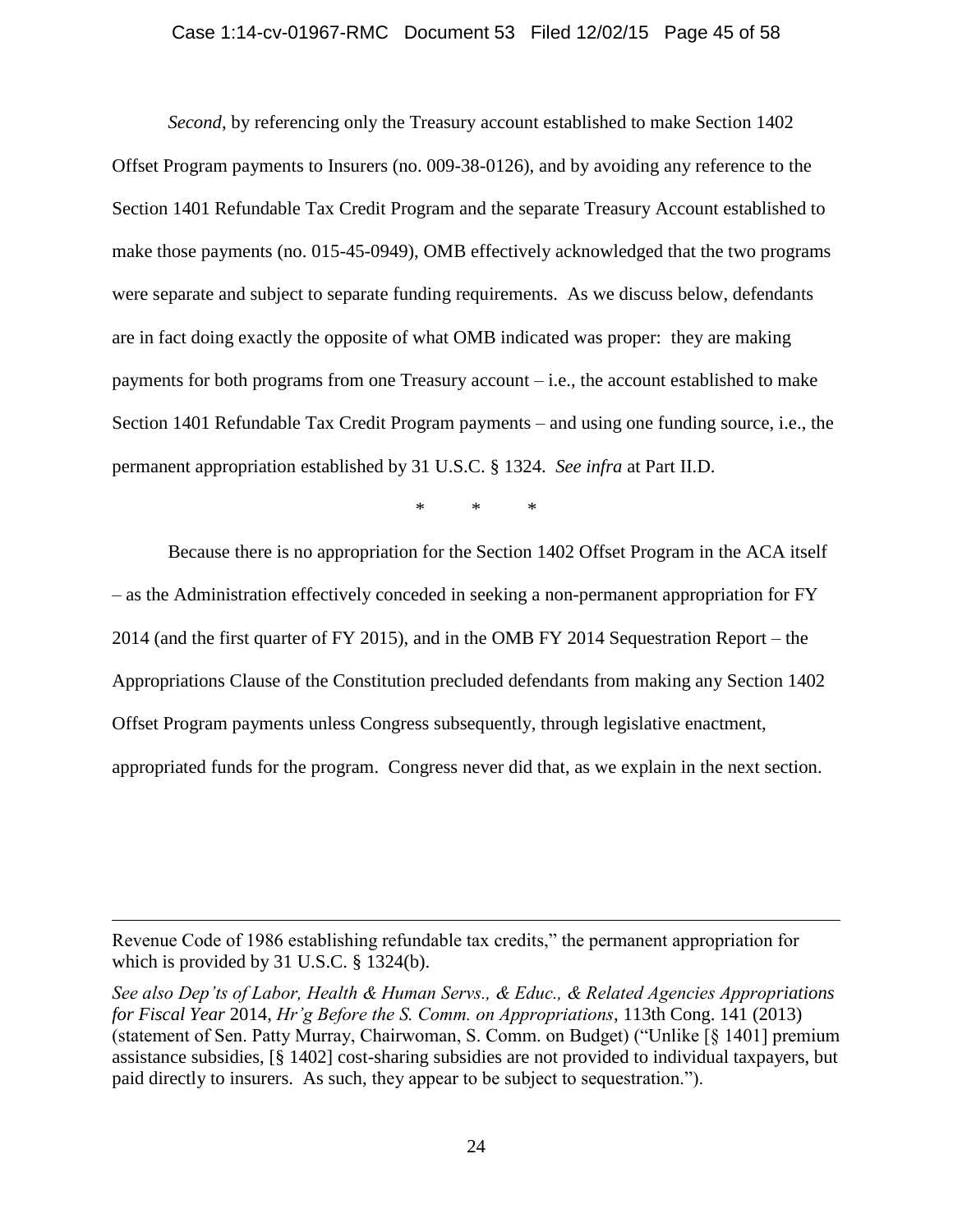## **C. CONGRESS REJECTED THE ADMINISTRATION'S REQUEST FOR A NON-PERMANENT APPROPRIATION FOR THE SECTION 1402 OFFSET PROGRAM FOR FY 2014, AND ALSO DID NOT APPROPRIATE FUNDS FOR THAT PROGRAM FOR FY 2015 OR FY 2016.**

In response to the Administration's request for an annual appropriation to fund the

Section 1402 Offset Program for FY 2014 (and the first quarter of FY 2015), Congress said no. The Senate Report is explicit: "The Committee recommendation does not include a mandatory appropriation, requested by the administration, for reduced cost sharing assistance . . . as provided for in sections 1402 and 1412 of the ACA." S. Rep. No. 113-71, at 123 (Ex. G).

Congress, thereafter, enacted three bills that dealt with appropriations for FY 2014, all of which excluded the Administration's requested appropriation for the Section 1402 Offset Program, *see supra* at 9-10, as defendants have conceded, *see* Tr. of Oral Arg. at 27. Similarly, none of the appropriations bills Congress enacted for FY 2015 and FY 2016 included any appropriation for the Section 1402 Offset Program. *See supra* at 10-11.

## **D. DEFENDANTS MAY NOT USE THE PERMANENT APPROPRIATION ESTABLISHED BY 31 U.S.C. § 1324 TO MAKE SECTION 1402 OFFSET PROGRAM PAYMENTS.**

Defendants admit that, in January 2014, immediately after Congress rejected the Administration's request for an annual appropriation, they nonetheless began making Section 1402 Offset Program payments to Insurers. *See* Answer ¶ 35. They did so without informing or providing any justification to Congress.

At some point – although it is not clear exactly when – defendants decided that their position would be that they are entitled to tap the permanent appropriation for tax refunds established by 31 U.S.C. § 1324 to make Section 1402 Offset Program payments.<sup>13</sup> As of

<sup>&</sup>lt;sup>13</sup> See, e.g., Defs.' Suppl. Mem. in Supp. of Their Mot. to Dismiss the Compl. at 1 (July 1, 2015) (ECF No. 34) ("Defendants' Supplemental Memorandum") ("[T]he Executive . . . has made (*Continued…*)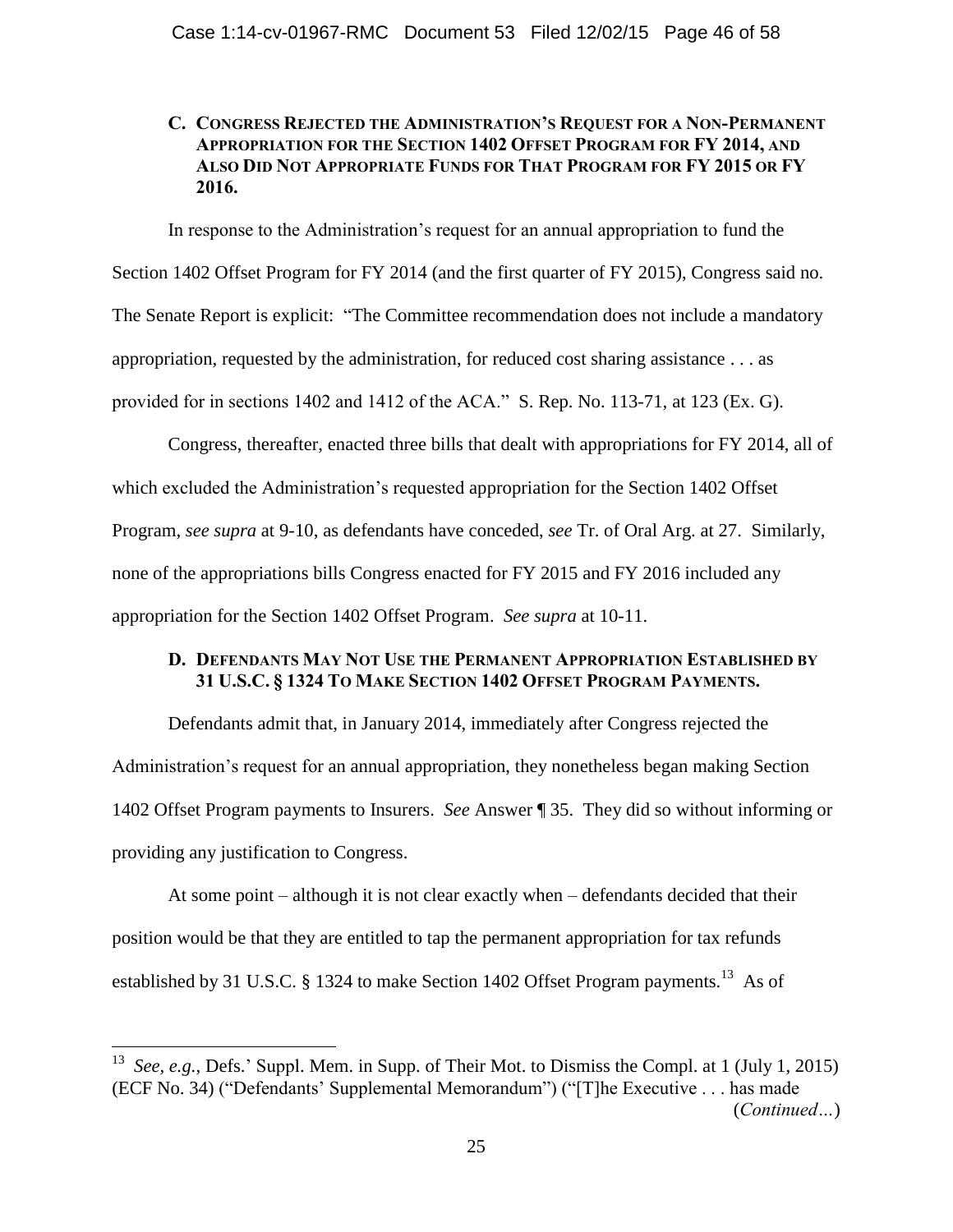#### Case 1:14-cv-01967-RMC Document 53 Filed 12/02/15 Page 47 of 58

January 2015, defendants had paid \$3.270 billion to Insurers under this program. *See supra* at 3 & n.3. However, the House – and the American people – are unable to determine the exact amount defendants have passed out to Insurers under the Section 1402 Offset Program. This is so because defendant Treasury Department is making payments for that program, the Section 1401 Refundable Tax Credit Program, and a third program as well, *out of one account*, and is not separating out – for public reporting purposes – the amounts paid for the three programs individually.<sup>14</sup>

As we now show in the two subsections that follow, defendants have advanced, over the past 18 months, a variety of justifications for their decision to tap 31 U.S.C. § 1324. However, they have abandoned many of those justifications along the way, and the ones that remain are legally and constitutionally untenable.

 $\overline{a}$ 

Treasury is making payments for all three programs from account no. 015-45-0949, entitled "Refundable Premium Assistance Tax Credit," and is not separating out the amounts paid for the three programs. *See* OMB SF 133 Reports on Budget Execution and Budgetary Resources, at 12,130-34, Line 4190 (Dep't of the Treasury) (Dec. 1, 2014), pertinent pages attached as Ex. J. (We note, however, that the Administration's FY 2016 budget states that it paid \$2.111 billion to Insurers under the Section 1402 Offset Program in FY 2014; expected to pay Insurers \$5.004 billion under that program in FY 2015; and expected to pay Insurers \$6.215 billion under that program in FY 2016. *See* OMB, Fiscal Year 2016 Budget of the U.S. Government, App. at 1046 (Feb. 2, 2015), pertinent pages attached as Ex. K.)

advance payments of . . . [cost-sharing] reduction[] [payments] from . . . 31 U.S.C. § 1324."); Defs.' Suppl. Reply Mem. in Supp. of Their Mot. to Dismiss the Compl. at 1 (July 17, 2015) (ECF No. 35) ("Defendants' Supplemental Reply") (same).

<sup>&</sup>lt;sup>14</sup> See Joint OIG/TIGTA Report at 3 ("The allocation account associated with the Department of the Treasury permanent indefinite refund appropriation, administered by the IRS . . . used to pay the [Section 1401 Refundable Tax Credit Program] is also used to make other payments by the CMS [including] advance cost-sharing reduction payments . . . and basic health program payments.") (Ex. A). The "Basic Health Programs For Low-Income Individuals Not Eligible For Medicare" is created by ACA § 1331.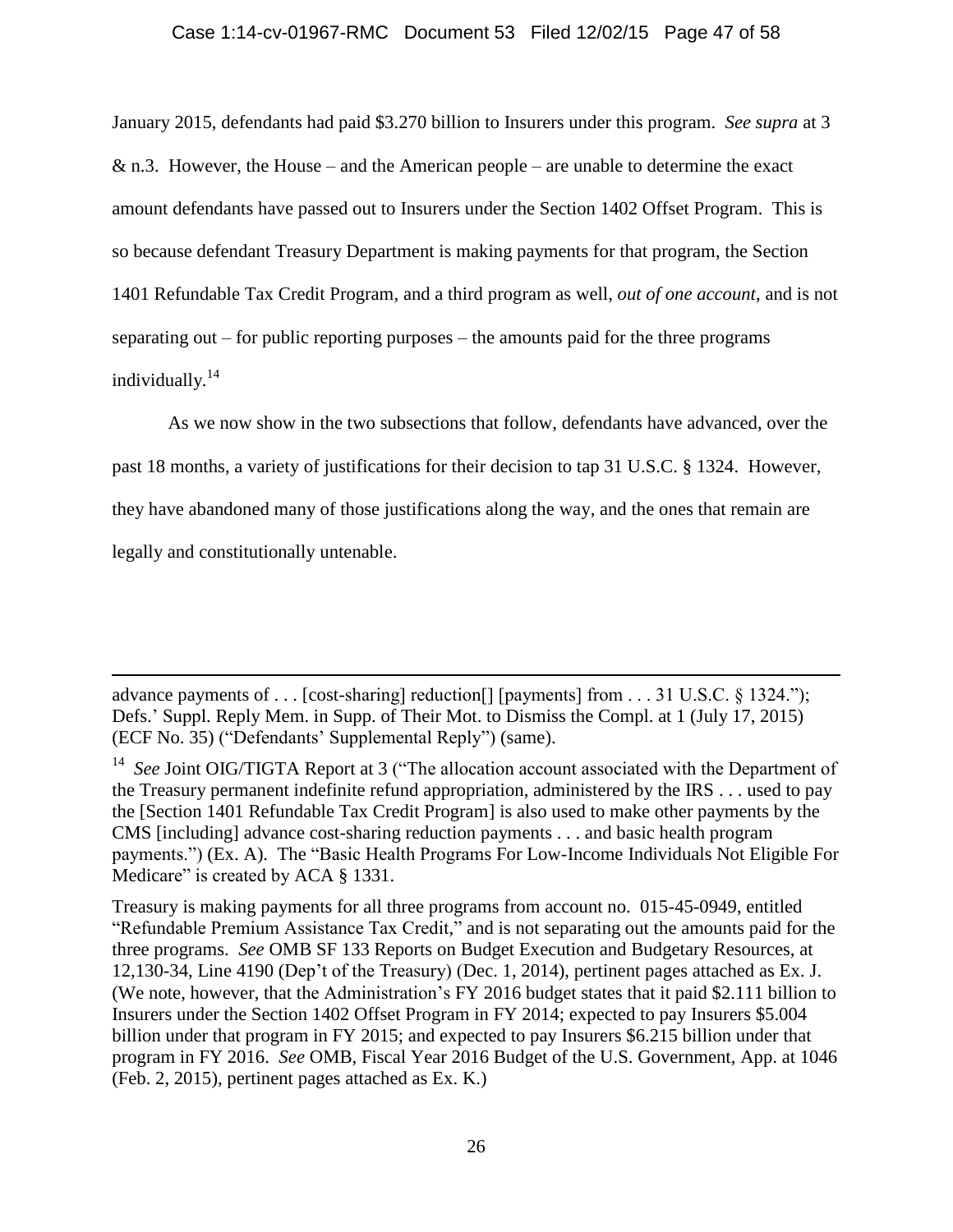*1. Defendants Advance Various, Shifting Justifications for Their Use of the Permanent Appropriation Established by 31 U.S.C. § 1324 To Make Section 1402 Offset Program Payments.*

In March 2014 – by which time defendants already had begun making Section 1402 Offset Program payments to Insurers – the Administration submitted its FY 2015 Budget to Congress. *See* OMB, Fiscal Year 2015 Budget of the U.S. Government (Mar. 4, 2014) ("FY 2015 Budget"), pertinent pages attached as Ex. L. In the FY 2015 Budget, the request that had appeared in the HHS/CMS section of the FY 2014 Budget for a non-permanent appropriation to enable CMS to make Section 1402 Offset Program payments, *see supra* at 7, had disappeared. That constitutionally appropriate request was replaced in the FY 2015 Budget with a single line item in the Internal Revenue Service ("IRS") section of the budget, lumping together the Section 1401 Refundable Tax Credit Program with the Section 1402 Offset Program. *See* FY 2015 Budget App. at 1087-88 (Ex. L). Neither the Administration nor the FY 2015 Budget itself offered any explanation or justification for this multi-billion-dollar change of position, even though it appears that defendants, by lumping together the two programs, already had decided that they would contend that they were entitled to tap 31 U.S.C. § 1324.

In May 2014, during then-OMB Director Burwell's confirmation hearings to be Secretary of HHS, two Senators inquired of her why the Administration had flip-flopped on the question of whether Section 1402 Offset Program payments would be subject to mandatory sequestration rules. *See* Letter from Senators Ted Cruz and Michael S. Lee, to Sylvia M. Burwell, Dir. OMB, at 2 (May 16, 2014), attached as Ex. M.<sup>15</sup> Burwell responded, in pertinent part, that no payments

<sup>&</sup>lt;sup>15</sup> The Senators' May 16, 2014 letter resulted from a significant discrepancy between OMB's sequestration reports to Congress for FY 2014 and FY 2015. As discussed above, OMB reported for FY 2014 that Section 1402 Offset Program payments to Insurers for that fiscal year were predicted to be \$3.978 billion, and that such payments *were subject to mandatory sequestration* (*Continued…*)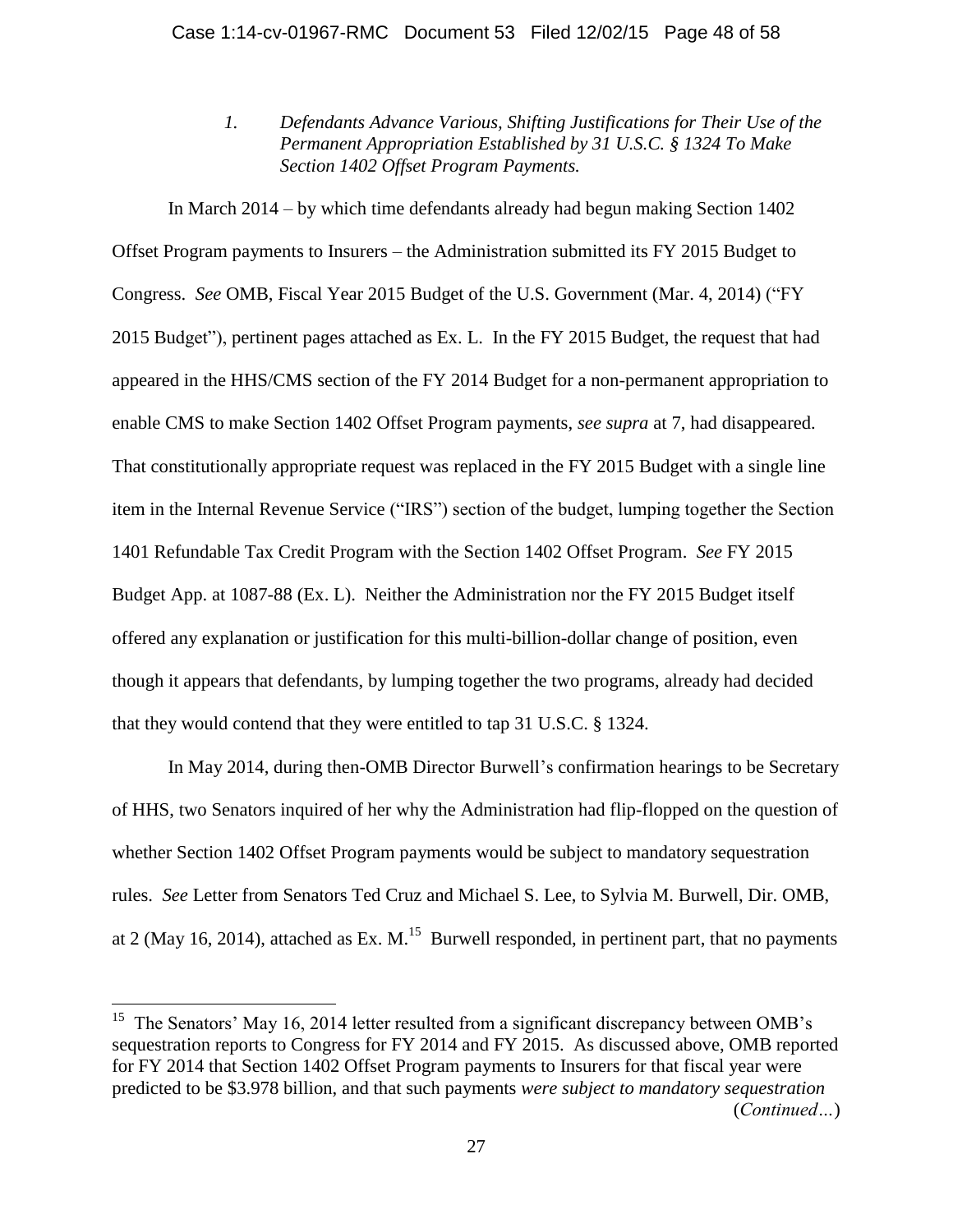#### Case 1:14-cv-01967-RMC Document 53 Filed 12/02/15 Page 49 of 58

would be made from Treasury account no. 009-38-0126, established to make Section 1402 Offset Program payments (presumably because the account was empty since Congress had appropriated no funds for the program). *See* Letter from Sylvia M. Burwell, Dir., OMB, to Senators Ted Cruz and Michael S. Lee, Responses at 4 (May 21, 2014), attached as Ex. O. Instead, she said, "[Section 1402 Offset Program payments] will be paid out of the same account [no. 015-45-0949] from which the [Section 1401 Refundable Tax Credit Program payments] . . . are paid," an explanation she justified solely on grounds of "efficiency." *Id.* at 4. Since 31 U.S.C. § 1324 is the appropriation from which Section 1401 Refundable Tax Credit Program payments are paid, Burwell effectively was saying that administrative "efficiency" justified the defendants drawing money from that permanent appropriation to make Section 1402 Offset Program payments.

The next year, in May 2015, in the midst of this litigation, defendants disavowed defendant Burwell's "efficiency" rationale. *See* Tr. of Oral Arg. at 10. Instead, they now said, unidentified "principles of appropriations law," *id.* at 8, entitled them to tap 31 U.S.C. § 1324. They so asserted, even though:

● the appropriation established by 31 U.S.C. § 1324 is *expressly* limited to "(1) refunds to the limit of liability of an individual tax account; and (2) refunds due from [specified] credit provisions of the [IRC]," 31 U.S.C. § 1324(b); and

in the amount of \$286 million. *See supra* at 8-9; OMB FY 2014 Sequestration Report App. at 23 (referencing Treasury account no. 009-38-0126 under CMS) (Ex. F). Ten months later, account no. 009-38-0126 had disappeared from OMB's sequestration report for FY 2015, with no explanation. *See* OMB Report to the Congress on the Joint Committee Reductions for Fiscal Year 2015, App. at 6 (Mar. 10, 2014), pertinent pages attached as Ex. N.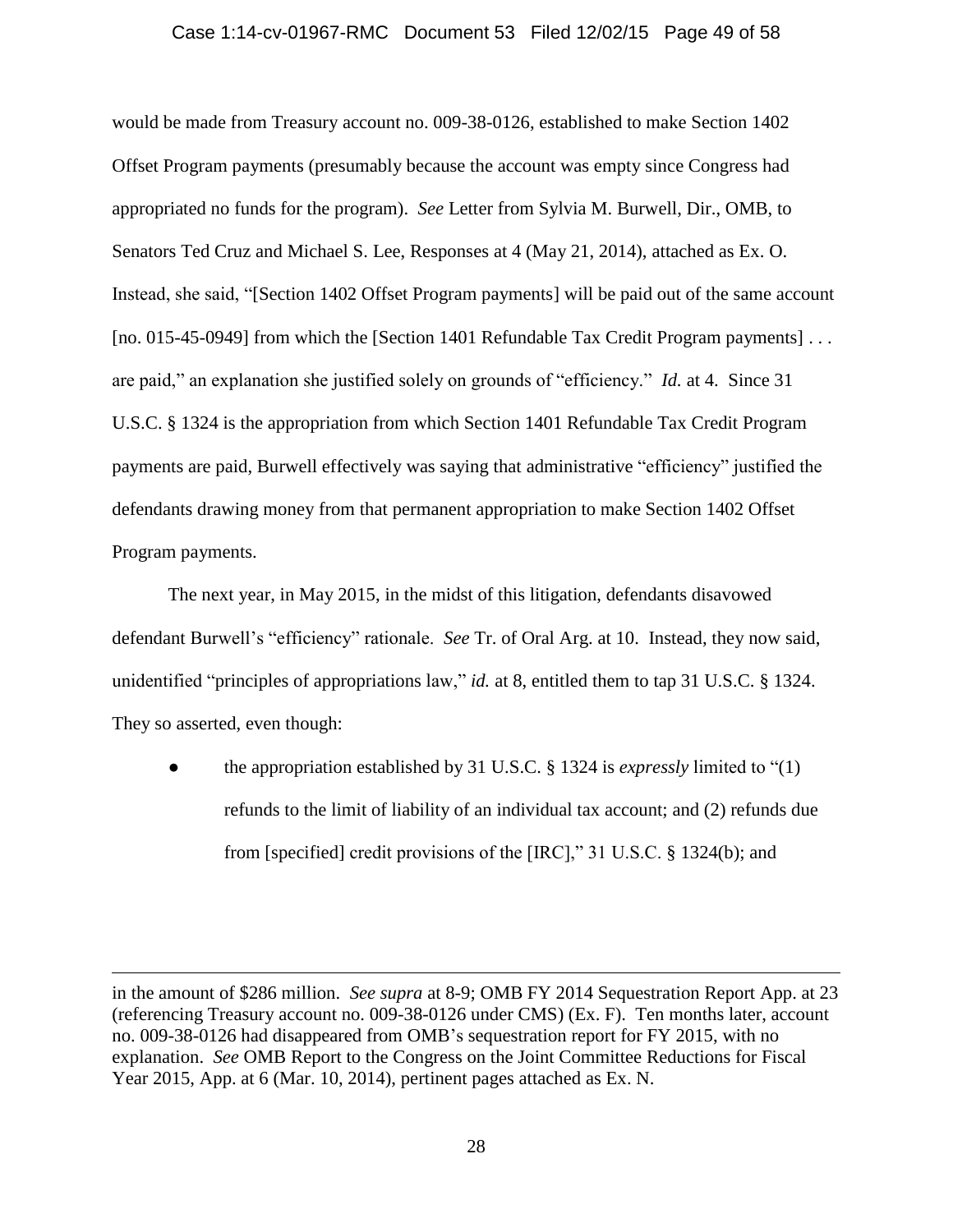there is no credit provision in the IRC for the Section 1402 Offset Program.<sup>16</sup>

One month later, in June 2015, defendant Burwell put forth a new justification.

Testifying before the House Committee on Ways and Means, she asserted that the Section 1402 Offset Program was a "tax credit,"<sup>17</sup> even though that self-evidently is false. The Section 1402 Offset Program is not part of the IRC and, as we noted immediately above, there is no credit provision in the IRC for the Section 1402 Offset Program.

The very next month, in July 2015, defendants tacitly disavowed the "tax credit" idea. *See* Defs.' Suppl. Mem. (no mention of "tax credit" notion); Defs.' Suppl. Reply (same). Instead, defendants now floated three new justifications for their decision to use 31 U.S.C. § 1324 to make Section 1402 Offset Program payments:

- Congress, in subsequent enactments, never restricted the use of any federal funds for Section 1402 Offset program payments. *See* Defs.' Suppl. Mem. at 4-7, 9.
- "[T]he ACA . . . was *premised on the understanding* that cost-sharing reductions did not require yearly appropriations." *Id.* at 4 (emphasis added).
- Certain programmatic language in § 1001 of the Continuing Appropriations Act, 2014, Pub. L. No. 113-46, 127 Stat. 558, 566 (2013), evinced "a *shared*

<sup>&</sup>lt;sup>16</sup> To claim any tax credit enumerated in 31 U.S.C. § 1324(b)(2) – including the Section 1401 Refundable Tax Credit (IRC  $\S$  36B) – taxpayers are required to submit to the IRS an appropriate tax credit form. There is a separate IRS form for each such credit listed in § 1324(b)(2). *See* Chart of Tax Credit Forms, attached as Ex. P. Not surprisingly, there is no IRS tax credit form for the Section 1402 Offset Program, underscoring that the Section 1401 Refundable Tax Credit Program and the Section 1402 Offset Program are separate and distinct, and suggesting that the IRS, at least, does not view 31 U.S.C. § 1324 as a source of funds for the latter.

<sup>&</sup>lt;sup>17</sup> Obamacare Implementation & the Dep't of Health & Human Services FY16 Budget Request, *Hr'g before the H. Comm. on Ways & Means*, 114th Cong. (June 10, 2015) (testimony of Sec'y Burwell at 58:08:00 – 1:01:23), *available at* [http://www.c-span.org/video/?326494-1/health](http://www.c-span.org/video/?326494-1/health-human-services-secretary-testimony-affordable-care-act-implementation)[human-services-secretary-testimony-affordable-care-act-implementation.](http://www.c-span.org/video/?326494-1/health-human-services-secretary-testimony-affordable-care-act-implementation)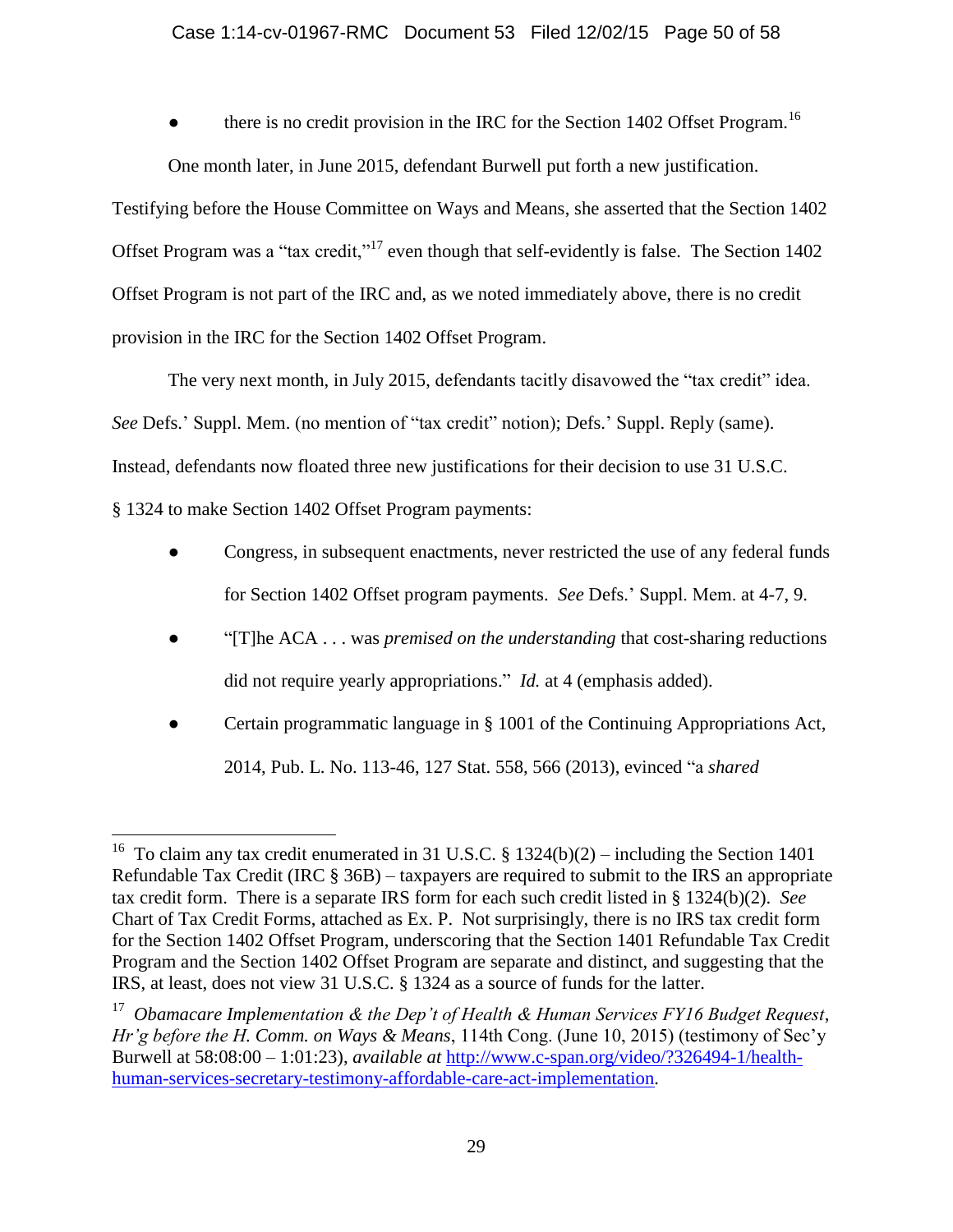*understanding* that [Section 1402 Offset Program] payments could be made."

Defs.' Suppl. Mem. at 7 (emphasis added).

None of these three newly-contrived justifications fare any better than their predecessors, as we now explain.

> *2. All of Defendants' Most Recent Justifications for Their Decision to Tap the Permanent Appropriation Established by 31 U.S.C. § 1324 To Make Section 1402 Offset Program Payments Are Fatally Flawed, Both Legally and Constitutionally.*

a. The Absence of an Appropriation Does Not Imply an Appropriation. Defendants' contention that they may tap 31 U.S.C. § 1324 to make Section 1402 Offset Program payments because Congress "enacted no . . . restriction as to cost-sharing payments" in FY 2014/2015, Defs.' Suppl. Mem. at 9 (emphasis removed), is at least thrice flawed.

*First*, this contention is statutorily precluded by the plain language of § 1324 itself. Section 1324(b) *expressly* restricts the use of that appropriation to "only . . . (1) refunds to the limit of liability of an individual tax account; and (2) refunds due from [specified] credit provisions of the [IRC] . . . ." *Defendants have never contended, because they cannot, that Section 1402 Offset program payments are either "refunds" due on an "individual tax account," or "refunds" due from any IRC credit provision enumerated in § 1324(b)(2)*. *See* CRS Coburn Mem. at 9-10 (Section 1402 Offset Program not funded through 31 U.S.C. § 1324; annual appropriation necessary) (Ex. H).

*Second*, the legislative history of § 1324 undercuts defendants' contention. The statutory language expressly limiting the universe of uses for the funds made available via this permanent appropriation was added in 1978. *See* Second Supplemental Appropriations Act, 1978, Pub. L. No. 95-355 § 303, 92 Stat 523, 563-64 (1978). The limiting language was added because Congress was "concerned that [31 U.S.C. § 1324] could be used to an even greater extent in the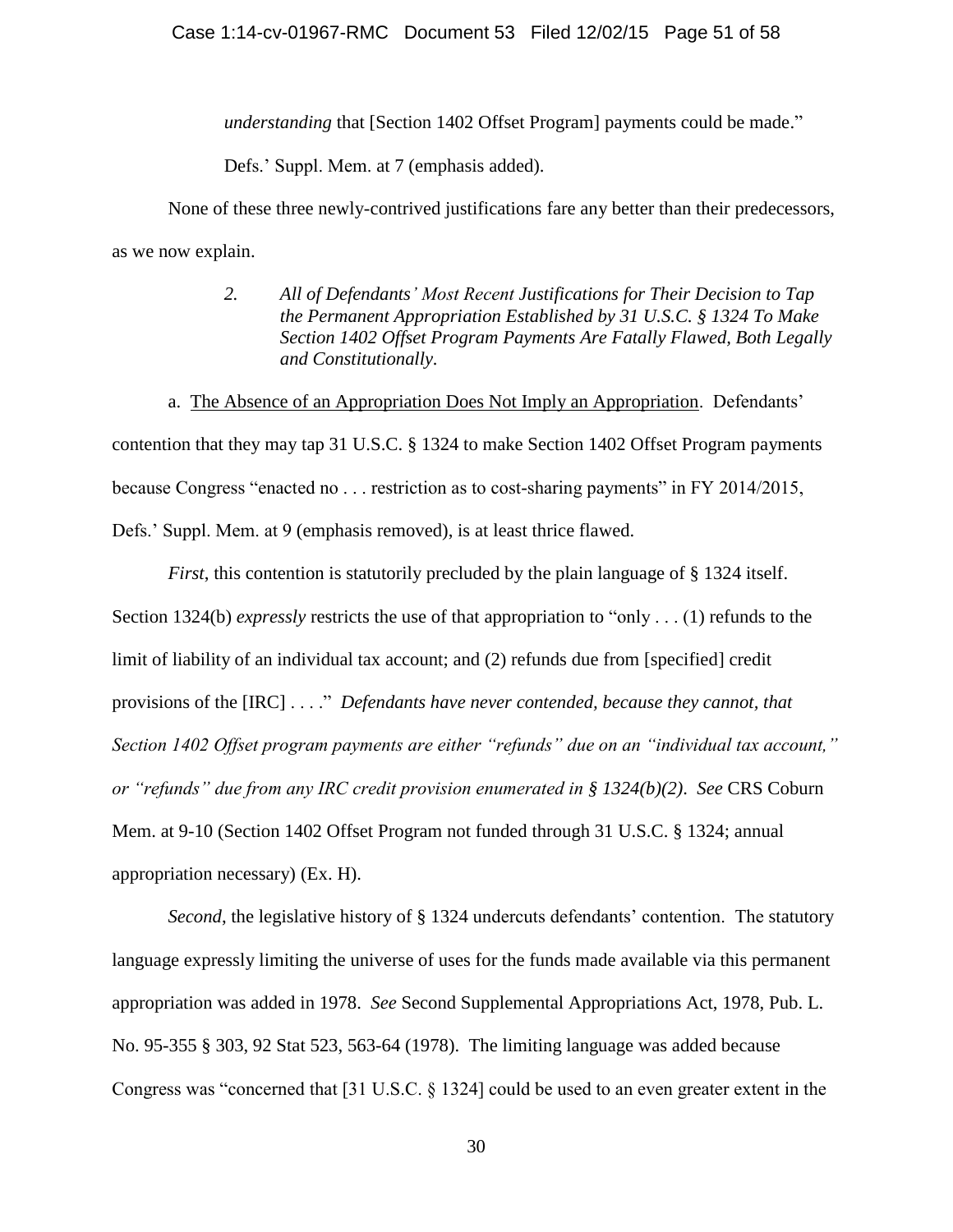#### Case 1:14-cv-01967-RMC Document 53 Filed 12/02/15 Page 52 of 58

future and in ways never contemplated when the statute was enacted. . . ." S. Rep. No. 95-1061, at 153 (1978). In other words, Congress amended 31 U.S.C. § 1324 out of concern that future Administrations might do exactly what defendants are doing here: use that permanent appropriation to fund programs and make expenditures not sanctioned by Congress.

*Third*, defendants' contention presumes that they are entitled to pass out taxpayer dollars unless and until Congress specifically prohibits such giveaways. But the Constitution says exactly the opposite: "No Money shall be drawn from the Treasury, but in Consequence of Appropriations made by Law." U.S. Const. art. I, § 9, cl. 7. Not surprisingly, when faced with this argument, the courts consistently have sided with the Constitution. "Our cases underscore the straightforward and explicit command of the Appropriations Clause. It means simply that no money can be paid out of the Treasury unless it has been appropriated by an act of Congress." *Richmond*, 496 U.S. at 424 (quotation marks omitted); *see also* GAO Red Book at 1-2 to 1-5; *supra* at Part I.B. Under defendants' logic, Congress' failure expressly to preclude funding for a program may be treated as an affirmative appropriation for the program. Such interpretative alchemy, if adopted, would turn the Constitution on its head and wholly negate Congress' power of the purse. *See, e.g.*, *MacCollom*, 426 U.S. at 321 (rejecting this logic as "novel approach," and reversing lower court ruling that funds could be expended unless prohibited by Congress).

b. The Alleged "Congressional Understanding" Lacks Any Record Support and Confuses Authorizations and Appropriations. Defendants' second contention has no record support, and rests only on the undisputed fact that Congress created the Section 1402 Offset Program and *authorized* payments to be made to Insurers under the program. But, as we already have explained, authorizations and appropriations are not the same. And even authorization

31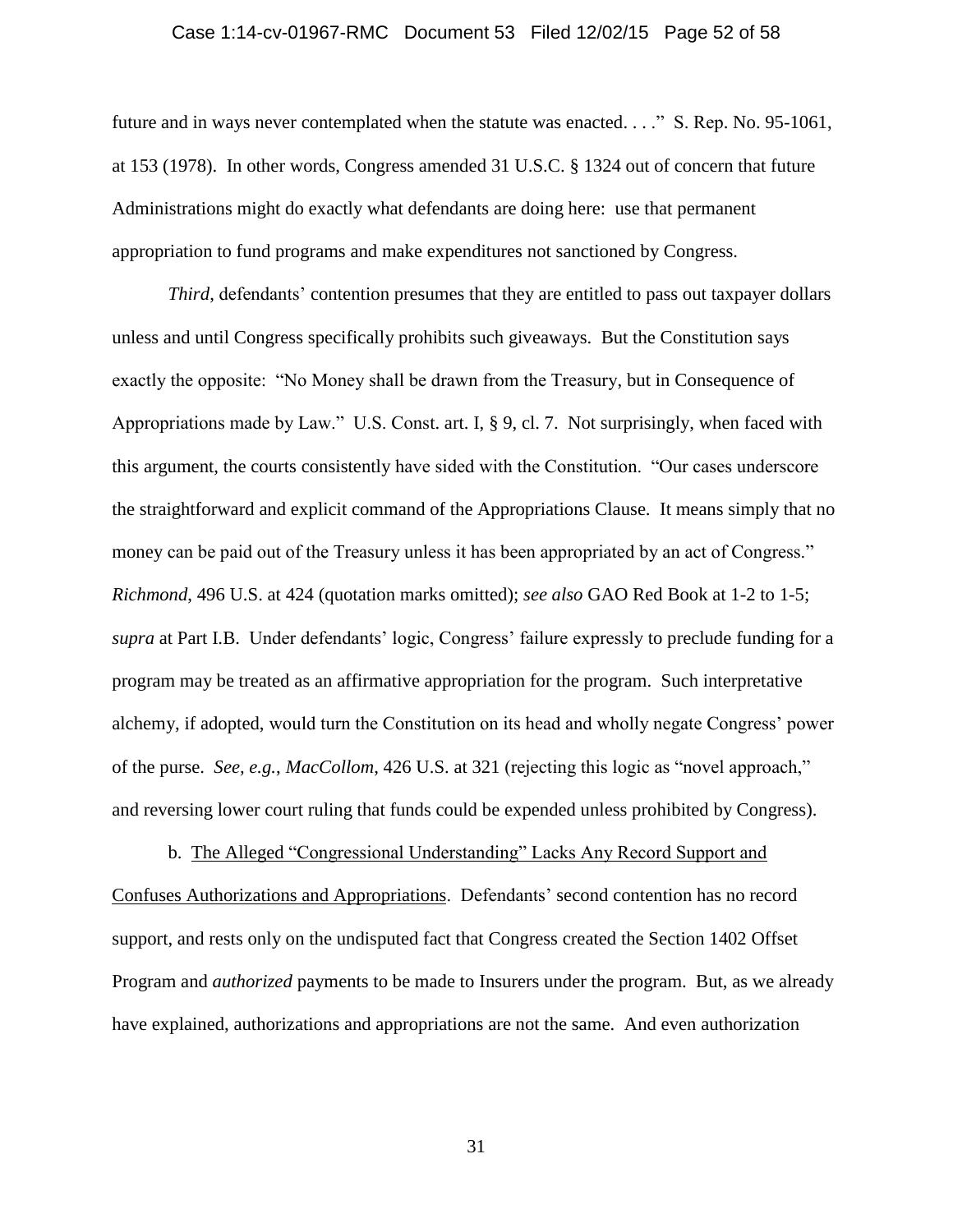#### Case 1:14-cv-01967-RMC Document 53 Filed 12/02/15 Page 53 of 58

language that says "shall pay" does not provide any funds to be spent on programs, functions, or activities; only appropriations language can do that. *See supra* at Part I.B.

Sections 1401 and 1402 of the ACA are classic examples of this distinction. While both create programs and *authorize* payments to be made, *only* the Section 1401 Refundable Tax Credit Program actually is funded – by virtue of ACA  $\S$  1401(d)(1) which amends 31 U.S.C.  $\S$ 1324(b). *There is no language in the ACA that appropriates funds for the Section 1402 Offset Program* (either by amending § 1324 or otherwise), and tossing around words and phrases like "mandatory," "unified administration," and "[Congress'] understanding," Defs.' Suppl. Mem. at 3-4, cannot and does not change that fact.

c. Defendants Misconstrue § 1001 of the Continuing Appropriations Act, 2014. Section 1001, on its face, says nothing about appropriations; it is a simple anti-fraud provision, designed only to ensure that individuals who apply for tax credits and cost-sharing reductions actually are eligible to receive them. *See* Pub. L. No. 113-46, § 1001.<sup>18</sup>

Moreover, the structure of the Continuing Appropriations Act, 2014, belies defendants' contention that § 1001 evinces some sort of "shared understanding that [Section 1402 Offset Program payments] could be made" from 31 U.S.C. § 1324. Defs.' Suppl. Mem. at 7. Division A contains various appropriations, while Division B (containing § 1001) deals with "Other Matters" and contains no appropriations or amendments to any laws governing any appropriations.

Finally, when § 1001 was enacted in October 2013, the Administration's position – insofar as Congress was aware – was that an *annual* appropriation from Congress was required

<sup>&</sup>lt;sup>18</sup> We explained earlier how § 1001 actually does this. *See* [House's] Resp. to Defs.' Suppl. Mem. at 7 & n.9 (July 17, 2015) (ECF No. 37).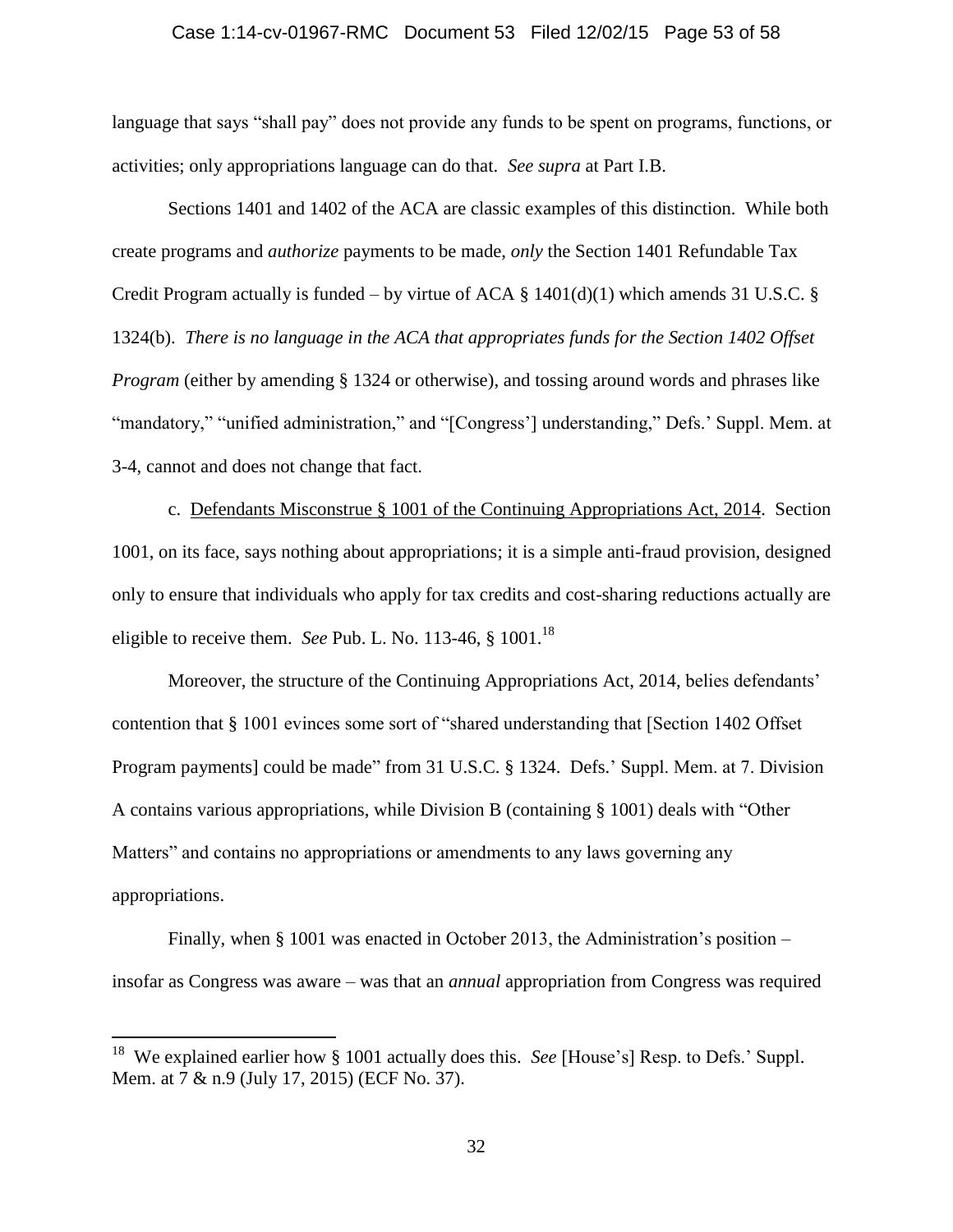#### Case 1:14-cv-01967-RMC Document 53 Filed 12/02/15 Page 54 of 58

to make Section 1402 Offset Program payments. *See supra* at 7-8; Joint Submission at 3 n.1 (Administration's FY 2014 request for annual appropriation never withdrawn). Accordingly, the notion that Congress "affirmatively ratified" those payments, Defs.' Suppl. Mem. at 11, in October 2013 – months before the first payments even were made, and months before Congress even discovered what defendants were doing – is facially illogical.

\* \* \*

In sum, defendants' shifting justifications for their unconstitutional use of funds appropriated by 31 U.S.C. § 1324 to make Section 1402 Offset Program payments reflect a transparent and meritless effort to circumvent and usurp the appropriations authority assigned by the Constitution exclusively to the Congress and, accordingly, the Court should reject their arguments. *See, e.g.*, *Youngstown Sheet & Tube Co. v. Sawyer*, 343 U.S. 579, 637-38 (1952) (Jackson, J., concurring) ("Presidential claim to a power at once so conclusive and preclusive must be scrutinized with caution, for what is at stake is the equilibrium established by our constitutional system."); *Zivotofsky ex rel. Zivotofsky v. Kerry*, 135 S. Ct. 2076, 2096 (2015) (one branch of government "may not 'aggrandiz<sup>[e]</sup> its power at the expense of another branch. . . . " (quoting *Freytag v. Comm'r*, 501 U.S. 868, 878 (1991))).

Instead, the Court should declare that defendants' Section 1402 Offset Program payments violate Article I, § 9, cl. 7 of the Constitution, and it should permanently enjoin them from making any additional payments unless and until a law appropriating funds for such payments is enacted in accordance with Article I of the Constitution.

33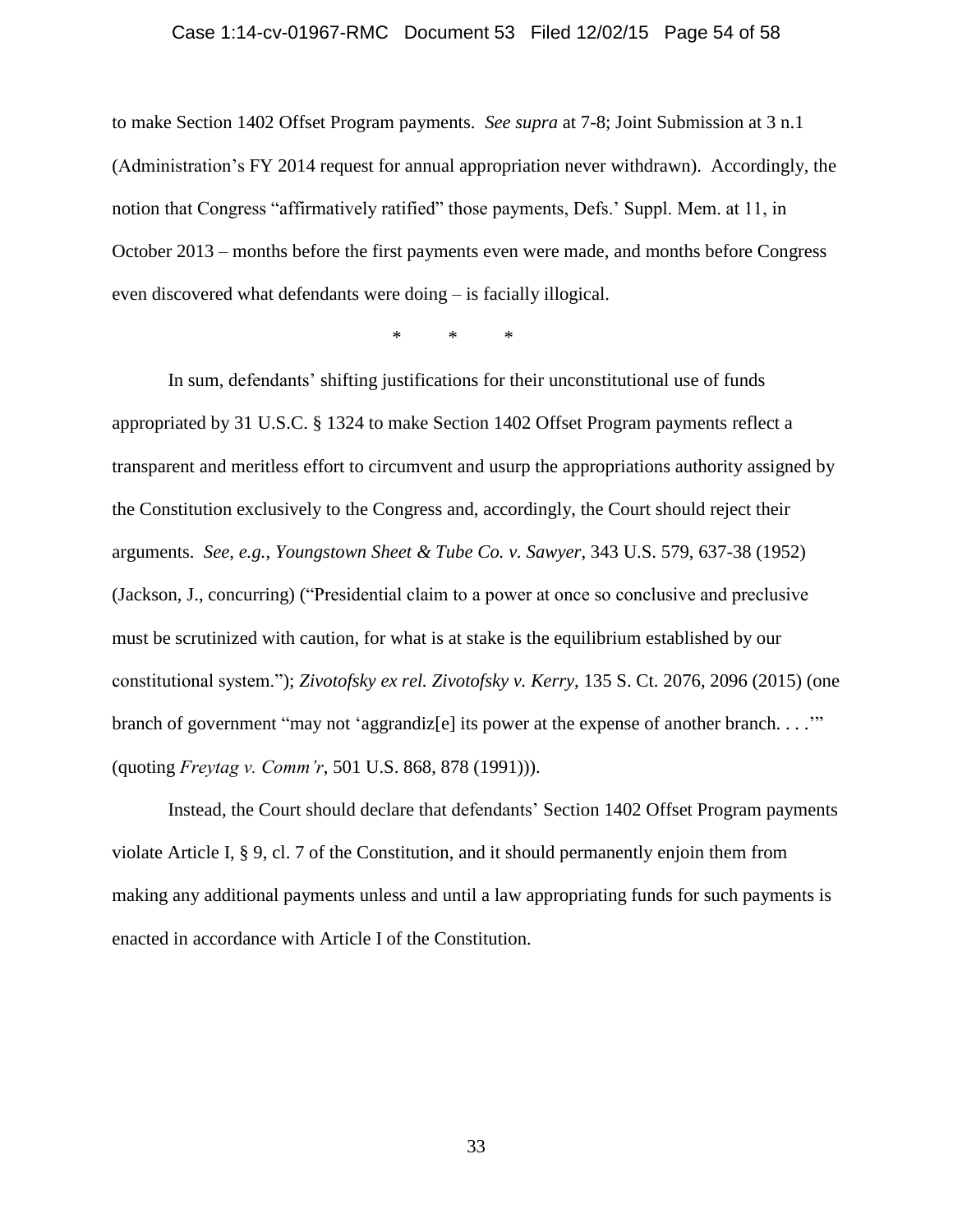### **III. Defendants' Section 1402 Offset Program Payments to Insurers Violate Section 706(2)(B) of the Administrative Procedure Act.**

The APA provides that "[t]he reviewing court shall . . . hold unlawful and set aside agency action . . . found to be . . . contrary to constitutional right, power, privilege, or immunity." 5 U.S.C. § 706(2)(B).

Defendants plainly are "agencies" within the meaning of the APA. *See* 5 U.S.C.  $§ 701(b)(1)$  ("For the purpose of this chapter – (1) 'agency' means each authority of the Government of the United States, whether or not it is within or subject to review by another agency . . . ."); Answer ¶¶ 2-5.

Moreover, defendants' decision to make Section 1402 Offset Program payments to Insurers, as well as the payments themselves, constitute "agency action" and/or "final agency action" within the meaning of the APA. *See* 5 U.S.C. § 704 ("final agency action for which there is no other adequate remedy in a court are subject to judicial review"); *id.* § 551(13) (defining agency action as "includ[ing] the whole or a part of an agency rule, order, license, sanction, relief, or the equivalent or denial thereof, or failure to act").

Finally, for all the reasons discussed above in Part II, defendants' payments to Insurers under the Section 1402 Offset Program – ongoing since January 2014 and now totaling in the billions of dollars – are "contrary to constitutional right, power, privilege, or immunity." Indeed, those payments not only violate an express provision of the Constitution, U.S. Const. art. I, § 9, cl. 7 ("No Money shall be drawn from the Treasury, but in Consequence of Appropriations made by Law."), they also affirmatively damage the structure of our government which requires all three branches to respect the limitations placed on them by the Constitution, and they erode the confidence of our people in the rule of law. Defendants' cavalier disregard of the Appropriations Clause suggests a profound disrespect for our separated powers system of government; indeed, it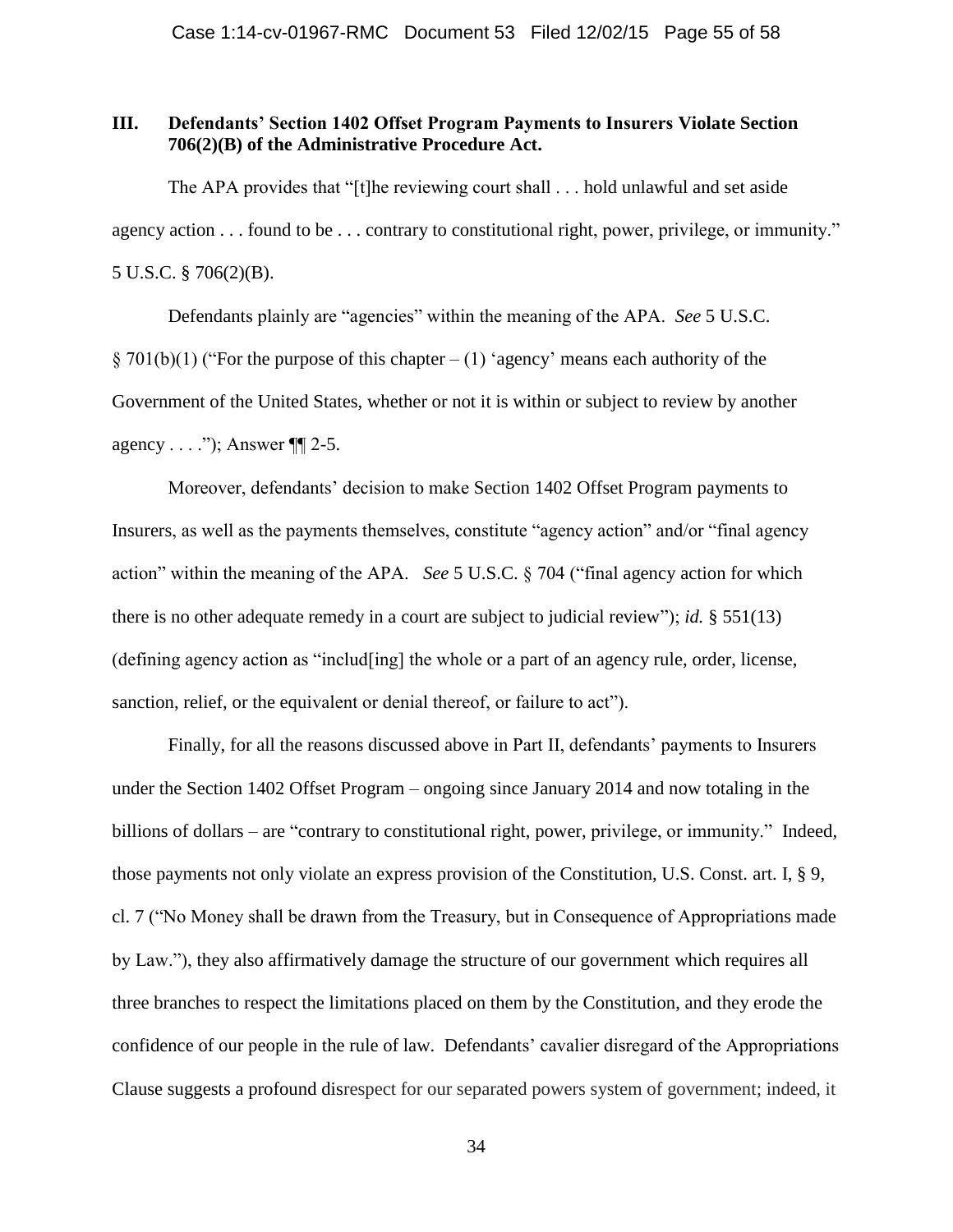### Case 1:14-cv-01967-RMC Document 53 Filed 12/02/15 Page 56 of 58

smacks of political expediency and a cynical belief that defendants are beyond judicial accountability.

No deference is afforded to an agency action that, as here, violates the Constitution. *See,* 

*e.g.*, *Preminger v. Sec'y of Veterans Affairs*[, 517 F.3d 1299, 1305, 1310-11 \(Fed. Cir. 2008\)](http://www.lexis.com/research/buttonTFLink?_m=4a6248fa4e35f84f487b9dffe8f03f6c&_xfercite=%253ccite%20cc%253d%2522USA%2522%253e%253c%2521%255bCDATA%255b14%20Berkeley%20J.%20Crim.%20L.%20329%255d%255d%253e%253c%252fcite%253e&_butType=3&_butStat=2&_butNum=682&_butInline=1&_butinfo=%253ccite%20cc%253d%2522USA%2522%253e%253c%2521%255bCDATA%255b517%20F.3d%201299%252cat%201305%255d%255d%253e%253c%252fcite%253e&_fmtstr=FULL&docnum=1&_startdoc=1&wchp=dGLbVzt-zSkAz&_md5=ab21debd362ea4d58fd30348aa47a112)

("[W]e review the constitutionality of a regulation without deference to the agency.").

Accordingly, the Court should declare that defendants' Section 1402 Offset Program payments

to Insurers violate APA § 706(2)(B), and it should permanently enjoin defendants from making

any additional payments unless and until a law appropriating funds for such payments is enacted

in accordance with Article I of the Constitution.

### **CONCLUSION**

The Court should grant the House's Motion for Summary Judgment.

Respectfully submitted,

*/s/ Jonathan Turley* JONATHAN TURLEY, D.C. Bar No. 417674 2000 H. Street, N.W. Washington, D.C. 20052 (202) 285-8163 [jturley@law.gwu.edu](mailto:jturley@law.gwu.edu)

KERRY W. KIRCHER, General Counsel D.C. Bar No. 386816 WILLIAM PITTARD, Deputy General Counsel D.C. Bar No. 482949 TODD B. TATELMAN, Sr. Assistant Counsel ELENI M. ROUMEL, Assistant Counsel ISSAC B. ROSENBERG, Assistant Counsel D.C. Bar No. 998900 KIMBERLY HAMM, Assistant Counsel D.C. Bar No. 1020989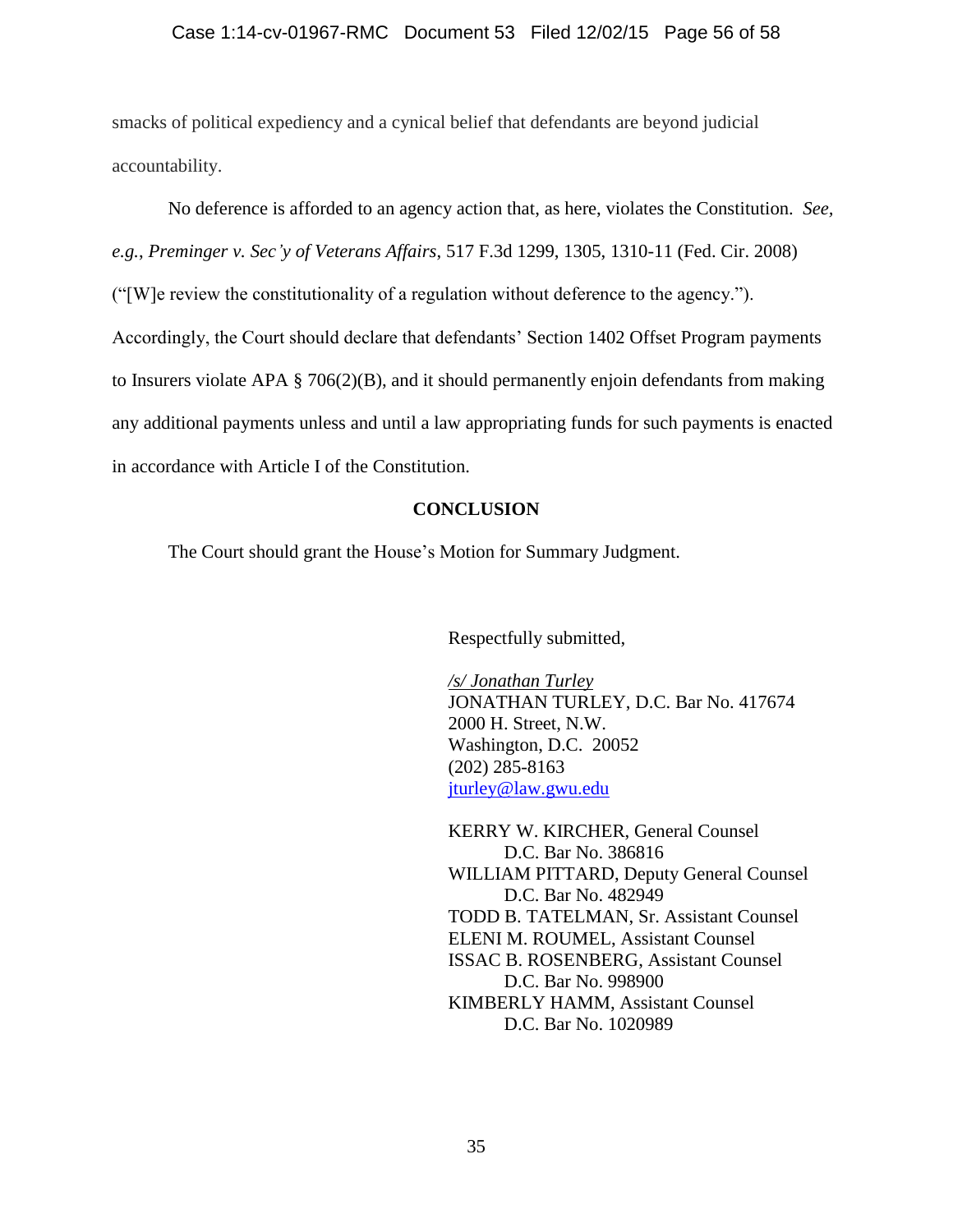OFFICE OF GENERAL COUNSEL U.S. HOUSE OF REPRESENTATIVES 219 Cannon House Office Building Washington, D.C. 20515 (202) 225-9700 (telephone) (202) 226-1360 (facsimile)

*Counsel for Plaintiff United States House of Representatives*

December 2, 2015